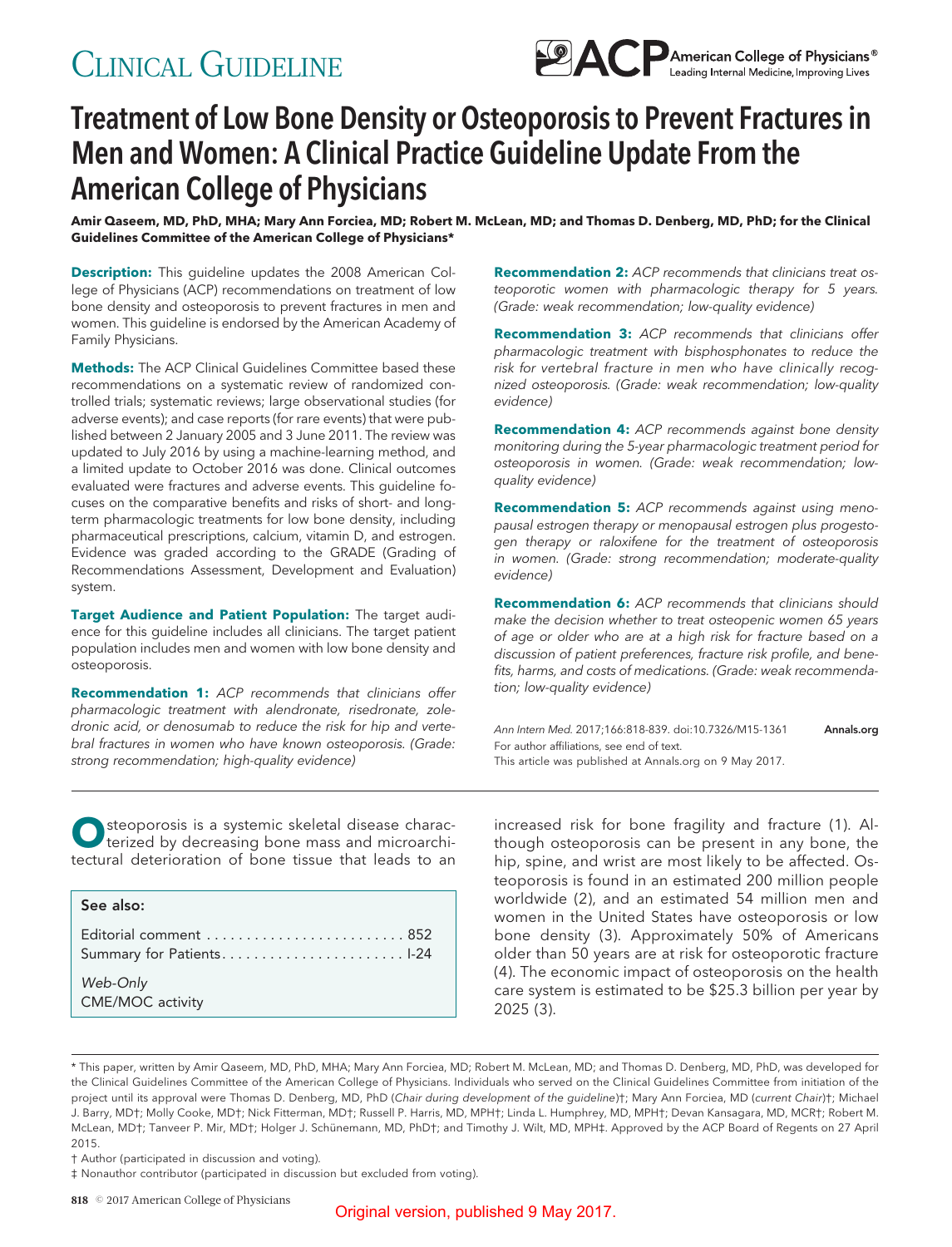Risk factors for osteoporotic fracture include (but are not limited to) increasing age, female sex, postmenopause for women, hypogonadism or premature ovarian failure, low body weight, history of parental hip fracture, ethnic background (white persons are at higher risk than black persons), previous clinical or morphometric vertebral fracture, previous fracture due to minimal trauma (that is, previous osteoporotic fracture), rheumatoid arthritis, current smoking, alcohol intake (3 or more drinks daily), low bone mineral density (BMD), vitamin D deficiency, low calcium intake, hyperkyphosis, falling, and immobilization (5). Another risk factor for osteoporotic fracture is long-term use of certain medications, the most commonly implicated being glucocorticoids, anticoagulants, anticonvulsants, aromatase inhibitors, cancer chemotherapeutic drugs, and gonadotropin-releasing hormone agonists (5).

Osteoporosis can be diagnosed by the occurrence of fragility fracture. In patients without fragility fracture, osteoporosis is often diagnosed by low BMD. Dualenergy x-ray absorptiometry (DXA) is the current gold standard test for diagnosing osteoporosis in people without an osteoporotic fracture. Results of DXA are scored as SDs from a young, healthy norm (usually female) and reported as T scores. For example, a T score of –2 indicates a BMD that is 2 SDs below the comparative norm. The international reference standard for the description of osteoporosis in postmenopausal women and in men aged 50 years or older is a femoral neck BMD of 2.5 SD or more below the young female adult mean (2). Low BMD as measured by DXA is an imperfect predictor of fracture risk, identifying less than one half of the people who go on to have an osteoporotic fracture.

Bone density can also be classified according to the Z score, the number of SD above or below the expected BMD for the patient's age and sex. A Z score of –2.0 or lower is defined as either "low BMD for chronological age" or "below the expected range for age," and those above –2.0 are "within the expected range for age" (6). Risk scores that combine clinical risk factors with BMD testing results, such as FRAX (the World Health Organization Fracture Risk Assessment Tool), can be used to predict fracture risk among people with low bone density.

Pharmacologic treatments for osteoporosis include bisphosphonates (alendronate, risedronate, ibandronate, zoledronic acid), peptide hormones (teriparatide [the 1,3,4 amino acid fragment of parathyroid hormone] and calcitonin), estrogen (in the form of menopausal hormone therapy) for postmenopausal women, and selective estrogen receptor modulators (SERMs) (raloxifene for postmenopausal women). Most of the treatments aim to prevent bone resorption. Denosumab (a new biologic agent), dietary and supplemental calcium, and vitamin D are also used for treatment. Bazedoxifene, a SERM, has recently been approved by the U.S. Food and Drug Administration (FDA) with conjugated estrogen for prevention of osteoporosis.

*Table 1.* The American College of Physicians Guideline Grading System\*

| <b>Quality of</b><br><b>Evidence</b> | <b>Strength of Recommendation</b>                                                                            |                                                                 |
|--------------------------------------|--------------------------------------------------------------------------------------------------------------|-----------------------------------------------------------------|
|                                      | <b>Benefits Clearly Outweigh Risks</b><br>and Burden or Risks and Burden<br><b>Clearly Outweigh Benefits</b> | <b>Benefits Finely Balanced</b><br><b>With Risks and Burden</b> |
| High<br>Moderate<br>Low              | Strong<br>Strong<br>Strong                                                                                   | Weak<br>Weak<br>Weak                                            |
|                                      | Insufficient evidence to determine net benefits or risks                                                     |                                                                 |

\* Adopted from the classification developed by the GRADE (Grading of Recommendations Assessment, Development and Evaluation) workgroup.

## **GUIDELINE FOCUS AND TARGET POPULATION**

This updated guideline presents additional available evidence on treatments, including new medications and biologic agents, to prevent fractures in men and women with low bone density or osteoporosis since publication of the ACP 2008 guideline, and replaces the 2008 guideline (7). Several therapies included in the 2008 guideline have been excluded from the update, including calcitonin, which is no longer widely used for osteoporosis treatment, and both etidronate and pamidronate, neither of which are FDAapproved for the prevention of fractures or treatment of osteoporosis. One new biologic, denosumab, a human monoclonal antibody approved by the FDA for treatment of osteoporosis, has been added since publication of the 2008 guideline. Different medications for the treatment of osteoporosis may affect various parts of the skeletal system differently. The target audience for this guideline includes all clinicians and the target patient population includes men and women with low bone density and osteoporosis. These recommendations are based on a systematic evidence review sponsored by the Agency for Healthcare Research and Quality (AHRQ) (6, 8). This guideline is endorsed by the American Academy of Family Physicians.

## **METHODS**

## **Systematic Review of the Evidence**

The evidence review was conducted by AHRQ's Southern California Evidence-based Practice Center– RAND Corporation. Appendix 1 (available at [Annals](http://www.annals.org) [.org\)](http://www.annals.org) summarizes the methods for the evidence review, and additional details can be found in the reports (6, 8).

Reviewers searched databases from 2 January 2005 to 3 June 2011. A machine-learning method was used to update the searches, once in 2014 and then specifically on bisphosphonates, calcium, vitamin D, and estrogen through 12 July 2016 (9). Appendix 2 (available at [Annals.org\)](http://www.annals.org) shows the search methodology for the update. Reviewers also did a limited search on the recently FDA-approved drug bazedoxifene from 1 January 2013 to 26 October 2016. Evidence tables for studies identified in the 2016 update search are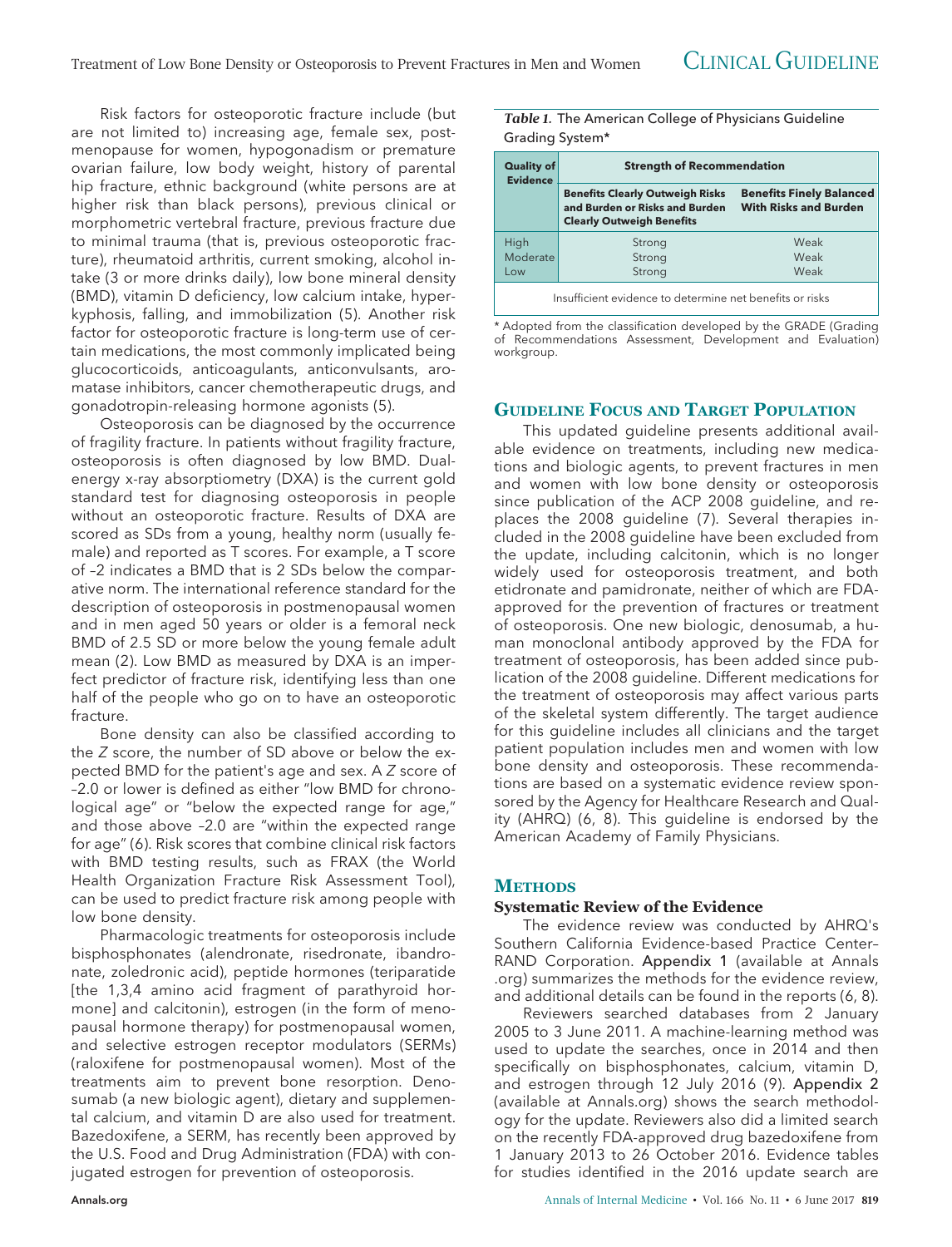found in Appendix Tables 1 and 2 (available at [Annals](http://www.annals.org) [.org\)](http://www.annals.org).

## **Grading the Evidence and Developing Recommendations**

This guideline was developed by ACP's Clinical Guidelines Committee (CGC) according to ACP's guideline development process, details of which can be found in ACP's methods paper (10). The CGC used the evidence tables in the accompanying systematic review (8), full report (6), and update when reporting the evidence and graded the recommendations by using the GRADE (Grading of Recommendations, Assessment, Development and Evaluation) methodology (Table 1).

## **Peer Review**

The AHRQ systematic review was peer-reviewed and posted on the AHRQ Web site for public comments. The 2014 evidence review was also peerreviewed through the journal. The guideline was peerreviewed through the journal and posted online for comments from ACP Regents and ACP Governors, who represent physician members at the national and international level.

# **COMPARATIVE BENEFITS OF TREATMENT VERSUS PLACEBO FOR REDUCING FRACTURES IN PATIENTS WITH OSTEOPOROSIS**

## **Bisphosphonates**

High-quality evidence showed that bisphosphonates, including alendronate (11– 42-43– 45), risedronate (34 –36, 42, 46 –77-78), and zoledronic acid (79 – 85), reduce vertebral, nonvertebral, and hip fractures compared with placebo in postmenopausal osteoporotic women. High-quality evidence also showed that ibandronate reduces the risk for radiographic vertebral fractures, although evidence is insufficient to determine the effect of ibandronate on hip fractures (38, 86 –94). Moderate-quality evidence showed that zoledronic acid reduces radiographic vertebral fractures in osteoporotic men (95).

## **Denosumab**

High-quality evidence showed that treatment with denosumab reduces radiographic vertebral, nonvertebral, and hip fractures compared with placebo in postmenopausal osteoporotic women (96 –108). One Japanese trial and its 1-year open-label extension study included postmenopausal osteoporotic women with prevalent radiographic vertebral fractures and showed that denosumab protected against radiographic vertebral fractures (101, 109).

## **Teriparatide**

High-quality evidence showed that treatment with teriparatide reduces radiographic vertebral and nonvertebral fractures compared with placebo in postmenopausal osteoporotic women (34, 110 –120).

#### **SERMs**

High-quality evidence showed that raloxifene reduces vertebral fractures in osteoporotic women; however, it did not statistically significantly decrease the risk for nonvertebral or hip fractures compared with placebo (34, 121–127).

Bazedoxifene is FDA-approved in combination with conjugated estrogens for the prevention of osteoporosis (20 mg, with 0.45 mg conjugated estrogen). The systematic review did not find any randomized controlled trials (RCTs) with this combination that had primary fracture outcomes.

### **Estrogen Therapy for Postmenopausal Women**

Moderate-quality evidence showed no difference in reduced fracture with estrogen treatment in postmenopausal women with established osteoporosis (40, 41, 123, 128 –130). This differs from the 2008 guideline, which reported high-quality evidence that estrogen therapy was associated with reduced risk for vertebral, nonvertebral, and hip fractures in postmenopausal women (7, 131). Studies included in the 2008 guideline focused on postmenopausal women or those with low bone density as opposed to the newer data, which focused on postmenopausal women with established osteoporosis.

## **Calcium or Vitamin D**

Moderate-quality evidence showed that the overall effect of calcium or vitamin D alone on fracture risk is uncertain. Studies showed no difference between calcium alone and placebo for reduced vertebral and nonvertebral fracture risk (132–157), although adherence was low. Data on the efficacy of vitamin D alone for reducing fracture risk are mixed, and the overall effect is uncertain (34, 129, 134 –139, 142–144, 146, 148, 149, 152, 158 –189-190 –209).

## **Physical Activity**

Evidence is insufficient to conclusively show the effect of physical activity on fracture risk (210 –218). There are no studies that evaluated the comparative effectiveness of physical activity with that of other interventions.

# **COMPARATIVE BENEFITS OF TREATMENT WITHIN AND AMONG CLASSES FOR REDUCING FRACTURES IN PATIENTS WITH OSTEOPOROSIS**

Evidence is insufficient to determine the comparative effectiveness of pharmacologic therapy or the superiority of one medication over another, within the same class or among classes, for prevention of fractures (21, 29, 40 – 42, 123, 129, 130, 139, 149, 156, 175, 199, 201, 208, 219 –234). Network meta-analyses addressing the lack of head-to-head comparisons between the drugs mostly show no statistically significant differences among the various therapies (235–239).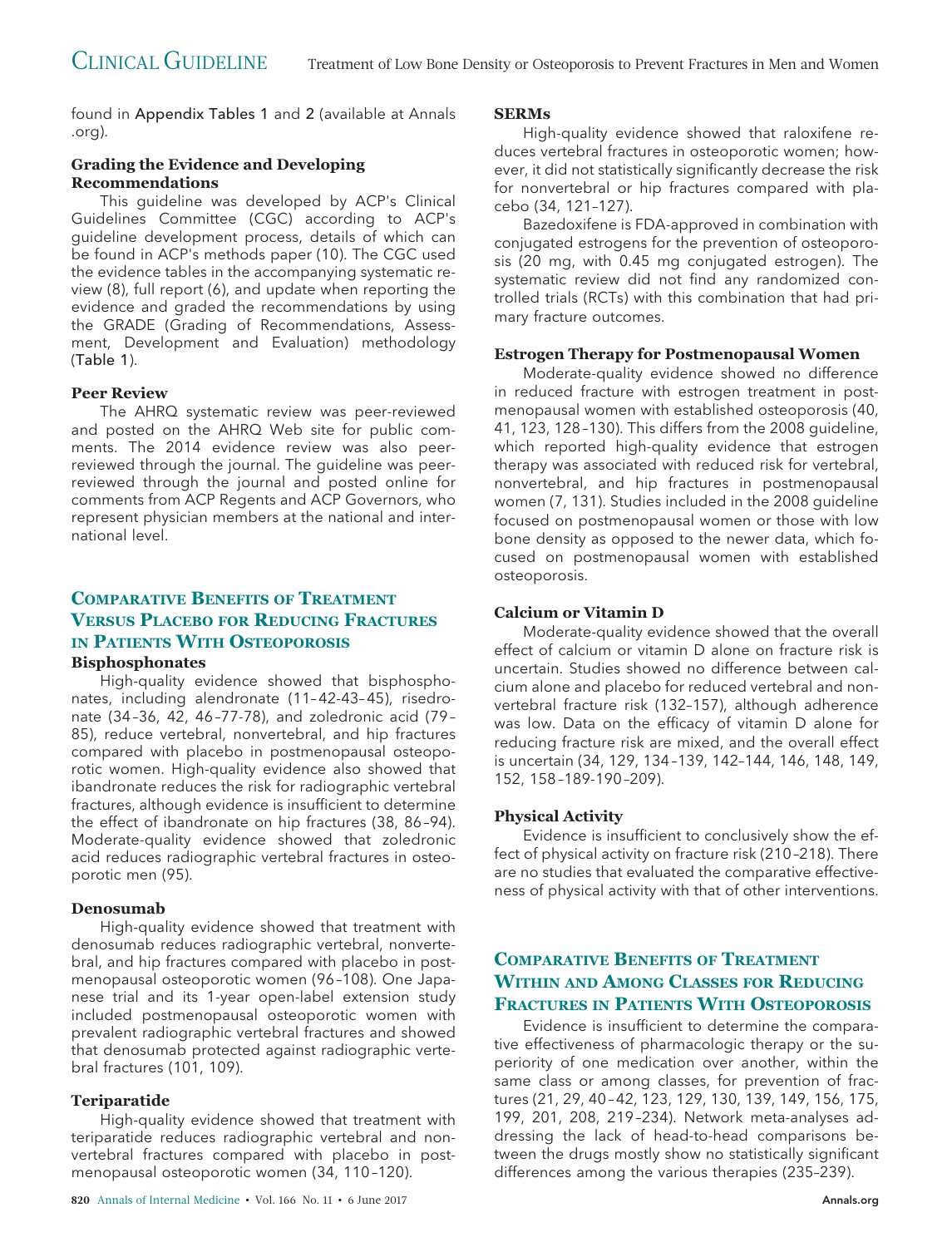# **BENEFITS OF TREATMENT FOR FRACTURE RISK REDUCTION IN INDIVIDUALS WITH DIFFERENT FRACTURE RISKS**

## **Bone Mineral Density**

Moderate-quality evidence from post hoc analysis of 1 RCT showed that low femoral neck BMD did not predict the effect of alendronate on clinical vertebral or nonvertebral fracture risk (240).

#### **FRAX Risk Assessment**

Moderate-quality evidence from post hoc analysis of 1 RCT showed no significant interaction between fracture risk as assessed by FRAX and the efficacy of raloxifene for reducing the relative risk for vertebral fractures in women older than 75 years (241).

#### **Prior Fractures (Prevention vs. Treatment)**

Evidence is insufficient for prevalent fractures to predict the efficacy of alendronate or raloxifene treatment in reducing risk for fractures in postmenopausal women, because studies reported conflicting results (240, 242–244). Moderate-quality evidence from post hoc analysis of 1 RCT showed that postmenopausal women with prevalent vertebral fractures benefited more from teriparatide treatment than those without prevalent fractures (245).

#### **Age**

High-quality evidence showed that bisphosphonates and teriparatide are at least as effective for older patients as they are for younger patients (246 –249).

## **Sex**

Evidence is insufficient regarding the effectiveness of therapies to prevent fractures or treat osteoporosis in men, because few relevant studies have been published (28, 50 –52, 82, 90, 136, 157, 166). Two RCTs evaluated vitamin D treatment in men and women and reported on fractures (136, 166). One study showed that calcium plus vitamin  $D_3$  reduced the risk for fracture among elderly women but not elderly men (136). The other study showed no difference in fracture reduction for elderly men treated with intramuscular injection of ergocalciferol, whereas women had increased risk for wrist fractures (166).

## **Race/Ethnicity**

High-quality evidence from post hoc analysis of 2 RCTs showed that compared with placebo, raloxifene decreases the relative risk for vertebral fracture but not nonvertebral or hip fracture among Asian women (250), consistent with findings from U.S. studies.

## **Glucocorticoid Treatment**

Moderate-quality evidence showed that alendronate, risedronate, and teriparatide reduced fracture risk in patients taking glucocorticoids (30, 219).

## **Renal Insufficiency**

Evidence is insufficient from trials assessing the effect of renal function on the efficacy of alendronate, raloxifene, and teriparatide in preventing fractures in osteoporotic women (251–254).

# **HARMS OF PHARMACOLOGIC TREATMENT FOR REDUCING FRACTURES**

## **Bisphosphonates**

Low-quality evidence showed that bisphosphonates are associated with atypical subtrochanteric fractures, and the FDA has issued a warning for these drugs (255). Evidence suggests that this adverse event may be related to treatment duration, because the rate of atypical fractures for women taking bisphosphonates for less than 2 years was 1.78 per 100 000 and increased to over 100 per 100 000 in women taking the drugs for 8 years or more (256).

Low-quality evidence also showed that bisphosphonates are associated with osteonecrosis of the jaw, although this side effect is rare (257–282).

The 2008 guideline reported that bisphosphonates may be associated with atrial fibrillation; however, most new evidence suggests that there is no increased risk (126, 283–288). A recent post hoc double-blind extension of the HORIZON-PFT trial found no difference in atrial fibrillation with 9 years versus 6 years of treatment with zoledronic acid in osteoporotic postmenopausal women, although women treated for 9 years had a higher incidence of any arrhythmia (14.1% vs. 4.2%;  $P =$ 0.02) (85). One study showed that bisphosphonates were associated with increased risk for incident acute myocardial infarction (hazard ratio [HR], 1.38 [95% CI, 1.08 to 1.77], after cardiovascular disease risk factors were controlled for) after a median 3.6 years of follow-up (289). A population-based cohort study also showed that bisphosphonates were associated with increased risk for cardiovascular events, including atrial fibrillation (adjusted HR, 1.55 [CI, 1.04 to 2.39]) and congestive heart failure (adjusted HR, 1.65 [CI, 1.36 to 1.99]) (290). In contrast, a recent meta-analysis concluded that there is no significant association between oral or intravenous bisphosphonate use and total cardiovascular events, stroke, myocardial infarction, or cardiovascular death (287).

High-quality evidence showed that bisphosphonates are associated with mild upper gastrointestinal symptoms (83, 291–303), and a network meta-analysis did not show statistically significant differences between the various bisphosphonates for gastrointestinal symptoms (304).

High-quality evidence showed that zoledronic acid is associated with hypocalcemia (odds ratio [OR], 7.22 [CI, 1.81 to 42.7]) (81, 305). High-quality evidence also showed that zoledronic acid is associated with influenza-like symptoms (OR, 6.39 [CI, 5.76 to 7.09]) (79, 81, 82, 306 –308). A recent secondary analysis of a double-blind RCT showed an increased incidence of uveitis (1.1% [CI, 0.5% to 2.1%]) and episcleritis (0.1% [CI, 0.0% to 0.7%]) in women treated with zoledronic acid (309).

Ibandronate is associated with myalgias, cramps, and limb pain (OR, 2.25 [CI, 1.57 to 3.29]) (92, 310), and zoledronic acid is associated with adverse effects including atrial fibrillation (OR, 1.45 [CI, 1.14 to 1.86]) (81), arthritis and arthralgias (OR, 2.82 [CI, 2.32 to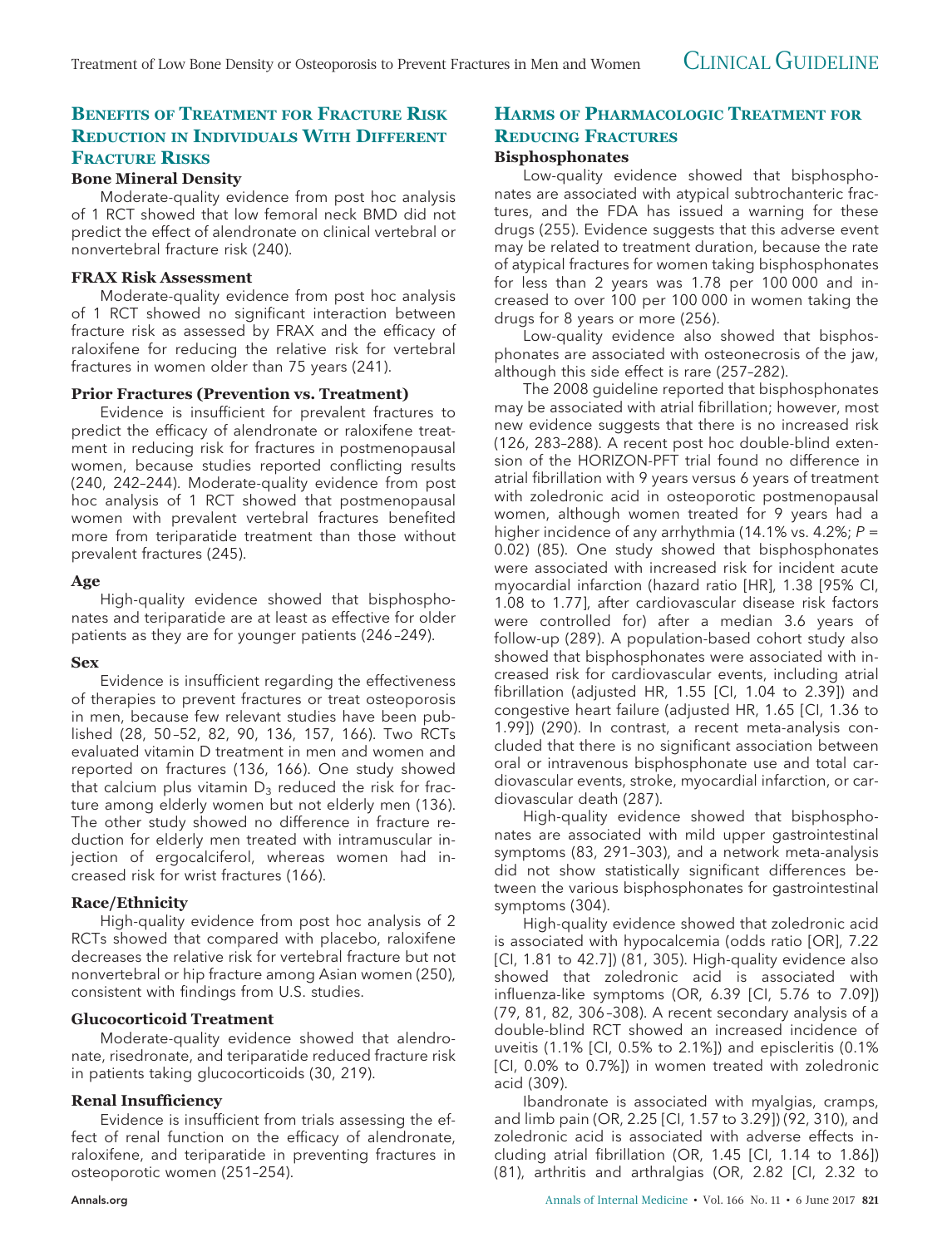3.45]), headaches (OR, 3.18 [CI, 2.57 to 3.97]), and uveitis (OR, 12.1 [CI, 1.78 to 516]).

Evidence is insufficient to associate bisphosphonates with increased cancer risk, because studies report conflicting results (292, 311–326).

## **Denosumab**

High-quality evidence showed that denosumab is associated with mild upper gastrointestinal symptoms (OR, 1.74 [CI, 1.29 to 2.38]) (43, 327). Moderate-quality evidence showed that denosumab is associated with increased risk for infection (risk ratio [RR], 1.26 [CI, 1.01 to 1.57]) (328). One small RCT reported a slight increase in bacterial cellulitis with patients treated with denosumab compared with placebo (1.3% vs. 0.6%), but no increase in serious infection (1.1% vs. 1.5%) (109). Denosumab has also been associated with rash/ eczema (OR, 1.96 [CI, 1.46 to 2.66]) (43, 96, 97). A post hoc analysis of the open-label extension of FREEDOM (Fracture Reduction Evaluation of Denosumab in Osteoporosis every 6 Months) confirmed 2 events of atypical femoral fracture and 8 events of osteonecrosis of the jaw through 8 years of denosumab therapy (100).

## **Teriparatide**

High-quality evidence showed that teriparatide is associated with mild upper gastrointestinal symptoms (OR, 3.26 [CI, 2.82 to 3.78]) (113, 117, 329, 330), headache (OR, 1.46 [CI, 1.27 to 1.69]) (113, 117, 331), and hypercalcemia (OR, 12.9 [CI, 10.5 to 16]) (116, 117, 331, 332). Other adverse effects include renal side effects (OR, 2.36 [CI, 2.01 to 2.77]) and hypercalciuria (OR, 2.44 [CI, 2.08 to 2.86]) (254). There were no incident cases of osteosarcoma associated with use of this medication in the first 4 years of the voluntary Forteo Patient Registry safety study (333), and in a postmarketing case series study encompassing 9 years of osteosarcoma cases, no patient reported use of teriparatide before diagnosis of osteosarcoma (334).

## **SERMs**

High-quality evidence showed that raloxifene is associated with hot flashes (OR, 1.58 [CI, 1.35 to 1.84]) (122, 123, 335–340) and thromboembolic events (OR, 1.63 [CI, 1.36 to 1.98]) (122, 336, 341–346). Raloxifene is also associated with pulmonary embolism (OR, 1.82 [CI, 1.16 to 2.92) (122, 341, 345, 347) and cerebrovascular death (OR, 1.56 [CI, 1.04 to 2.39]) (122, 341, 342, 348 –350). A study comparing postmarketing surveillance of raloxifene in younger women (aged <75 y) versus older women (aged  $\geq$ 75 y) showed no difference in overall adverse effects from raloxifene (351).

## **Estrogen Therapy for Postmenopausal Women**

High-quality evidence from the Women's Health Initiative showed that menopausal hormone therapy was associated with increased risk for cerebrovascular accidents and venous thromboembolic events (7, 352). One subsequent assessment of the trial showed that the higher incidence of breast cancer decreased after therapy was discontinued (353). Another study showed that estrogen plus progestin therapy was associated with more invasive breast cancer, more node-positive

tumors, and more deaths due to breast cancer than placebo (354).

## **Calcium and Vitamin D**

Although previous data suggested an association between calcium supplementation and increased risk for myocardial infarction, moderate-quality evidence shows no association (355). One study showed increased risk for hypercalciuria with vitamin D supplementation (356).

# **MONITORING OF PATIENTS WITH OSTEOPOROSIS**

There is no evidence from RCTs regarding how often to monitor BMD during osteoporosis treatment. Moderate-quality evidence suggests that most women do not need regular monitoring (357–368). Data from 1 study (365) showed that only 10% of women with normal or mildly osteopenic DXA scores (T score > –1.49) develop osteoporosis within 15 years; 10% of women with moderate osteopenia (T score, –1.50 to –1.99) develop osteoporosis within 5 years; and 10% of women with advanced osteopenia (T score, –2.0 to –2.49) develop osteoporosis within 1 year. Another study showed no improvement in prediction of hip or major fractures in women who had BMD measured 4 years after baseline (357). Overall data from several studies (358 –363) showed that women treated with antiresorptive treatment (including bisphosphonates, raloxifene, and teriparatide) benefited from reduced fractures with treatment even if BMD did not increase.

## **DURATION OF PHARMACOLOGIC THERAPY**

Low-quality evidence showed that the appropriate duration of treatment is uncertain, although high-risk patients may benefit from more than 5 years of treatment (240, 242, 369 –371). One study showed no cumulative difference in the risk for nonvertebral fractures in women continuing alendronate therapy for 5 versus 10 years (18.9% vs. 19%) (240). Post hoc analysis of this study showed that women with femoral neck T scores of –2.5 or worse and baseline prevalent vertebral fracture had reduced fracture risk by continuing alendronate therapy for 10 years versus stopping after 5 years compared with placebo (11.1% to 5.3%) (242). Another study on zoledronic acid showed no difference for clinical vertebral fractures, hip fractures, nonvertebral fractures, or all clinical fractures in women who continued to receive the drug for 3 versus 6 years (369).

The Figure provides a summary of the recommendations and clinical considerations.

# **FUTURE RESEARCH**

Most of the evidence for treating osteoporotic men is based on trials that included women, and further research is needed on the treatment of men. Studies directly addressing the efficacy of pharmacologic treatments for reducing fractures in patients with osteopenia are also needed.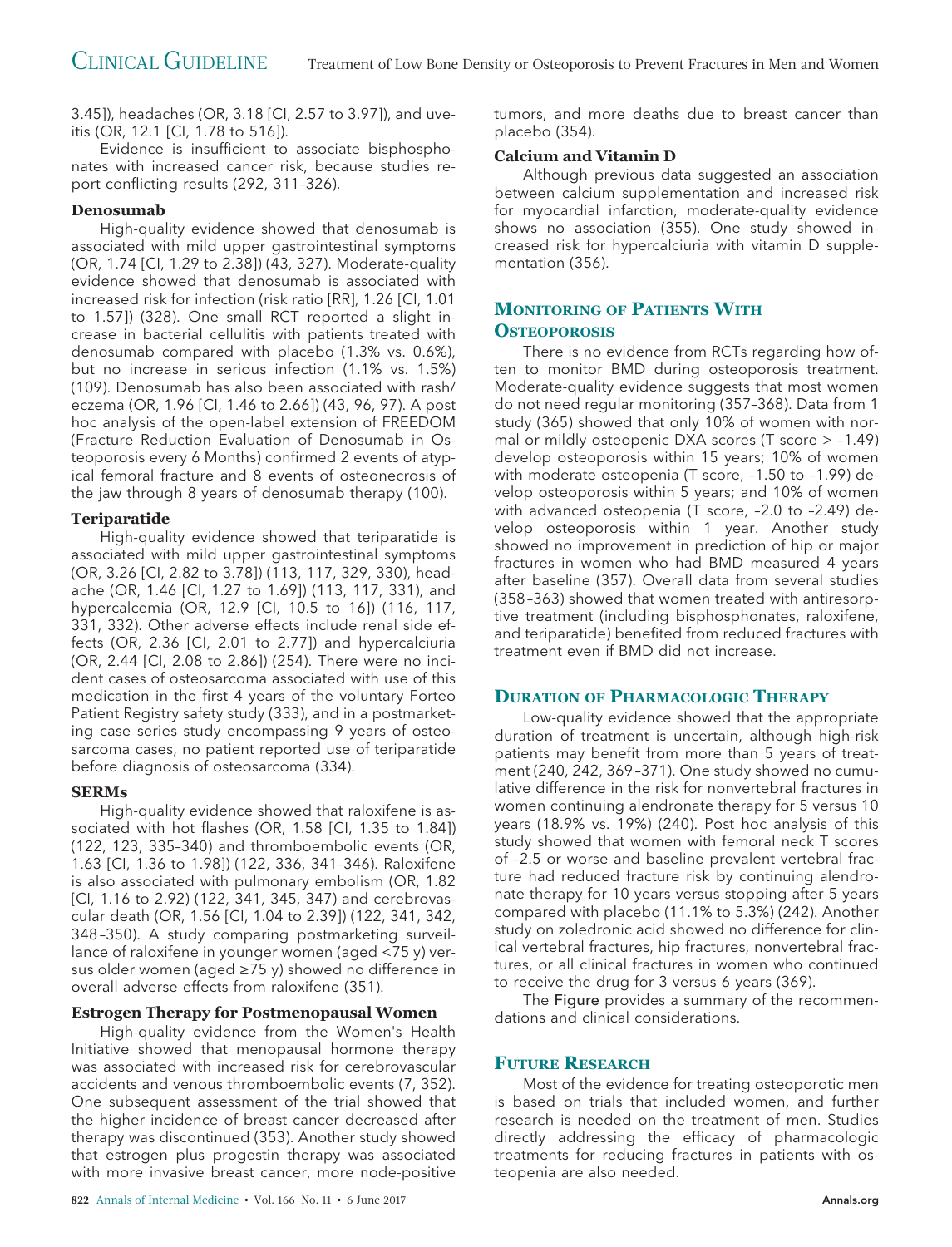*Figure.* Summary of the American College of Physicians guideline on the treatment of low bone density or osteoporosis to prevent fractures in men and women.



Leading Internal Medicine, Improving Lives

**Summary of the American College of Physicians Guideline on the Treatment of Low Bone Density or Osteoporosis to Prevent Fractures in Men and Women**

| Disease/Condition                     | Low BMD or osteoporosis                                                                                                                                                                                                                                                                                                                                                                                                                                              |
|---------------------------------------|----------------------------------------------------------------------------------------------------------------------------------------------------------------------------------------------------------------------------------------------------------------------------------------------------------------------------------------------------------------------------------------------------------------------------------------------------------------------|
| <b>Target Audience</b>                | All clinicians                                                                                                                                                                                                                                                                                                                                                                                                                                                       |
| <b>Target Patient Population</b>      | Adults with low BMD or osteoporosis                                                                                                                                                                                                                                                                                                                                                                                                                                  |
| Interventions Evaluated               | Bisphosphonates: alendronate, risedronate, ibandronate, zoledronic acid; denosumab; teriparatide; selective estrogen<br>receptor modulators (raloxifene, bazedoxifene); estrogen, calcium, vitamin D                                                                                                                                                                                                                                                                 |
| Outcomes Evaluated                    | Reduction in fracture (total, vertebral, nonvertebral, spine, hip, wrist, other), adverse events                                                                                                                                                                                                                                                                                                                                                                     |
| <b>Benefits of Treatment</b>          | Bisphosphonates, denosumab, teriparatide, raloxifene: reduction in vertebral fracture                                                                                                                                                                                                                                                                                                                                                                                |
|                                       | Alendronate, risedronate, zoledronic acid, denosumab, teriparatide: reduction in nonvertebral fracture                                                                                                                                                                                                                                                                                                                                                               |
|                                       | Alendronate, risedronate, zoledronic acid, denosumab: reduction in hip fracture                                                                                                                                                                                                                                                                                                                                                                                      |
| <b>Harms of Treatment</b>             | Bisphosphonates in general: mild upper GI symptoms, atypical subtrochanteric fracture, osteonecrosis of the jaw                                                                                                                                                                                                                                                                                                                                                      |
|                                       | Raloxifene: cardiovascular (serious), thromboembolic events, pulmonary embolism, cerebrovascular death, hot flashes                                                                                                                                                                                                                                                                                                                                                  |
|                                       | Ibandronate: myalgias, cramps and limb pain                                                                                                                                                                                                                                                                                                                                                                                                                          |
|                                       | Zoledronic acid: atrial fibrillation, arthritis and arthralgias, headaches, hypocalcemia, uveitis or ocular events possibly or<br>probably related to the study drug, influenza-like symptoms                                                                                                                                                                                                                                                                        |
|                                       | Denosumab: mild upper GI symptoms, rash/eczema                                                                                                                                                                                                                                                                                                                                                                                                                       |
|                                       | Teriparatide: upper GI symptoms, renal, headaches, hypercalcemia, hypercalciuria                                                                                                                                                                                                                                                                                                                                                                                     |
| Recommendations                       | Recommendation 1: ACP recommends that clinicians offer pharmacologic treatment with alendronate, risedronate,<br>zoledronic acid, or denosumab to reduce the risk for hip and vertebral fractures in women who have known osteoporosis.<br>(Grade: strong recommendation; high-quality evidence)                                                                                                                                                                     |
|                                       | Recommendation 2: ACP recommends that clinicians treat osteoporotic women with pharmacologic therapy for 5 years.<br>(Grade: weak recommendation; low-quality evidence)                                                                                                                                                                                                                                                                                              |
|                                       | Recommendation 3: ACP recommends that clinicians offer pharmacologic treatment with bisphosphonates to reduce the<br>risk for vertebral fracture in men who have clinically recognized osteoporosis. (Grade: weak recommendation;<br>low-quality evidence)                                                                                                                                                                                                           |
|                                       | Recommendation 4: ACP recommends against bone density monitoring during the 5-year pharmacologic treatment<br>period for osteoporosis in women. (Grade: weak recommendation; low-quality evidence)                                                                                                                                                                                                                                                                   |
|                                       | Recommendation 5: ACP recommends against using menopausal estrogen therapy or menopausal estrogen plus<br>progestogen therapy or raloxifene for the treatment of osteoporosis in women. (Grade: strong recommendation;<br>moderate-quality evidence)                                                                                                                                                                                                                 |
|                                       | Recommendation 6: ACP recommends that clinicians should make the decision whether to treat<br>osteopenic women 65 years of age or older who are at a high risk for fracture based on a discussion of<br>patient preferences, fracture risk profile, and benefits, harms, and costs of medications. (Grade: weak<br>recommendation; low-quality evidence)                                                                                                             |
| <b>Inconclusive Areas of Evidence</b> | Comparative effectiveness trials evaluating pharmacologic treatments for low bone density or osteoporosis<br>are lacking. In addition, although FRAX scores are widely used, there is a lack of evidence linking FRAX<br>scores to treatment efficacy.                                                                                                                                                                                                               |
| High-Value Care                       | The current evidence does not support frequent monitoring of women with normal BMD for osteoporosis,<br>915 because data showed that most women with normal DXA scores did not progress to osteoporosis within<br>years. Data also does not support monitoring BMD during the initial 5 years of treatment in patients taking<br>pharmacologic agents to treat osteoporosis. Clinicians should select generic drugs to treat osteoporotic<br>patients when possible. |
| <b>Clinical Considerations</b>        | Comparative effectiveness of the different treatments is unknown.                                                                                                                                                                                                                                                                                                                                                                                                    |
|                                       | Treatment duration is unknown, although high-risk patients may benefit from longer treatments.                                                                                                                                                                                                                                                                                                                                                                       |

BMD = bone mineral density; DXA = dual-energy x-ray absorptiometry; FRAX = World Health Organization Fracture Risk Assessment Tool; GI = gastrointestinal.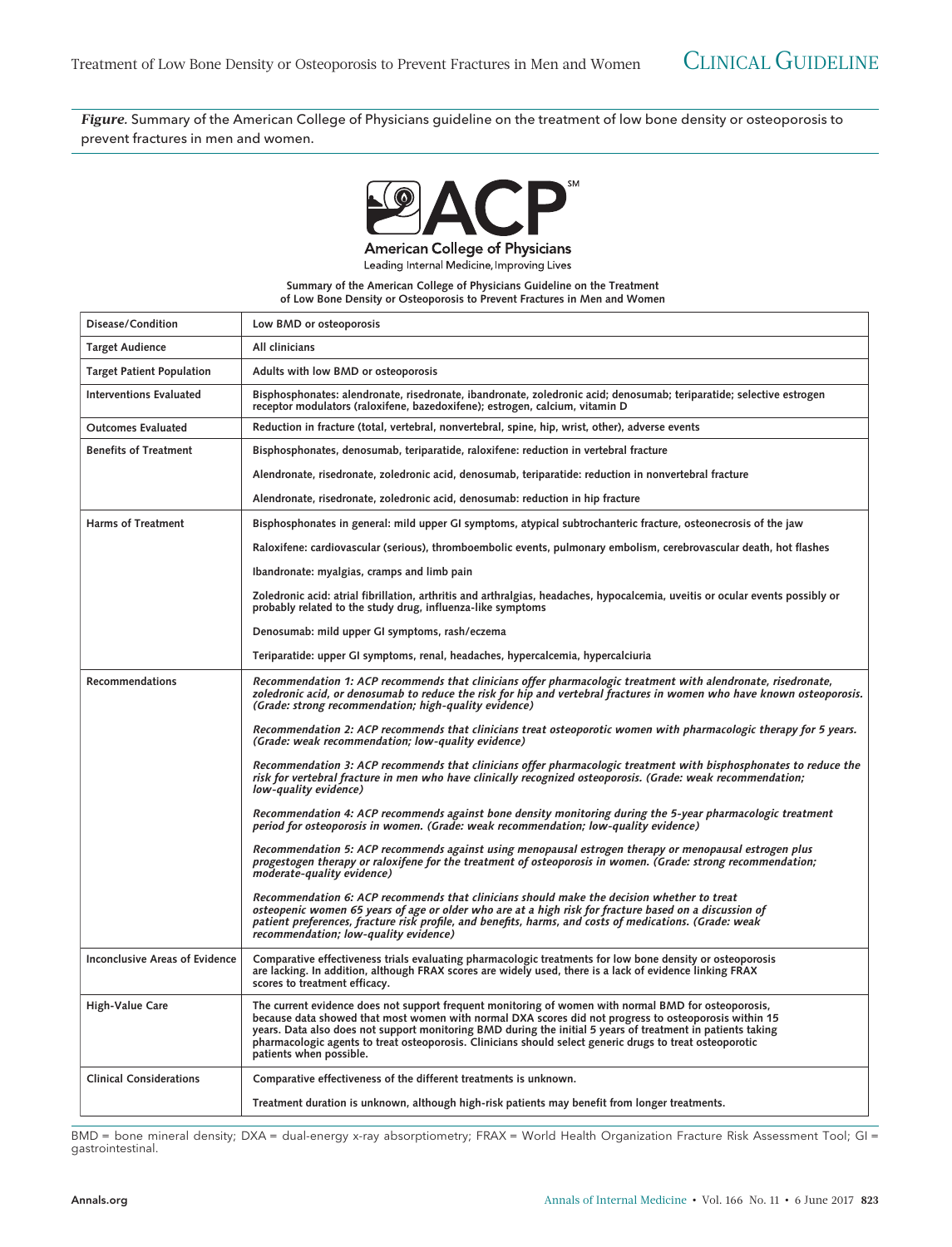## **RECOMMENDATIONS**

Recommendation 1: ACP recommends that clinicians offer pharmacologic treatment with alendronate, risedronate, zoledronic acid, or denosumab to reduce the risk for hip and vertebral fractures in women who have known osteoporosis. (Grade: strong recommendation; high-quality evidence)

High-quality evidence showed that pharmacologic treatment in postmenopausal women who have osteoporosis (T scores ≤ –2.5 or those who have experienced fragility fractures) is beneficial for preventing further bone loss and reducing the risk for initial or subsequent fractures. Some bisphosphonates (alendronate, risedronate, and zoledronic acid) and the newer biologic agent denosumab reduce radiographic vertebral as well as clinical, nonvertebral, and hip fractures.

Both bisphosphonates and denosumab are associated with mild gastrointestinal symptoms. Denosumab is also associated with increased risk for infection and rash or eczema. Bisphosphonates are associated with atypical subtrochanteric fractures and osteonecrosis of the jaw. Although there is no association between bisphosphonates and atrial fibrillation, some studies have reported increased cardiovascular events. Zoledronic acid is associated with hypocalcemia, influenza-like symptoms, arthritis and arthralgias, headache, and uveitis.

When prescribing bisphosphonates, clinicians should discuss the importance of adherence. Factors associated with poor adherence include side effects and the inconvenience of taking medications, absence of symptoms for underlying disease, comorbid conditions, age, and socioeconomic status.

Although evidence showed that raloxifene and ibandronate reduce radiographic vertebral fractures, and teriparatide reduces vertebral and nonvertebral fractures, studies have shown no benefit for these drugs to reduce all fracture types; therefore, they are not recommended as a first-line pharmacologic treatment. Raloxifene is associated with serious harms, such as thromboembolism. Calcitonin, which is no longer widely used for osteoporosis treatment, was not considered in this guideline.

Calcium and vitamin D may be added as dietary supplements to osteoporosis treatment regimens, although the effectiveness of these regimens on fracture prevention is unclear. The majority of trials with bisphosphonate therapy gave women calcium supplements and many also gave vitamin D; therefore, supplementation with these agents may be considered. However, dosages should be carefully considered, because excess dosing has been associated with hypercalcemia (221, 372–377). Moderate-quality evidence showed no association between calcium supplementation and increased risk for myocardial infarction (355), but a large trial demonstrated an increase in kidney stones (137).

Recommendation 2: ACP recommends that clinicians treat osteoporotic women with pharmacologic therapy for 5 years. (Grade: weak recommendation; low-quality evidence)

Although the direct evidence is insufficient to determine the appropriate duration of pharmacologic therapy, most studies that evaluated the benefit of treatment continued therapy for up to 5 years. Continuing treatment after the initial 5 years may be beneficial for some patients and may be appropriate after reassessing the risks and benefits of continuing therapy. Post hoc analysis from an RCT (242) suggested that patients treated with alendronate who had preexisting fractures or those with a BMD of –2.5 or less after 5 years of initial therapy may benefit from continued treatment, because these patients experienced a decreased incidence of new clinical vertebral fractures.

Recommendation 3: ACP recommends that clinicians offer pharmacologic treatment with bisphosphonates to reduce the risk for vertebral fracture in men who have clinically recognized osteoporosis. (Grade: weak recommendation; low-quality evidence)

Data that specifically apply to men are sparse. However, no evidence suggests that outcomes associated with pharmacologic treatment would differ between men and women if based on similar BMDs. Data for men are extrapolated from studies that included women with T scores of –2.5 or less or those who have experienced fragility fractures. Moderate-quality evidence from 1 study that detected fractures radiographically showed that zoledronic acid reduced vertebral fractures in osteoporotic men (95). In women, some bisphosphonates (alendronate, risedronate, and zoledronic acid) reduce vertebral, nonvertebral, and hip fractures. The overall quality of evidence was downgraded to low owing to indirectness. Bisphosphonates are associated with adverse effects, including mild gastrointestinal symptoms, atypical subtrochanteric fractures, and osteonecrosis of the jaw.

Recommendation 4: ACP recommends against bone density monitoring during the 5-year pharmacologic treatment period for osteoporosis in women. (Grade: weak recommendation; low-quality evidence)

Current evidence does not show any benefit for bone density monitoring during treatment. Moderatequality evidence showed that women treated with antiresorptive treatment (including bisphosphonates, raloxifene, and teriparatide) benefited from reduced fractures with treatment, even if there was no increase in BMD or if BMD decreased. There was no evidence for BMD monitoring for men.

Recommendation 5: ACP recommends against using menopausal estrogen therapy or menopausal estrogen plus progestogen therapy or raloxifene for the treatment of osteoporosis in women. (Grade: strong recommendation; moderate-quality evidence)

Moderate-quality evidence showed that menopausal estrogen treatment did not reduce fracture risk in postmenopausal women with established osteoporosis. Evidence from a previous systematic review (131) showed that estrogen decreased fracture risk; however, many of these studies focused on postmenopausal women with low bone density, or on postmenopausal women in general rather than those with established osteoporosis. Estrogen treatment is associ-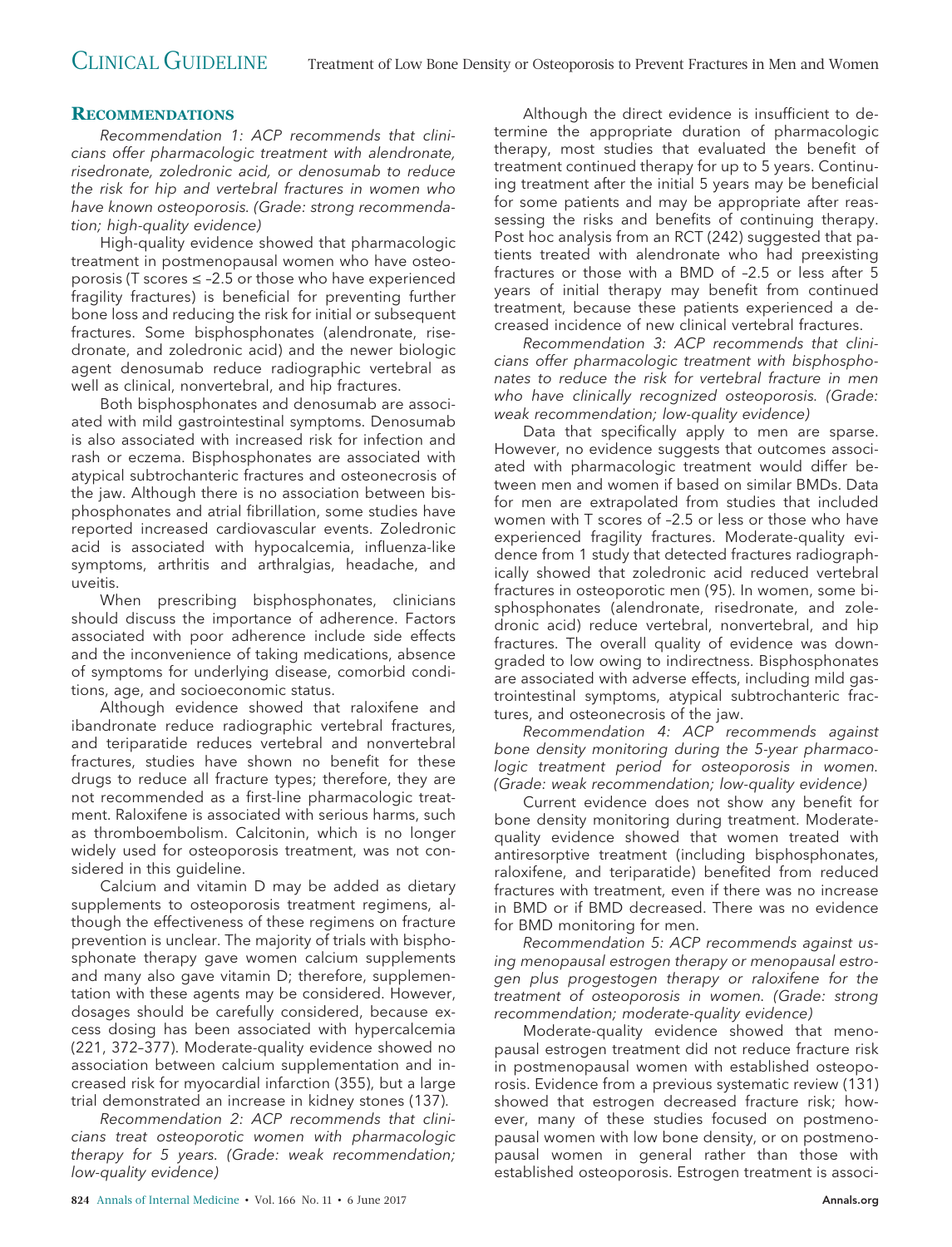| <b>Treatment</b>                 | Effect on Fracture Risk in Osteoporotic Women and                                                                                                                                                                                 | <b>Evidence Quality</b>             |                                                                                                                           | <b>Adverse Events and Evidence</b><br>Quality                                                                                                                 | <b>Fair Price for 1-Day</b><br>Supply*           |
|----------------------------------|-----------------------------------------------------------------------------------------------------------------------------------------------------------------------------------------------------------------------------------|-------------------------------------|---------------------------------------------------------------------------------------------------------------------------|---------------------------------------------------------------------------------------------------------------------------------------------------------------|--------------------------------------------------|
|                                  | <b>Vertebral</b>                                                                                                                                                                                                                  | <b>Nonvertebral</b>                 | Hip                                                                                                                       |                                                                                                                                                               |                                                  |
| Bisphosphonates                  | Summarized<br>individually below                                                                                                                                                                                                  | Summarized<br>individually<br>below | Summarized<br>individually<br>below                                                                                       | As a class: atypical subtrochanteric<br>fracture, osteonecrosis of the<br>jaw (low-quality)                                                                   | Summarized individually<br>below                 |
| Alendronate                      | Improves; high-quality                                                                                                                                                                                                            | Improves;<br>high-quality           | Improves;<br>high-quality                                                                                                 | Mild upper GI symptoms<br>(high-quality)                                                                                                                      | Generic: \$9<br>Brand-name<br>(Fosamax): \$130   |
| Ibandronate                      | Improves; high-quality                                                                                                                                                                                                            | Uncertain                           | Uncertain                                                                                                                 | Mild upper GI symptoms<br>(high-quality); myalgias, cramps<br>and limb pain                                                                                   | Generic: \$60<br>Brand-name<br>(Boniva): \$588   |
| Risedronate                      | Improves; high-quality                                                                                                                                                                                                            | Improves;<br>high-quality           | Improves;<br>high-quality                                                                                                 | Mild upper GI symptoms<br>(high-quality)                                                                                                                      | Generic: \$136<br>Brand-name (Actonel):<br>\$337 |
| Zoledronic acid                  | Improves; high-quality<br>Improves in<br>osteoporotic men;<br>moderate quality                                                                                                                                                    | Improves;<br>high-quality           | Improves;<br>high-quality                                                                                                 | Mild upper GI symptoms,<br>hypocalcaemia, influenza-like<br>symptoms (high-quality); atrial<br>fibrillation; arthritis and<br>arthralgias, headaches, uveitis | Generic: \$66<br>Brand-name (Reclast):<br>\$1105 |
| Denosumab<br>(injectable)        | Improves; high-quality                                                                                                                                                                                                            | Improves;<br>high-quality           | Improves;<br>high-quality                                                                                                 | Mild upper GI symptoms<br>(high-quality), infection<br>(moderate-quality); rash                                                                               | Brand-name (Prolia):<br>\$1047                   |
| Teriparatide<br>(injectable)     | Improves; high-quality                                                                                                                                                                                                            | Improves;<br>high-quality           | Unknown                                                                                                                   | Mild upper GI symptoms,<br>headache, hypercalcemia<br>(high-quality); hypercalciuria,<br>renal adverse effects                                                | Brand-name (Forteo):<br>\$2767                   |
| Raloxifene                       | Improves; high-quality                                                                                                                                                                                                            | No effect                           | No effect                                                                                                                 | Hot flashes, thromboembolic<br>events (high-guality); pulmonary<br>embolism, cerebrovascular<br>death                                                         | Generic: \$2.40<br>Brand-name (Evista):<br>\$70  |
| Calcium and<br>vitamin D         | Uncertain                                                                                                                                                                                                                         | Uncertain                           | Uncertain                                                                                                                 | Increased risk for hypercalcemia                                                                                                                              | <b>NA</b>                                        |
| Menopausal<br>hormone<br>therapy | Improves in<br>postmenopausal<br>women (not<br>selected for having<br>osteoporosis in the<br>studies);<br>high-quality<br>Does not improve in<br>postmenopausal<br>women with<br>established<br>osteoporosis;<br>moderate-quality | Uncertain                           | Improves in<br>postmenopausal<br>women (not<br>selected for<br>having<br>osteoporosis in<br>the studies);<br>high-quality | Increased risk for cerebrovascular<br>accidents and thromboembolic<br>events (high-quality)                                                                   | <b>NA</b>                                        |

#### *Table 2.* Summary of Evidence on Pharmacologic Treatments for Low Bone Density and Osteoporosis

GI, gastrointestinal; NA = not available.

\* Formulation and dosing vary. Generics are available where indicated. Data were obtained from the Healthcare Bluebook (www.healthcarebluebook.com).

ated with serious harms, such as increased risk for cerebrovascular accidents and venous thromboembolism, and these harms significantly outweigh the potential benefits. Although raloxifene has some benefit in reducing vertebral fractures, it does not reduce hip fracture or nonvertebral fractures and is associated with serious harms, including thromboembolism.

Recommendation 6: ACP recommends that clinicians should make the decision whether to treat osteopenic women 65 years of age or older who are at a high risk for fracture based on a discussion of patient preferences, fracture risk profile, and benefits, harms, and costs of medications. (Grade: weak recommendation; low-quality evidence)

Low-quality evidence showed that treatment with risedronate in women with osteopenia (defined as a T score of –1.0 to –2.5) near the osteoporosis threshold (T

score of –2.5) may reduce their fracture risk. This evidence comes from a post hoc analysis of 2-year follow-up data from 4 large RCTs of postmenopausal women with advanced osteopenia and no prevalent vertebral fractures that showed that treatment with risedronate significantly reduced the risk for fragility fracture compared with placebo (73% lower than placebo) (378). This effect is similar to fracture reductions seen in women with osteoporosis undergoing the similar treatment. Duration of treatment in these studies was 1.5 to 3 years.

Although the current evidence is limited to a post hoc evaluation of risedronate in women with advanced osteopenia, the CGC believes that the benefit of fracture reduction is likely to be similar across all bisphosphonates, on the basis of data in osteoporotic women. However, the efficacy of other bisphosphonates has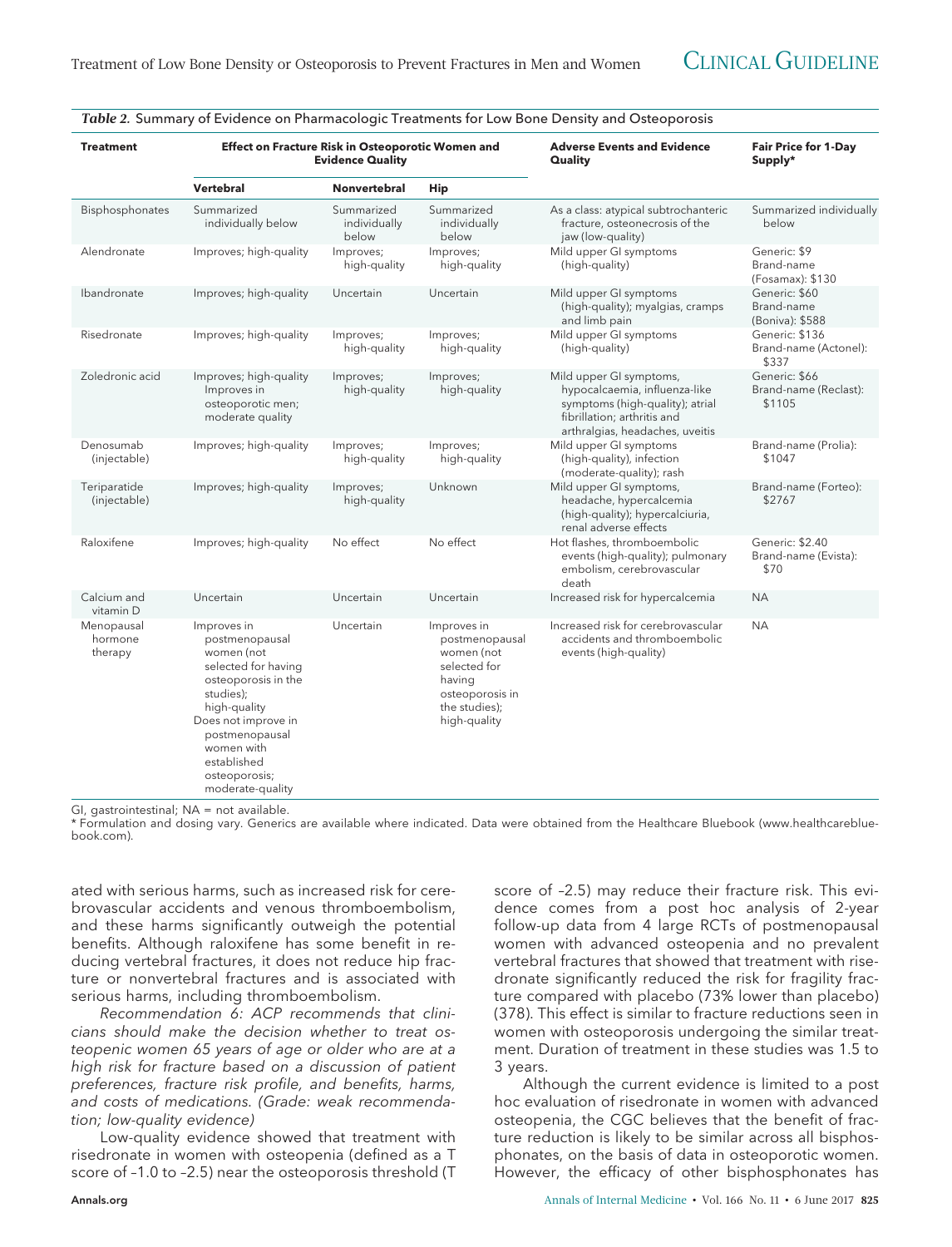not been directly evaluated in osteopenic women, and no study has been conducted to primarily assess the effects of fracture prevention in women with osteopenia.

The rate of progressive bone loss and the risk for fracture range widely across the osteopenic spectrum and according to additional factors, such as age. The risk for severe adverse effects increases with prolonged use of bisphosphonates. Given the limited evidence supporting benefit, the balance of benefits and harms of treating osteopenic women is most favorable when the risk for fracture is high. Women younger than 65 years with osteopenia and women older than 65 years with mild osteopenia (T score between –1.0 and –1.5) will benefit less than women 65 years of age or older with severe osteopenia (T score < –2.0).

Clinicians can use their own judgment based on risk factors for fracture, or they can use a risk assessment tool. Several risk assessment tools, such as FRAX (World Health Organization Fracture Risk Assessment Tool), are available to predict fracture risk among untreated people with low bone density (379). Although FRAX is widely used, there is no evidence from RCTs demonstrating a benefit of fracture reduction when FRAX scores are used for treatment decision making. Factors that increase the risk for fracture in women include lower body weight, smoking, weight loss, family history of fractures, decreased physical activity, alcohol or caffeine use, low calcium and vitamin D intake, and corticosteroid use (7, 380, 381).

## **INCONCLUSIVE AREAS OF EVIDENCE**

Comparative effectiveness trials evaluating pharmacologic treatments for low bone density or osteoporosis are lacking. In addition, although FRAX scores are widely used, evidence linking FRAX scores to treatment efficacy is lacking. One post hoc analysis of a trial with raloxifene showed that treatment efficacy did not vary according to FRAX score (241), and at age 75 years, the risk reduction for vertebral fracture was similar across FRAX scores.

#### **HIGH-VALUE CARE**

The current evidence does not support frequent monitoring of women with normal bone density for osteoporosis, because data showed that most women with normal DXA scores did not progress to osteoporosis within 15 years. The data also do not support monitoring BMD during the initial 5 years of treatment in patients receiving pharmacologic agents to treat osteoporosis. Clinicians should select generic drugs to treat osteoporotic patients when possible (Table 2).

From the American College of Physicians and University of Pennsylvania Health System, Philadelphia, Pennsylvania, and Yale School of Medicine, New Haven, Connecticut.

**Note:** Clinical practice guidelines are "guides" only and may not apply to all patients and all clinical situations. Thus, they are not intended to override clinicians' judgment. All ACP clinical practice guidelines are considered automatically withdrawn or invalid 5 years after publication, or once an update has been issued.

**Disclaimer:** The authors of this article are responsible for its contents, including any clinical or treatment recommendations.

**Financial Support:** Financial support for the development of this guideline comes exclusively from the ACP operating budget.

**Disclosures:** Dr. Fitterman chairs the test writing committee for internal medicine for the American Board of Internal Medicine and receives a consultation fee for this work. Authors not named here have disclosed no conflicts of interest. Authors followed the policy regarding conflicts of interest described at [www.annals.org/aim/article/745942.](http://www.annals.org/aim/article/745942) Disclosures can also be viewed at [www.acponline.org/authors/icmje/ConflictOf](http://www.acponline.org/authors/icmje/ConflictOfInterestForms.do?msNum=M15-1361) [InterestForms.do?msNum=M15-1361.](http://www.acponline.org/authors/icmje/ConflictOfInterestForms.do?msNum=M15-1361) All financial and intellectual disclosures of interest were declared, and potential conflicts were discussed and managed. Dr. Wilt participated in the discussion for this guideline but was recused from voting on the recommendations because of active indirect financial and intellectual conflicts. A record of disclosures and management of conflicts of interest is kept for each CGC meeting and conference call and can be viewed at [www.acponline.org/](http://www.acponline.org/about-acp/who-we-are/leadership/committees-boards-councils/clinical-guidelines-committee/disclosure-of-interests-for-clinical-guidelines-committee) [about-acp/who-we-are/leadership/committees-boards-councils](http://www.acponline.org/about-acp/who-we-are/leadership/committees-boards-councils/clinical-guidelines-committee/disclosure-of-interests-for-clinical-guidelines-committee) [/clinical-guidelines-committee/disclosure-of-interests-for](http://www.acponline.org/about-acp/who-we-are/leadership/committees-boards-councils/clinical-guidelines-committee/disclosure-of-interests-for-clinical-guidelines-committee) [-clinical-guidelines-committee.](http://www.acponline.org/about-acp/who-we-are/leadership/committees-boards-councils/clinical-guidelines-committee/disclosure-of-interests-for-clinical-guidelines-committee)

**Requests for Single Reprints:** Amir Qaseem, MD, PhD, MHA, American College of Physicians, 190 N. Independence Mall West, Philadelphia, PA 19106; e-mail, [aqaseem@acponline](mailto:aqaseem@acponline.org) [.org.](mailto:aqaseem@acponline.org)

Current author addresses and author contributions are available at [Annals.org.](http://www.annals.org)

## **References**

1. Osteoporosis Prevention, Diagnosis, and Therapy. NIH Consensus Statement Online. 2000;17:1-36. Accessed at [https://consensus.nih](https://consensus.nih.gov/2000/2000osteoporosis111html.htm) [.gov/2000/2000osteoporosis111html.htm](https://consensus.nih.gov/2000/2000osteoporosis111html.htm) on 5 April 2017.

2. Kanis JA, on behalf of the World Health Organization Scientific Group. Assessment of osteoporosis at the primary health-care level. Technical Report. University of Sheffield, UK: World Health Organization Collaborating Centre for Metabolic Bone Diseases. University of Sheffield; 2007.

3. National Osteoporosis Foundation. What is osteoporosis and what causes it? Accessed at<http://nof.org/articles/7> on 22 July 2014. 4. U.S. Department of Health and Human Services. Bone Health and Osteoporosis: A Report of the Surgeon General. Rockville, MD: U.S. Department of Health and Human Services, Office of the Surgeon General, 2004. Accessed at [https://www.ncbi.nlm.nih.gov/books](https://www.ncbi.nlm.nih.gov/books/NBK45513/) [/NBK45513/](https://www.ncbi.nlm.nih.gov/books/NBK45513/) on 5 April 2017.

5. Cosman F, de Beur SJ, LeBoff MS, Lewiecki EM, Tanner B, Randall S, et al. Clinician's Guide to Prevention and Treatment of Osteoporosis. Osteoporosis International. 2014;25:2359-81. [PMID: 25182228] doi:10.1007/s00198-014-2794-2

6. Crandall C, Newberry SJ, Diamant A, Lim YW, Gellad WF, Suttorp MJ, et al. Treatment to Prevent Fractures in Men and Women with Low Bone Density or Osteoporosis: Update of a 2007 Report. Comparative Effectiveness Review no. 53. Prepared by the Southern Cal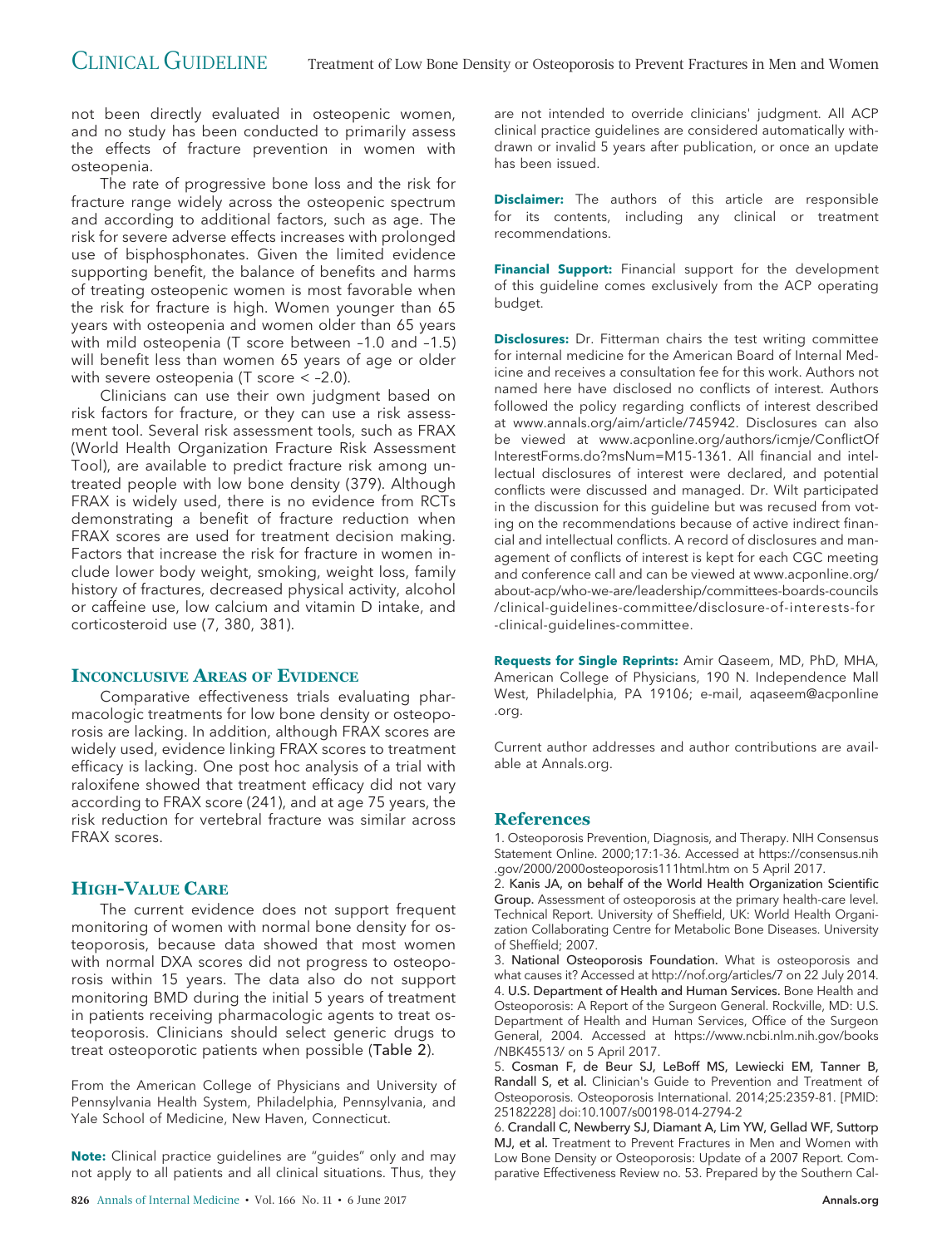ifornia Evidence-based Practice Center under contract no. HHSA-290-2007-10062-I. Rockville, MD: Agency for Healthcare Research and Quality; March 2012. Accessed at [www.effectivehealthcare.ahrq](http://www.effectivehealthcare.ahrq.gov/) [.gov/](http://www.effectivehealthcare.ahrq.gov/) on 20 March 2017.

7. Qaseem A, Snow V, Shekelle P, Hopkins R Jr, Forciea MA, Owens DK; Clinical Efficacy Assessment Subcommittee of the American College of Physicians. Pharmacologic treatment of low bone density or osteoporosis to prevent fractures: a clinical practice guideline from the American College of Physicians. Ann Intern Med. 2008;149: 404-15. [PMID: 18794560]

8. Crandall CJ, Newberry SJ, Diamant A, Lim YW, Gellad WF, Booth MJ, et al. Comparative effectiveness of pharmacologic treatments to prevent fractures: an updated systematic review. Ann Intern Med. 2014;161:711-23. [PMID: 25199883] doi:10.7326/M14-0317

9. Dalal SR, Shekelle PG, Hempel S, Newberry SJ, Motala A, Shetty KD. A pilot study using machine learning and domain knowledge to facilitate comparative effectiveness review updating. Rockville, MD: Agency for Healthcare Research and Quality; September 2012. Accessed at<https://www.ncbi.nlm.nih.gov/books/NBK109161/> on 20 March 2017.

10. Qaseem A, Snow V, Owens DK, Shekelle P; Clinical Guidelines Committee of the American College of Physicians. The development of clinical practice guidelines and guidance statements of the American College of Physicians: summary of methods. Ann Intern Med. 2010;153:194-9. [PMID: 20679562] doi:10.7326/0003-4819 -153-3-201008030-00010

11. Adami S, Passeri M, Ortolani S, Broggini M, Carratelli L, Caruso I, et al. Effects of oral alendronate and intranasal salmon calcitonin on bone mass and biochemical markers of bone turnover in postmenopausal women with osteoporosis. Bone. 1995;17:383-90. [PMID: 8573412]

12. Ascott-Evans BH, Guanabens N, Kivinen S, Stuckey BG, Magaril CH, Vandormael K, et al. Alendronate prevents loss of bone density associated with discontinuation of hormone replacement therapy: a randomized controlled trial. Arch Intern Med. 2003;163:789-94. [PMID: 12695269] doi:10.1001/archinte.163.7.789

13. Black DM, Cummings SR, Karpf DB, Cauley JA, Thompson DE, Nevitt MC, et al. Randomised trial of effect of alendronate on risk of fracture in women with existing vertebral fractures. Fracture Intervention Trial Research Group. Lancet. 1996;348:1535-41. [PMID: 8950879]

14. Bone HG, Downs RW Jr, Tucci JR, Harris ST, Weinstein RS, Licata AA, et al. Dose-response relationships for alendronate treatment in osteoporotic elderly women. Alendronate Elderly Osteoporosis Study Centers. J Clin Endocrinol Metab. 1997;82:265-74. [PMID: 8989272] doi:10.1210/jcem.82.1.3682

15. Bonnick S, Rosen C, Mako B, DeLucca P, Byrnes C, Melton M. Alendronate vs calcium for treatment of osteoporosis in postmenopausal women [abstract]. Bone. 1998;23(Suppl 5):S476.

16. Chesnut CH 3rd, McClung MR, Ensrud KE, Bell NH, Genant HK, Harris ST, et al. Alendronate treatment of the postmenopausal osteoporotic woman: effect of multiple dosages on bone mass and bone remodeling. Am J Med. 1995;99:144-52. [PMID: 7625419]

17. Cummings SR, Black DM, Thompson DE, Applegate WB, Barrett-Connor E, Musliner TA, et al. Effect of alendronate on risk of fracture in women with low bone density but without vertebral fractures: results from the Fracture Intervention Trial. JAMA. 1998;280:2077-82. [PMID: 9875874]

18. Dursun N, Dursun E, Yalçin S. Comparison of alendronate, calcitonin and calcium treatments in postmenopausal osteoporosis. Int J Clin Pract. 2001;55:505-9. [PMID: 11695068]

19. Greenspan SL, Parker RA, Ferguson L, Rosen HN, Maitland-Ramsey L, Karpf DB. Early changes in biochemical markers of bone turnover predict the long-term response to alendronate therapy in representative elderly women: a randomized clinical trial. J Bone Miner Res. 1998;13:1431-8. [PMID: 9738515] doi:10.1359/jbmr .1998.13.9.1431

20. Greenspan SL, Schneider DL, McClung MR, Miller PD, Schnitzer TJ, Bonin R, et al. Alendronate improves bone mineral density in elderly women with osteoporosis residing in long-term care facilities. A randomized, double-blind, placebo-controlled trial. Ann Intern Med. 2002;136:742-6. [PMID: 12020142]

21. Hosking D, Chilvers CE, Christiansen C, Ravn P, Wasnich R, Ross P, et al. Prevention of bone loss with alendronate in postmenopausal women under 60 years of age. Early Postmenopausal Intervention Cohort Study Group. N Engl J Med. 1998;338:485-92. [PMID: 9443925] doi:10.1056/NEJM199802193380801

22. Liberman UA, Weiss SR, Bröll J, Minne HW, Quan H, Bell NH, et al. Effect of oral alendronate on bone mineral density and the incidence of fractures in postmenopausal osteoporosis. The Alendronate Phase III Osteoporosis Treatment Study Group. N Engl J Med. 1995;333:1437-43. [PMID: 7477143] doi:10.1056 /NEJM199511303332201

23. McClung M, Clemmesen B, Daifotis A, Gilchrist NL, Eisman J, Weinstein RS, et al. Alendronate prevents postmenopausal bone loss in women without osteoporosis. A double-blind, randomized, controlled trial. Alendronate Osteoporosis Prevention Study Group. Ann Intern Med. 1998;128:253-61. [PMID: 9471927]

24. Orwoll E, Ettinger M, Weiss S, Miller P, Kendler D, Graham J, et al. Alendronate for the treatment of osteoporosis in men. N Engl J Med. 2000;343:604-10. [PMID: 10979796] doi:10.1056 /NEJM200008313430902

25. Pols HA, Felsenberg D, Hanley DA, Stepán J, Muñoz-Torres M, Wilkin TJ, et al. Multinational, placebo-controlled, randomized trial of the effects of alendronate on bone density and fracture risk in postmenopausal women with low bone mass: results of the FOSIT .<br>study. Fosamax International Trial Study Group. Osteoporos Int. 1999;9:461-8. [PMID: 10550467]

26. Ringe JD, Dorst A, Faber H, Ibach K. Alendronate treatment of established primary osteoporosis in men: 3-year results of a prospective, comparative, two-arm study. Rheumatol Int. 2004;24:110-3. [PMID: 13680141] doi:10.1007/s00296-003-0388-y

27. Weinstein R, Bone H, Tucci J, Downs R, Harris S, Licata A, et al. Alendronate treatment of osteoporosis in elderly women [abstract]. J Bone Miner Res. 1994;9(Suppl 1):S144.

28. Papaioannou A, Kennedy CC, Freitag A, Ioannidis G, O'Neill J, Webber C, et al. Alendronate once weekly for the prevention and treatment of bone loss in Canadian adult cystic fibrosis patients (CFOS trial). Chest. 2008;134:794-800. [PMID: 18641106] doi:10 .1378/chest.08-0608

29. Ringe JD, Farahmand P, Schacht E, Rozehnal A. Superiority of a combined treatment of alendronate and alfacalcidol compared to the combination of alendronate and plain vitamin D or alfacalcidol alone in established postmenopausal or male osteoporosis (AAC-Trial). Rheumatol Int. 2007;27:425-34. [PMID: 17216477] doi:10 .1007/s00296-006-0288-z

30. de Nijs RN, Jacobs JW, Lems WF, Laan RF, Algra A, Huisman AM, et al; STOP Investigators. Alendronate or alfacalcidol in glucocorticoid-induced osteoporosis. N Engl J Med. 2006;355:675- 84. [PMID: 16914703] doi:10.1056/NEJMoa053569

31. Cranney A, Wells G, Willan A, Griffith L, Zytaruk N, Robinson V, et al; Osteoporosis Methodology Group and The Osteoporosis Research Advisory Group. Meta-analyses of therapies for postmenopausal osteoporosis. II. Meta-analysis of alendronate for the treatment of postmenopausal women. Endocr Rev. 2002;23:508-16. [PMID: 12202465] doi:10.1210/er.2001-2002

32. Karpf DB, Shapiro DR, Seeman E, Ensrud KE, Johnston CC Jr, Adami S, et al. Prevention of nonvertebral fractures by alendronate. A meta-analysis. Alendronate Osteoporosis Treatment Study Groups. JAMA. 1997;277:1159-64. [PMID: 9087473]

33. Papapoulos SE, Quandt SA, Liberman UA, Hochberg MC, Thompson DE. Meta-analysis of the efficacy of alendronate for the prevention of hip fractures in postmenopausal women. Osteoporos Int. 2005;16:468-74. [PMID: 15448985] doi:10.1007/s00198 -004-1725-z

34. Stevenson M, Jones ML, De Nigris E, Brewer N, Davis S, Oakley J. A systematic review and economic evaluation of alendronate, etidronate, risedronate, raloxifene and teriparatide for the prevention and treatment of postmenopausal osteoporosis. Health Technol Assess. 2005;9:1-160. [PMID: 15929857]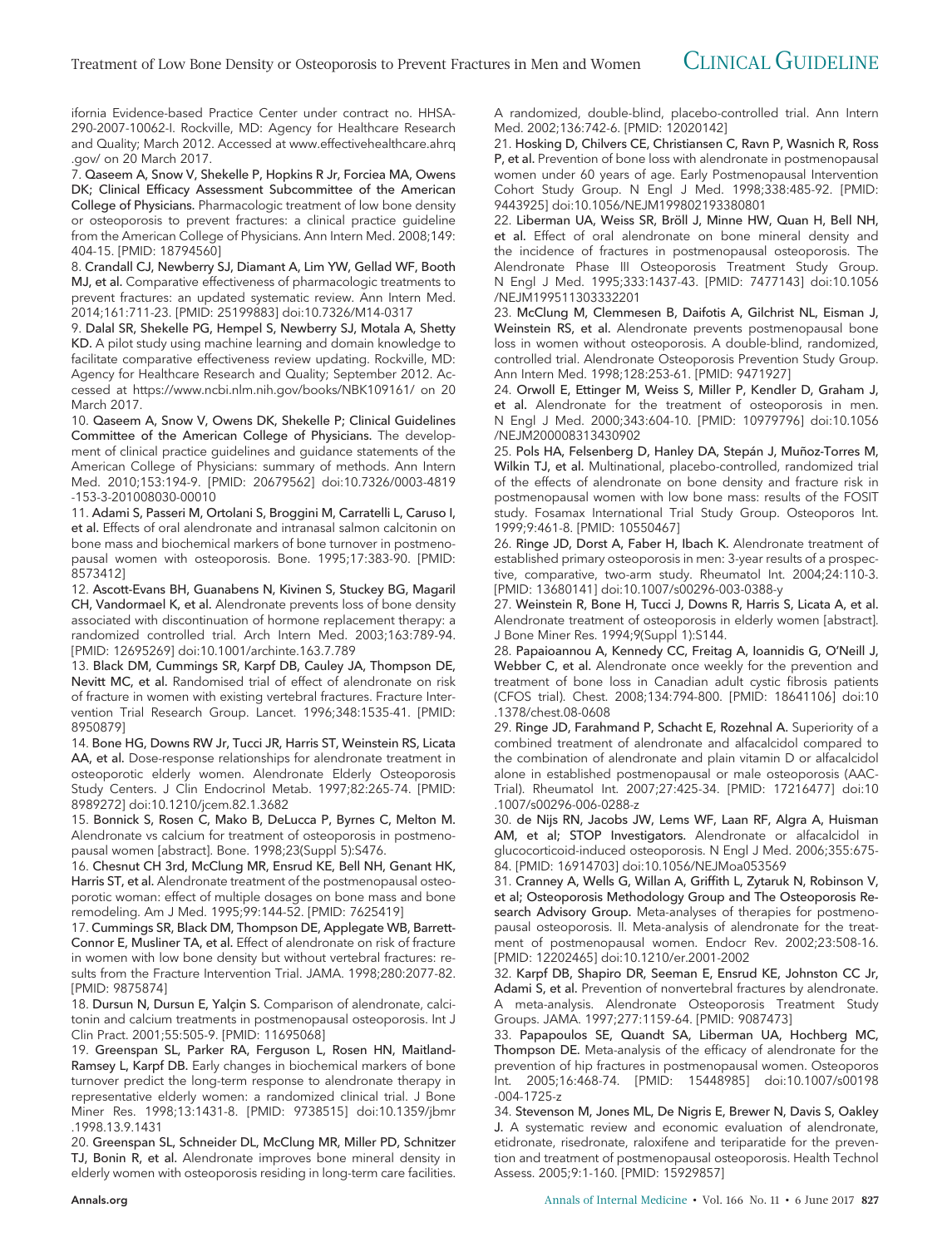35. Boonen S, Laan RF, Barton IP, Watts NB. Effect of osteoporosis treatments on risk of non-vertebral fractures: review and metaanalysis of intention-to-treat studies. Osteoporos Int. 2005;16: 1291-8. [PMID: 15986101] doi:10.1007/s00198-005-1945-x

36. Nguyen ND, Eisman JA, Nguyen TV. Anti-hip fracture efficacy of biophosphonates: a Bayesian analysis of clinical trials. J Bone Miner Res. 2006;21:340-9. [PMID: 16526127] doi:10.1359/JBMR.050903

37. Sawka AM, Papaioannou A, Adachi JD, Gafni A, Hanley DA, Thabane L. Does alendronate reduce the risk of fracture in men? A meta-analysis incorporating prior knowledge of anti-fracture efficacy in women. BMC Musculoskelet Disord. 2005;6:39. [PMID: 16008835] doi:10.1186/1471-2474-6-39

38. Jansen JP, Bergman GJ, Huels J, Olson M. Prevention of vertebral fractures in osteoporosis: mixed treatment comparison of bisphosphonate therapies. Curr Med Res Opin. 2009;25:1861-8. [PMID: 19530978] doi:10.1185/03007990903035281

39. Wells GA, Cranney A, Peterson J, Boucher M, Shea B, Robinson V, et al. Alendronate for the primary and secondary prevention of osteoporotic fractures in postmenopausal women. Cochrane Database Syst Rev. 2008;CD001155. [PMID: 18253985] doi:10.1002 /14651858.CD001155.pub2

40. Bone HG, Greenspan SL, McKeever C, Bell N, Davidson M, Downs RW, et al. Alendronate and estrogen effects in postmenopausal women with low bone mineral density. Alendronate/Estrogen Study Group. J Clin Endocrinol Metab. 2000;85:720-6. [PMID: 10690882] doi:10.1210/jcem.85.2.6393

41. Greenspan SL, Resnick NM, Parker RA. Combination therapy with hormone replacement and alendronate for prevention of bone loss in elderly women: a randomized controlled trial. JAMA. 2003; 289:2525-33. [PMID: 12759324] doi:10.1001/jama.289.19.2525

42. Hosking D, Adami S, Felsenberg D, et al. Comparison of change in bone resorption and bone mineral density with once-weekly alendronate and daily risedronate: a randomised, placebo-controlled study. Curr Med Res Opin 2003;19:383-94.

43. Hosking D, Adami S, Felsenberg D, Andia JC, Välimäki M, Benhamou L, et al. Comparison of change in bone resorption and bone mineral density with once-weekly alendronate and daily risedronate: a randomised, placebo-controlled study. Curr Med Res Opin. 2003; 19:383-94. [PMID: 13678475] doi:10.1185/030079903125002009

44. Quandt SA, Thompson DE, Schneider DL, Nevitt MC, Black DM; Fracture Intervention Trial Research Group. Effect of alendronate on vertebral fracture risk in women with bone mineral density T scores of-1.6 to -2.5 at the femoral neck: the Fracture Intervention Trial. Mayo Clin Proc. 2005;80:343-9. [PMID: 15757015]

45. Zein CO, Jorgensen RA, Clarke B, Wenger DE, Keach JC, Angulo P, et al. Alendronate improves bone mineral density in primary biliary cirrhosis: a randomized placebo-controlled trial. Hepatology. 2005;42:762-71. [PMID: 16175618] doi:10.1002/hep.20866

46. Cranney A, Tugwell P, Adachi J, Weaver B, Zytaruk N, Papaioannou A, et al; Osteoporosis Methodology Group and The Osteoporosis Research Advisory Group. Meta-analyses of therapies for postmenopausal osteoporosis. III. Meta-analysis of risedronate for the treatment of postmenopausal osteoporosis. Endocr Rev. 2002;23: 517-23. [PMID: 12202466] doi:10.1210/er.2001-3002

47. Miller PD, Roux C, Boonen S, Barton IP, Dunlap LE, Burgio DE. Safety and efficacy of risedronate in patients with age-related reduced renal function as estimated by the Cockcroft and Gault method: a pooled analysis of nine clinical trials. J Bone Miner Res. 2005;20:2105-15. [PMID: 16294264] doi:10.1359/JBMR.050817

48. Wells G, Cranney A, Peterson J, Boucher M, Shea B, Robinson V, et al. Risedronate for the primary and secondary prevention of osteoporotic fractures in postmenopausal women. Cochrane Database Syst Rev. 2008;CD004523. [PMID: 18254053] doi:10.1002/14651858 .CD004523.pub3

49. Zhong ZM, Chen JT. Anti-fracture efficacy of risedronic acid in men: A meta-analysis of randomized controlled trials. Clin Drug Investig. 2009;29:349-57. [PMID: 19366276] doi:10.2165/00044011 -200929050-00007

50. Sato Y, Honda Y, Iwamoto J. Risedronate and ergocalciferol prevent hip fracture in elderly men with Parkinson disease. Neurology. 2007;68:911-5. [PMID: 17372126] doi:10.1212/01.wnl.0000257089 .50476.92

51. Ringe JD, Farahmand P, Faber H, Dorst A. Sustained efficacy of risedronate in men with primary and secondary osteoporosis: results of a 2-year study. Rheumatol Int. 2009;29:311-5. [PMID: 18762944] doi:10.1007/s00296-008-0689-2

52. Boonen S, Orwoll ES, Wenderoth D, Stoner KJ, Eusebio R, Delmas PD. Once-weekly risedronate in men with osteoporosis: results of a 2-year, placebo-controlled, double-blind, multicenter study. J Bone Miner Res. 2009;24:719-25. [PMID: 19049326] doi:10.1359 /jbmr.081214

53. Palomba S, Manguso F, Orio F Jr, Russo T, Oppedisano R, Sacchinelli A, et al. Effectiveness of risedronate in osteoporotic postmenopausal women with inflammatory bowel disease: a prospective, parallel, open-label, two-year extension study. Menopause. 2008;15(4 Pt 1):730-6. [PMID: 18698280] doi:10.1097/gme .0b013e318159f190

54. Sato Y, Kanoko T, Satoh K, Iwamoto J. The prevention of hip fracture with risedronate and ergocalciferol plus calcium supplementation in elderly women with Alzheimer disease: a randomized controlled trial. Arch Intern Med. 2005;165:1737-42. [PMID: 16087821] doi:10.1001/archinte.165.15.1737

55. Ringe JD, Faber H, Farahmand P, Dorst A. Efficacy of risedronate in men with primary and secondary osteoporosis: results of a 1-year study. Rheumatol Int. 2006;26:427-31. [PMID: 16001181] doi:10 .1007/s00296-005-0004-4

56. Clemmesen B, Ravn P, Zegels B, Taquet AN, Christiansen C, Reginster JY. A 2-year phase II study with 1-year of follow-up of risedronate (NE-58095) in postmenopausal osteoporosis. Osteoporos Int. 1997;7:488-95. [PMID: 9425508]

57. Cohen S, Levy RM, Keller M, Boling E, Emkey RD, Greenwald M, et al. Risedronate therapy prevents corticosteroid-induced bone loss: a twelve-month, multicenter, randomized, double-blind, placebo-controlled, parallel-group study. Arthritis Rheum. 1999;42: 2309-18. [PMID: 10555025] doi:10.1002/1529-0131(199911)42: 11<2309::AID-ANR8>3.0.CO;2-K

58. Fogelman I, Ribot C, Smith R, Ethgen D, Sod E, Reginster JY. Risedronate reverses bone loss in postmenopausal women with low bone mass: results from a multinational, double-blind, placebocontrolled trial. BMD-MN Study Group. J Clin Endocrinol Metab. 2000;85:1895-900. [PMID: 10843171] doi:10.1210/jcem.85.5.6603

59. Harris ST, Watts NB, Genant HK, McKeever CD, Hangartner T, Keller M, et al. Effects of risedronate treatment on vertebral and nonvertebral fractures in women with postmenopausal osteoporosis: a randomized controlled trial. Vertebral Efficacy With Risedronate Therapy (VERT) Study Group. JAMA. 1999;282:1344-52. [PMID: 10527181]

60. Hooper MJ, Ebeling PR, Roberts AP, Graham JJ, Nicholson GC, D'Emden M, et al. Risedronate prevents bone loss in early postmenopausal women: a prospective randomized, placebo-controlled trial. Climacteric. 2005;8:251-62. [PMID: 16390757] doi:10.1080 /13697130500118126

61. McClung M, Bensen W, Bolognese M, Bonnick S, Ettinger M, Harris S, et al. Risedronate increases bone mineral density at the hip, spine and radius in postmenopausal women with low bone mass [abstract]. Osteoporos Int. 1998;8(Suppl 3):111.

62. McClung MR, Geusens P, Miller PD, Zippel H, Bensen WG, Roux C, et al; Hip Intervention Program Study Group. Effect of risedronate on the risk of hip fracture in elderly women. Hip Intervention Program Study Group. N Engl J Med. 2001;344:333-40. [PMID: 11172164] doi:10.1056/NEJM200102013440503

63. Mortensen L, Charles P, Bekker PJ, Digennaro J, Johnston CC Jr. Risedronate increases bone mass in an early postmenopausal population: two years of treatment plus one year of follow-up. J Clin Endocrinol Metab. 1998;83:396-402. [PMID: 9467547] doi:10.1210 /jcem.83.2.4586

64. Reginster J, Minne HW, Sorensen OH, Hooper M, Roux C, Brandi ML, et al. Randomized trial of the effects of risedronate on vertebral fractures in women with established postmenopausal osteoporosis.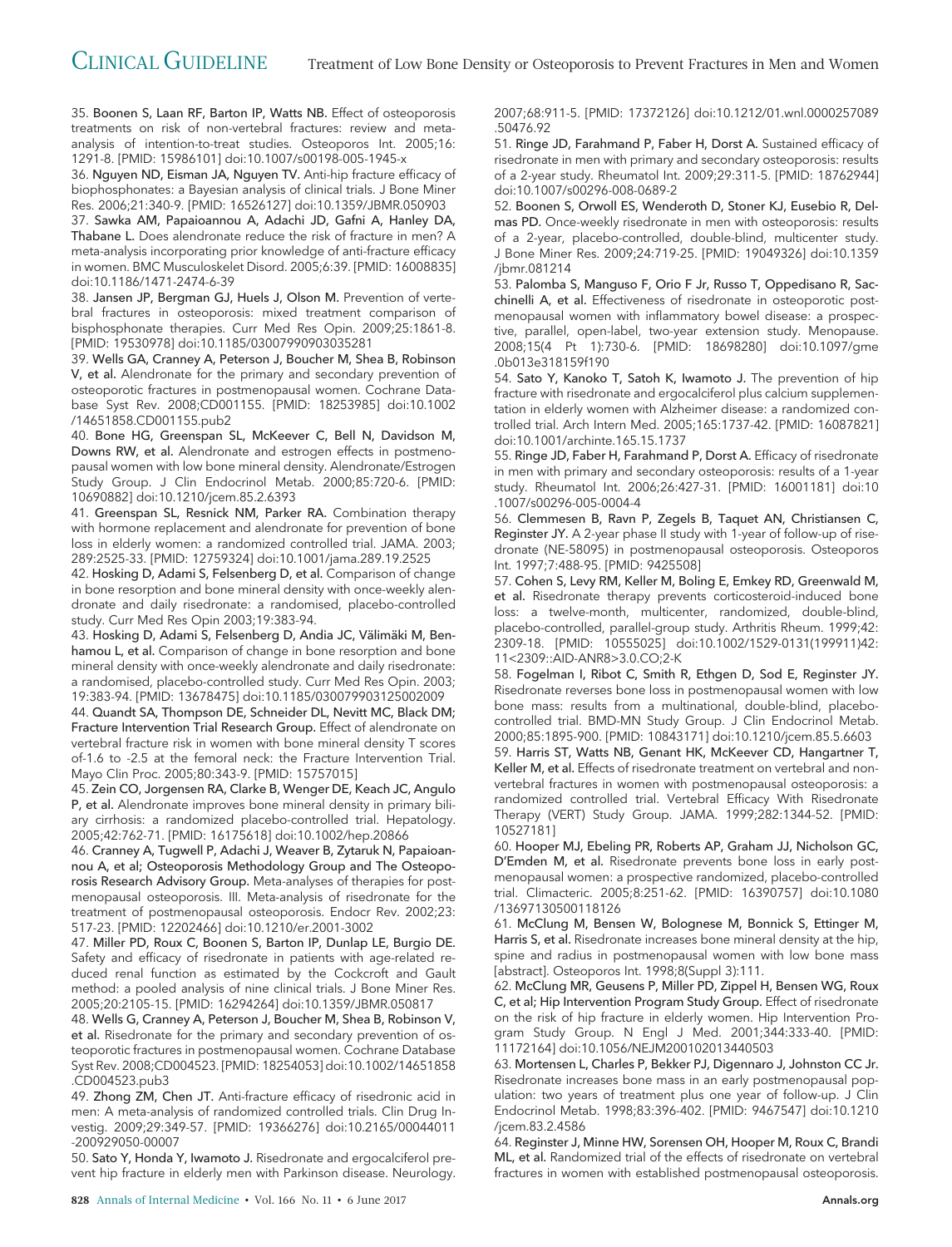Vertebral Efficacy with Risedronate Therapy (VERT) Study Group. Osteoporos Int. 2000;11:83-91. [PMID: 10663363]

65. Reid DM, Hughes RA, Laan RF, Sacco-Gibson NA, Wenderoth DH, Adami S, et al. Efficacy and safety of daily risedronate in the treatment of corticosteroid-induced osteoporosis in men and women: a randomized trial. European Corticosteroid-Induced Osteoporosis Treatment Study. J Bone Miner Res. 2000;15:1006-13. [PMID: 10841169] doi:10.1359/jbmr.2000.15.6.1006

66. Reid DM, Adami S, Devogelaer JP, Chines AA. Risedronate increases bone density and reduces vertebral fracture risk within one year in men on corticosteroid therapy. Calcif Tissue Int. 2001;69: 242-7. [PMID: 11730260]

67. Watts NB, Josse RG, Hamdy RC, Hughes RA, Manhart MD, Barton I, et al. Risedronate prevents new vertebral fractures in postmenopausal women at high risk. J Clin Endocrinol Metab. 2003;88: 542-9. [PMID: 12574177] doi:10.1210/jc.2002-020400

68. Wallach S, Cohen S, Reid DM, Hughes RA, Hosking DJ, Laan RF, et al. Effects of risedronate treatment on bone density and vertebral fracture in patients on corticosteroid therapy. Calcif Tissue Int. 2000; 67:277-85. [PMID: 11000340]

69. Bianchi G, Sambrook P. Oral nitrogen-containing bisphosphonates: a systematic review of randomized clinical trials and vertebral fractures. Curr Med Res Opin. 2008;24:2669-77. [PMID: 18694543] doi:10.1185/03007990802370912

70. Greenspan SL, Bhattacharya RK, Sereika SM, Brufsky A, Vogel VG. Prevention of bone loss in survivors of breast cancer: A randomized, double-blind, placebo-controlled clinical trial. J Clin Endocrinol Metab. 2007;92:131-6. [PMID: 17047022] doi:10.1210/jc.2006 -1272

71. Milgrom C, Finestone A, Novack V, Pereg D, Goldich Y, Kreiss Y, et al. The effect of prophylactic treatment with risedronate on stress fracture incidence among infantry recruits. Bone. 2004;35:418-24. [PMID: 15268892] doi:10.1016/j.bone.2004.04.016

72. Kanaji A, Higashi M, Namisato M, Nishio M, Ando K, Yamada H. Effects of risedronate on lumbar bone mineral density, bone resorption, and incidence of vertebral fracture in elderly male patients with leprosy. Lepr Rev. 2006;77:147-53. [PMID: 16895071]

73. Sorensen OH, Crawford GM, Mulder H, Hosking DJ, Gennari C, Mellstrom D, et al. Long-term efficacy of risedronate: a 5-year placebo-controlled clinical experience. Bone. 2003;32:120-6. [PMID: 12633783]

74. Palomba S, Orio F Jr, Manguso F, Falbo A, Russo T, Tolino A, et al. Efficacy of risedronate administration in osteoporotic postmenopausal women affected by inflammatory bowel disease. Osteoporos Int. 2005;16:1141-9. [PMID: 15928801] doi:10.1007/s00198 -005-1927-z

75. Kishimoto H, Fukunaga M, Kushida K, Shiraki M, Itabashi A, Nawata H, et al; Risedronate Phase III Research Group. Efficacy and tolerability of once-weekly administration of 17.5 mg risedronate in Japanese patients with involutional osteoporosis: a comparison with 2.5-mg once-daily dosage regimen. J Bone Miner Metab. 2006;24: 405-13. [PMID: 16937274] doi:10.1007/s00774-006-0706-z

76. Brown JP, Kendler DL, McClung MR, Emkey RD, Adachi JD, Bolognese MA, et al. The efficacy and tolerability of risedronate once a week for the treatment of postmenopausal osteoporosis. Calcif Tissue Int. 2002;71:103-11. [PMID: 12085156] doi:10.1007/s00223 -002-2011-8

77. Harris ST, Watts NB, Li Z, Chines AA, Hanley DA, Brown JP. Two-year efficacy and tolerability of risedronate once a week for the treatment of women with postmenopausal osteoporosis. Curr Med Res Opin. 2004;20:757-64. [PMID: 15140343] doi:10.1185 /030079904125003566

78. Delmas PD, Benhamou CL, Man Z, Tlustochowicz W, Matzkin E, Eusebio R, et al. Monthly dosing of 75 mg risedronate on 2 consecutive days a month: efficacy and safety results. Osteoporos Int. 2008; 19:1039-45. [PMID: 18087660] doi:10.1007/s00198-007-0531-9

79. Black DM, Delmas PD, Eastell R, Reid IR, Boonen S, Cauley JA, et al; HORIZON Pivotal Fracture Trial. Once-yearly zoledronic acid for treatment of postmenopausal osteoporosis. N Engl J Med. 2007; 356:1809-22. [PMID: 17476007] doi:10.1056/NEJMoa067312

80. Reid IR, Brown JP, Burckhardt P, Horowitz Z, Richardson P, Trechsel U, et al. Intravenous zoledronic acid in postmenopausal women with low bone mineral density. N Engl J Med. 2002;346:653- 61. [PMID: 11870242] doi:10.1056/NEJMoa011807

81. Lyles KW, Colón-Emeric CS, Magaziner JS, Adachi JD, Pieper CF, Mautalen C, et al; HORIZON Recurrent Fracture Trial. Zoledronic acid and clinical fractures and mortality after hip fracture. N Engl J Med. 2007;357:1799-809. [PMID: 17878149] doi:10.1056 /NEJMoa074941

82. Chapman I, Greville H, Ebeling PR, King SJ, Kotsimbos T, Nugent P, et al. Intravenous zoledronate improves bone density in adults with cystic fibrosis (CF). Clin Endocrinol (Oxf). 2009;70:838-46. [PMID: 18823395] doi:10.1111/j.1365-2265.2008.03434.x

83. Bai H, Jing D, Guo A, Yin S. Randomized controlled trial of zoledronic acid for treatment of osteoporosis in women. J Int Med Res. 2013;41:697-704. [PMID: 23669294] doi:10.1177 /0300060513480917

84. Chao M, Hua Q, Yingfeng Z, Guang W, Shufeng S, Yuzhen D, et al. Study on the role of zoledronic acid in treatment of postmenopausal osteoporosis women. Pak J Med Sci. 2013;29:1381-4. [PMID: 24550958]

85. Black DM, Reid IR, Cauley JA, Cosman F, Leung PC, Lakatos P, et al. The effect of 6 versus 9 years of zoledronic acid treatment in osteoporosis: a randomized second extension to the HORIZON-Pivotal Fracture Trial (PFT). J Bone Miner Res. 2015;30:934-44. [PMID: 25545380] doi:10.1002/jbmr.2442

86. Cranney A, Wells GA, Yetisir E, Adami S, Cooper C, Delmas PD, et al. Ibandronate for the prevention of nonvertebral fractures: a pooled analysis of individual patient data. Osteoporos Int. 2009;20: 291-7. [PMID: 18663402] doi:10.1007/s00198-008-0653-8

87. Harris ST, Blumentals WA, Miller PD. Ibandronate and the risk of non-vertebral and clinical fractures in women with postmenopausal osteoporosis: results of a meta-analysis of phase III studies. Curr Med Res Opin. 2008;24:237-45. [PMID: 18047776] doi:10.1185 /030079908X253717

88. Ravn P, Clemmesen B, Riis BJ, Christiansen C. The effect on bone mass and bone markers of different doses of ibandronate: a new bisphosphonate for prevention and treatment of postmenopausal osteoporosis: a 1-year, randomized, double-blind, placebocontrolled dose-finding study. Bone. 1996;19:527-33. [PMID: 8922653]

89. Grotz W, Nagel C, Poeschel D, Cybulla M, Petersen KG, Uhl M, et al. Effect of ibandronate on bone loss and renal function after kidney transplantation. J Am Soc Nephrol. 2001;12:1530-7. [PMID: 11423583]

90. Fahrleitner-Pammer A, Piswanger-Soelkner JC, Pieber TR, Obermayer-Pietsch BM, Pilz S, Dimai HP, et al. Ibandronate prevents bone loss and reduces vertebral fracture risk in male cardiac transplant patients: a randomized double-blind, placebo-controlled trial. J Bone Miner Res. 2009;24:1335-44. [PMID: 19257824] doi:10.1359 /jbmr.090216

91. Chesnut CH 3rd, Skag A, Christiansen C, Recker R, Stakkestad JA, Hoiseth A, et al; Oral Ibandronate Osteoporosis Vertebral Fracture Trial in North America and Europe (BONE). Effects of oral ibandronate administered daily or intermittently on fracture risk in postmenopausal osteoporosis. J Bone Miner Res. 2004;19:1241-9. [PMID: 15231010] doi:10.1359/JBMR.040325

92. Recker R, Stakkestad JA, Chesnut CH 3rd, Christiansen C, Skag A, Hoiseth A, et al. Insufficiently dosed intravenous ibandronate injections are associated with suboptimal antifracture efficacy in postmenopausal osteoporosis. Bone. 2004;34:890-9. [PMID: 15121021] doi:10.1016/j.bone.2004.01.008

93. Miller PD, McClung MR, Macovei L, Stakkestad JA, Luckey M, Bonvoisin B, et al. Monthly oral ibandronate therapy in postmenopausal osteoporosis: 1-year results from the MOBILE study. J Bone Miner Res. 2005;20:1315-22. [PMID: 16007327] doi:10.1359/JBMR .050313

94. Delmas PD, Adami S, Strugala C, Stakkestad JA, Reginster JY, Felsenberg D, et al. Intravenous ibandronate injections in postmenopausal women with osteoporosis: one-year results from the dosing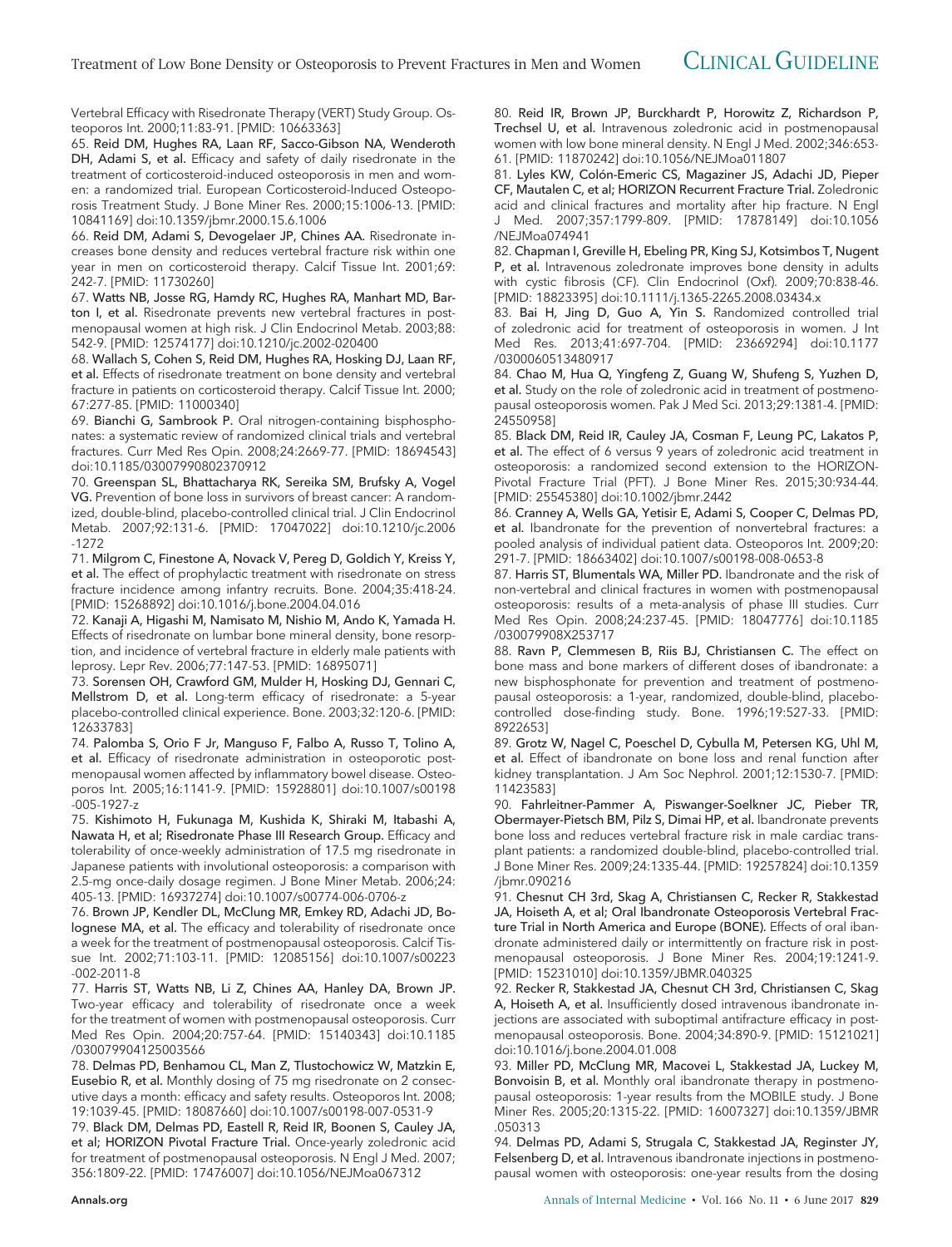intravenous administration study. Arthritis Rheum. 2006;54:1838-46. [PMID: 16729277] doi:10.1002/art.21918

95. Boonen S, Reginster JY, Kaufman JM, Lippuner K, Zanchetta J, Langdahl B, et al. Fracture risk and zoledronic acid therapy in men with osteoporosis. N Engl J Med. 2012;367:1714-23. [PMID: 23113482] doi:10.1056/NEJMoa1204061

96. Bone HG, Bolognese MA, Yuen CK, Kendler DL, Wang H, Liu Y, et al. Effects of denosumab on bone mineral density and bone turnover in postmenopausal women. J Clin Endocrinol Metab. 2008;93: 2149-57. [PMID: 18381571] doi:10.1210/jc.2007-2814

97. Cummings SR, San Martin J, McClung MR, Siris ES, Eastell R, Reid IR, et al; FREEDOM Trial. Denosumab for prevention of fractures in postmenopausal women with osteoporosis. N Engl J Med. 2009;361:756-65. [PMID: 19671655] doi:10.1056/NEJMoa0809493 98. Ferrari S, Adachi JD, Lippuner K, Zapalowski C, Miller PD, Reginster JY, et al. Further reductions in nonvertebral fracture rate with long-term denosumab treatment in the FREEDOM open-label extension and influence of hip bone mineral density after 3 years. Osteoporos Int. 2015;26:2763-71. [PMID: 26068295] doi:10.1007/s00198 -015-3179-x

99. Palacios S, Kalouche-Khalil L, Rizzoli R, Zapalowski C, Resch H, Adachi JD, et al. Treatment with denosumab reduces secondary fracture risk in women with postmenopausal osteoporosis. Climacteric.2015;18:805-12.[PMID:26029985]doi:10.3109/13697137.2015 .1045484

100. Papapoulos S, Lippuner K, Roux C, Lin CJ, Kendler DL, Lewiecki EM, et al. The effect of 8 or 5 years of denosumab treatment in postmenopausal women with osteoporosis: results from the FREEDOM Extension study. Osteoporos Int. 2015;26:2773-83. [PMID: 26202488] doi:10.1007/s00198-015-3234-7

101. Sugimoto T, Matsumoto T, Hosoi T, Miki T, Gorai I, Yoshikawa H, et al. Three-year denosumab treatment in postmenopausal Japanese women and men with osteoporosis: results from a 1-year openlabel extension of the Denosumab Fracture Intervention Randomized Placebo Controlled Trial (DIRECT). Osteoporos Int. 2015;26: 765-74. [PMID: 25403903] doi:10.1007/s00198-014-2964-2

102. Kendler D. Sustainability of anti-fracture efficacy and safety of denosumab in postmenopausal osteoporosis [abstract]. Osteoporosis Int. 2013;24 Suppl 4:S653-4.

103. Lippuner K, Roux C, Bone HG, Zapalowski C, Minisola S, Franek E, et al. Denosumab treatment of postmenopausal women with osteoporosis for 7 years: clinical fracture results from the first 4 years of the freedom extension [abstract]. Osteoporosis Int. 2013;24(1 Suppl 1):S39-40.

104. Palacios S, Rizzoli R, Zapalowski C, Resch H, Adami S, Adachi JD, et al. Denosumab reduced osteoporotic fractures in postmenopausal women with osteoporosis with prior fracture: results from FREEDOM [abstract]. Osteoporosis Int. 2013;24(1 Suppl 1):S299- 300.

105. Papapoulos S, McClung MR, Franchimont N, Adachi JD, Bone HG, Benhamou CL, et al. Denosumab (DMab) treatment for 6 years maintains low fracture incidence in women (greater-than or equal to)75 years with postmenopausal osteoporosis (PMO) [abstract]. Osteoporosis Int. 2013;24(1 Suppl 1):S45-6.

106. Bone HG, Chapurlat R, Brandi ML, Brown JP, Czerwinski E, Krieg MA, et al. The effect of three or six years of denosumab exposure in women with postmenopausal osteoporosis: results from the FREEDOM extension. J Clin Endocrinol Metab. 2013;98:4483-92. [PMID: 23979955] doi:10.1210/jc.2013-1597

107. Brown JP, Roux C, Törring O, Ho PR, Beck Jensen JE, Gilchrist N, et al. Discontinuation of denosumab and associated fracture incidence: analysis from the Fracture Reduction Evaluation of Denosumab in Osteoporosis Every 6 Months (FREEDOM) trial. J Bone Miner Res. 2013;28:746-52. [PMID: 23109251] doi:10.1002/jbmr .1808

108. Discontinuing denosumab treatment does not increase fracture risk. Bonekey Rep. 2013;2:269. [PMID: 24422041] doi:10.1038 /bonekey.2013.3

109. Nakamura T, Matsumoto T, Sugimoto T, Hosoi T, Miki T, Gorai I, et al. Clinical Trials Express: fracture risk reduction with denosumab

**830** Annals of Internal Medicine • Vol. 166 No. 11 • 6 June 2017 **[Annals.org](http://www.annals.org)** 

in Japanese postmenopausal women and men with osteoporosis: denosumab fracture intervention randomized placebo controlled trial (DIRECT). J Clin Endocrinol Metab. 2014;99:2599-607. [PMID: 24646104] doi:10.1210/jc.2013-4175

110. Vestergaard P, Jorgensen NR, Mosekilde L, Schwarz P. Effects of parathyroid hormone alone or in combination with antiresorptive therapy on bone mineral density and fracture risk—a meta-analysis. Osteoporos Int. 2007;18:45-57. PMID: 16951908 doi:10.1007 /s00198-006-0204-0

111. Gallagher JC, Genant HK, Crans GG, Vargas SJ, Krege JH. Teriparatide reduces the fracture risk associated with increasing number and severity of osteoporotic fractures. J Clin Endocrinol Metab. 2005;90:1583-7. [PMID: 15613428] doi:10.1210/jc.2004 -0826

112. Kaufman JM, Orwoll E, Goemaere S, San Martin J, Hossain A, Dalsky GP, et al. Teriparatide effects on vertebral fractures and bone mineral density in men with osteoporosis: treatment and discontinuation of therapy. Osteoporos Int. 2005;16:510-6. [PMID: 15322742] doi:10.1007/s00198-004-1713-3

113. Orwoll ES, Scheele WH, Paul S, Adami S, Syversen U, Diez-Perez A, et al. The effect of teriparatide [human parathyroid hormone (1-34)] therapy on bone density in men with osteoporosis. J Bone Miner Res. 2003;18:9-17. [PMID: 12510800] doi:10.1359/jbmr .2003.18.1.9

114. Cosman F, Lindsay R. Therapeutic potential of parathyroid hormone. Curr Osteoporos Rep. 2004;2:5-11. [PMID: 16036076]

115. Greenspan S, Bone H, Marriott T. Preventing the first vertebral fracture in postmenopausal women with low bone mass usting PTH(1-84): results from the TOP study [abstract]. J Bone Miner Res. 2005;20:S56.

116. Kurland ES, Cosman F, McMahon DJ, Rosen CJ, Lindsay R, Bilezikian JP. Parathyroid hormone as a therapy for idiopathic osteoporosis in men: effects on bone mineral density and bone markers. J Clin Endocrinol Metab. 2000;85:3069-76. [PMID: 10999788] doi: 10.1210/jcem.85.9.6818

117. Neer RM, Arnaud CD, Zanchetta JR, Prince R, Gaich GA, Reginster JY, et al. Effect of parathyroid hormone (1-34) on fractures and bone mineral density in postmenopausal women with osteoporosis. N Engl J Med. 2001;344:1434-41. [PMID: 11346808] doi:10.1056 /NEJM200105103441904

118. Orwoll ES, Scheele WH, Paul S, Adami S, Syversen U, Diez-Perez A, et al. The effect of teriparatide [human parathyroid hormone (1-34)] therapy on bone density in men with osteoporosis. J Bone Miner Res. 2003;18:9-17. [PMID: 12510800] doi:10.1359/jbmr .2003.18.1.9

119. Harvey NC, Kanis JA, Odén A, Burge RT, Mitlak BH, Johansson H, et al. FRAX and the effect of teriparatide on vertebral and non-vertebral fracture. Osteoporos Int. 2015;26:2677-84. [PMID: 26092063] doi:10.1007/s00198-015-3173-3

120. Cosman F, Nieves J, Woelfert L, Formica C, Gordon S, Shen V, et al. Parathyroid hormone added to established hormone therapy: effects on vertebral fracture and maintenance of bone mass after parathyroid hormone withdrawal. J Bone Miner Res. 2001;16:925- 31. [PMID: 11341338] doi:10.1359/jbmr.2001.16.5.925

121. Ensrud KE, Stock JL, Barrett-Connor E, Grady D, Mosca L, Khaw KT, et al. Effects of raloxifene on fracture risk in postmenopausal women: the Raloxifene Use for the Heart Trial. J Bone Miner Res. 2008;23:112-20. [PMID: 17892376] doi:10.1359/jbmr.070904

122. Silverman SL, Christiansen C, Genant HK, Vukicevic S, Zanchetta JR, de Villiers TJ, et al. Efficacy of bazedoxifene in reducing new vertebral fracture risk in postmenopausal women with osteoporosis: results from a 3-year, randomized, placebo-, and active-controlled clinical trial. J Bone Miner Res. 2008;23:1923-34. [PMID: 18665787] doi:10.1359/jbmr.080710

123. Reid IR, Eastell R, Fogelman I, Adachi JD, Rosen A, Netelenbos C, et al. A comparison of the effects of raloxifene and conjugated equine estrogen on bone and lipids in healthy postmenopausal women. Arch Intern Med. 2004;164:871-9. [PMID: 15111373] doi:10 .1001/archinte.164.8.871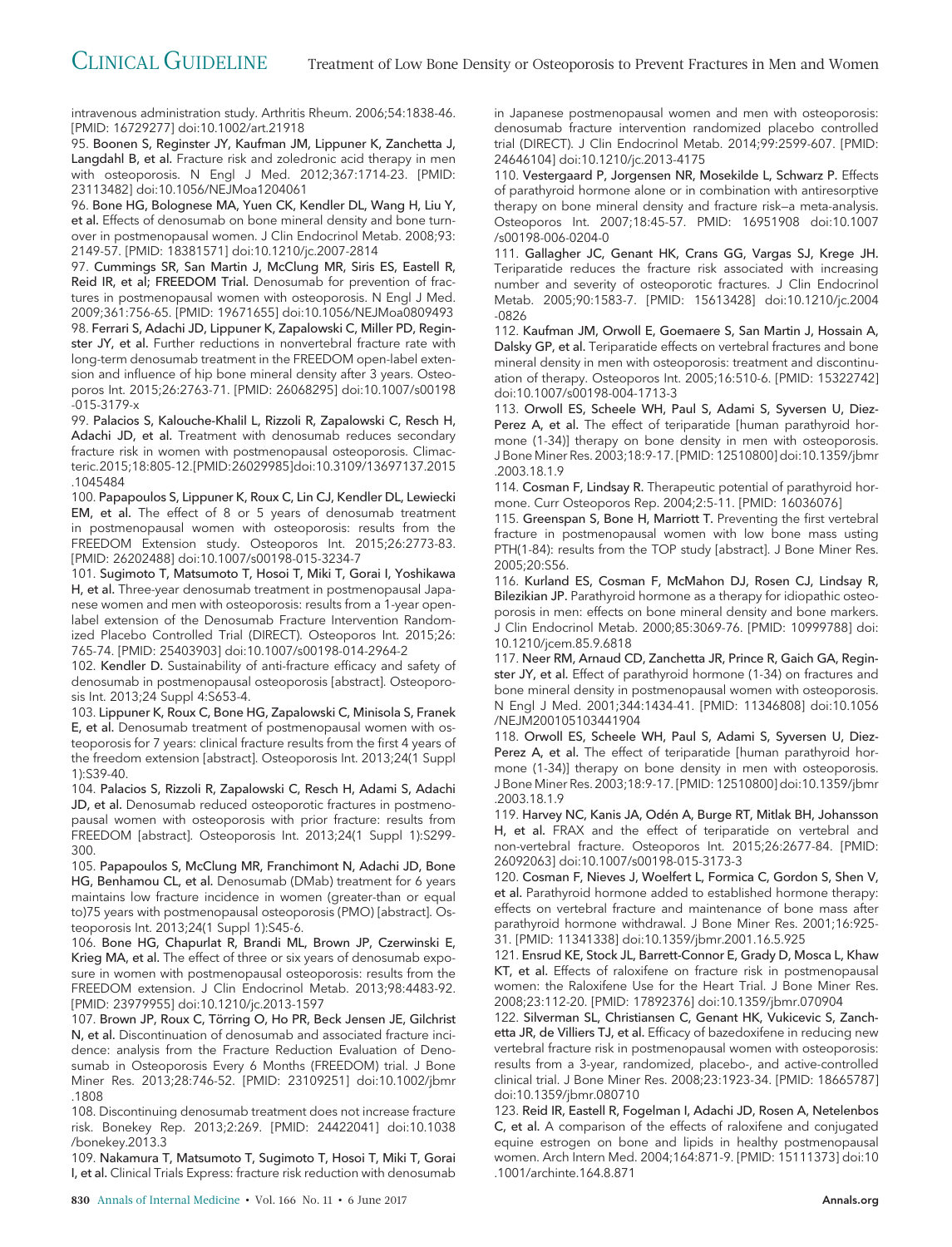124. Schachter HM, Clifford TJ, Cranney A, Barrowman NJ, Moher D. Raloxifene for primary and secondary prevention of osteoporotic fractures in postmenopausal women: a systematic review of efficacy and safety evidence. Report no. 50. Ottawa, Ontario, Canada: Canadian Coordinating Office for Health Technology Assessment; 2005. 125. Seeman E, Crans GG, Diez-Perez A, Pinette KV, Delmas PD. Anti-vertebral fracture efficacy of raloxifene: a meta-analysis. Osteoporos Int. 2006;17:313-6. [PMID: 16217588] doi:10.1007/s00198 -005-2030-1

126. Barrett-Connor E, Swern AS, Hustad CM, Bone HG, Liberman UA, Papapoulos S, et al. Alendronate and atrial fibrillation: a metaanalysis of randomized placebo-controlled clinical trials. Osteoporos Int. 2012;23:233-45. [PMID: 21369791] doi:10.1007/s00198-011 -1546-9

127. Bischoff-Ferrari HA, Rees JR, Grau MV, Barry E, Gui J, Baron JA. Effect of calcium supplementation on fracture risk: a double-blind randomized controlled trial. Am J Clin Nutr. 2008;87:1945-51. [PMID: 18541589]

128. Boone RH, Cheung AM, Girlan LM, Heathcote EJ. Osteoporosis in primary biliary cirrhosis: a randomized trial of the efficacy and feasibility of estrogen/progestin. Dig Dis Sci. 2006;51:1103-12. [PMID: 16865577] doi:10.1007/s10620-006-8015-x

129. Ishida Y, Kawai S. Comparative efficacy of hormone replacement therapy, etidronate, calcitonin, alfacalcidol, and vitamin K in postmenopausal women with osteoporosis: the Yamaguchi Osteoporosis Prevention Study. Am J Med. 2004;117:549-55. [PMID: 15465502] doi:10.1016/j.amjmed.2004.05.019

130. Wimalawansa SJ. A four-year randomized controlled trial of hormone replacement and bisphosphonate, alone or in combination, in women with postmenopausal osteoporosis. Am J Med. 1998; 104:219-26. [PMID: 9552083]

131. MacLean C, Alexander A, Carter J, Chen S, Desai SB, Grossman J, et al. Comparative Effectiveness of Treatments to Prevent Fractures in Men and Women With Low Bone Density or Osteoporosis. AHRQ Comparative Effectiveness Reviews. Rockville, MD: Agency for Healthcare Research and Quality; 2007.

132. Reid IR, Mason B, Horne A, Ames R, Reid HE, Bava U, et al. Randomized controlled trial of calcium in healthy older women. Am J Med. 2006;119:777-85. [PMID: 16945613] doi:10.1016/j.amjmed .2006.02.038

133. Bischoff-Ferrari HA, Dawson-Hughes B, Baron JA, Burckhardt P, Li R, Spiegelman D, et al. Calcium intake and hip fracture risk in men and women: a meta-analysis of prospective cohort studies and randomized controlled trials. Am J Clin Nutr. 2007;86:1780-90. [PMID: 18065599]

134. Boonen S, Lips P, Bouillon R, Bischoff-Ferrari HA, Vanderschueren D, Haentjens P. Need for additional calcium to reduce the risk of hip fracture with vitamin d supplementation: evidence from a comparative metaanalysis of randomized controlled trials. J Clin Endocrinol Metab. 2007;92:1415-23. [PMID: 17264183] doi:10.1210 /jc.2006-1404

135. Tang BM, Eslick GD, Nowson C, Smith C, Bensoussan A. Use of calcium or calcium in combination with vitamin D supplementation to prevent fractures and bone loss in people aged 50 years and older: a meta-analysis. Lancet. 2007;370:657-66. [PMID: 17720017] doi:10.1016/S0140-6736(07)61342-7

136. Larsen ER, Mosekilde L, Foldspang A. Vitamin D and calcium supplementation prevents osteoporotic fractures in elderly community dwelling residents: a pragmatic population-based 3-year intervention study. J Bone Miner Res. 2004;19:370-8. [PMID: 15040824] doi:10.1359/JBMR.0301240

137. Jackson RD, LaCroix AZ, Gass M, Wallace RB, Robbins J, Lewis CE, et al; Women's Health Initiative Investigators. Calcium plus vitamin D supplementation and the risk of fractures. N Engl J Med. 2006;354:669-83.

138. Porthouse J, Cockayne S, King C, Saxon L, Steele E, Aspray T, et al. Randomised controlled trial of calcium and supplementation with cholecalciferol (vitamin  $D_3$ ) for prevention of fractures in primary care. BMJ. 2005;330:1003. [PMID: 15860827] doi:10.1136/bmj .330.7498.1003

139. Grant AM, Avenell A, Campbell MK, McDonald AM, MacLennan GS, McPherson GC, et al; RECORD Trial Group. Oral vitamin  $D_3$ and calcium for secondary prevention of low-trauma fractures in elderly people (Randomised Evaluation of Calcium Or vitamin D, RECORD): a randomised placebo-controlled trial. Lancet. 2005;365: 1621-8. [PMID: 15885294] doi:10.1016/S0140-6736(05)63013-9

140. Prince RL, Devine A, Dhaliwal SS, Dick IM. Effects of calcium supplementation on clinical fracture and bone structure: results of a 5-year, double-blind, placebo-controlled trial in elderly women. Arch Intern Med. 2006;166:869-75. [PMID: 16636212] doi:10.1001 /archinte.166.8.869

141. Fujita T, Ohue M, Fujii Y, Miyauchi A, Takagi Y. Reappraisal of Katsuragi calcium study, a prospective, double-blind, placebocontrolled study of the effect of active absorbable algal calcium (AAACa) on vertebral deformity and fracture. J Bone Miner Metab. 2004;22:32-8. [PMID: 14691684] doi:10.1007/s00774-003-0445-3

142. Chapuy MC, Arlot ME, Duboeuf F, Brun J, Crouzet B, Arnaud S, et al. Vitamin  $D_3$  and calcium to prevent hip fractures in elderly women. N Engl J Med. 1992;327:1637-42. [PMID: 1331788] doi:10 .1056/NEJM199212033272305

143. Chapuy MC, Arlot ME, Delmas PD, Meunier PJ. Effect of calcium and cholecalciferol treatment for three years on hip fractures in elderly women. BMJ. 1994;308:1081-2. [PMID: 8173430]

144. Chapuy MC, Pamphile R, Paris E, Kempf C, Schlichting M, Arnaud S, et al. Combined calcium and vitamin  $D_3$  supplementation in elderly women: confirmation of reversal of secondary hyperparathyroidism and hip fracture risk: the Decalyos II study. Osteoporos Int. 2002;13:257-64. [PMID: 11991447] doi:10.1007/s001980200023

145. Chevalley T, Rizzoli R, Nydegger V, Slosman D, Rapin CH, Michel JP, et al. Effects of calcium supplements on femoral bone mineral density and vertebral fracture rate in vitamin-D-replete elderly patients. Osteoporos Int. 1994;4:245-52. [PMID: 7812072]

146. Dawson-Hughes B, Harris SS, Krall EA, Dallal GE. Effect of calcium and vitamin D supplementation on bone density in men and women 65 years of age or older. N Engl J Med. 1997;337:670-6. [PMID: 9278463] doi:10.1056/NEJM199709043371003

147. Hansson T, Roos B. The effect of fluoride and calcium on spinal bone mineral content: a controlled, prospective (3 years) study. Calcif Tissue Int. 1987;40:315-7. [PMID: 3111669]

148. Harwood RH, Sahota O, Gaynor K, Masud T, Hosking DJ; Nottingham Neck of Femur (NONOF) Study. A randomised, controlled comparison of different calcium and vitamin D supplementation regimens in elderly women after hip fracture: the Nottingham Neck of Femur (NONOF) Study. Age Ageing. 2004;33:45-51. [PMID: 14695863]

149. Peacock M, Liu G, Carey M, McClintock R, Ambrosius W, Hui S, et al. Effect of calcium or 25OH vitamin  $D_3$  dietary supplementation on bone loss at the hip in men and women over the age of 60. J Clin Endocrinol Metab. 2000;85:3011-9. [PMID: 10999778] doi:10.1210 /jcem.85.9.6836

150. Prince R, Devine A, Dick I, Criddle A, Kerr D, Kent N, et al. The effects of calcium supplementation (milk powder or tablets) and exercise on bone density in postmenopausal women. J Bone Miner Res. 1995;10:1068-75. [PMID: 7484282] doi:10.1002/jbmr .5650100711

151. Recker RR, Hinders S, Davies KM, Heaney RP, Stegman MR, Lappe JM, et al. Correcting calcium nutritional deficiency prevents spine fractures in elderly women. J Bone Miner Res. 1996;11:1961-6. [PMID: 8970899] doi:10.1002/jbmr.5650111218

152. Reid IR, Ames RW, Evans MC, Gamble GD, Sharpe SJ. Effect of calcium supplementation on bone loss in postmenopausal women. N Engl J Med. 1993;328:460-4. [PMID: 8421475] doi:10.1056 /NEJM199302183280702

153. Reid IR, Ames RW, Evans MC, Gamble GD, Sharpe SJ. Longterm effects of calcium supplementation on bone loss and fractures in postmenopausal women: a randomized controlled trial. Am J Med. 1995;98:331-5. [PMID: 7709944] doi:10.1016/S0002 -9343(99)80310-6

154. Riggs BL, O'Fallon WM, Muhs J, O'Connor MK, Kumar R, Melton LJ 3rd. Long-term effects of calcium supplementation on se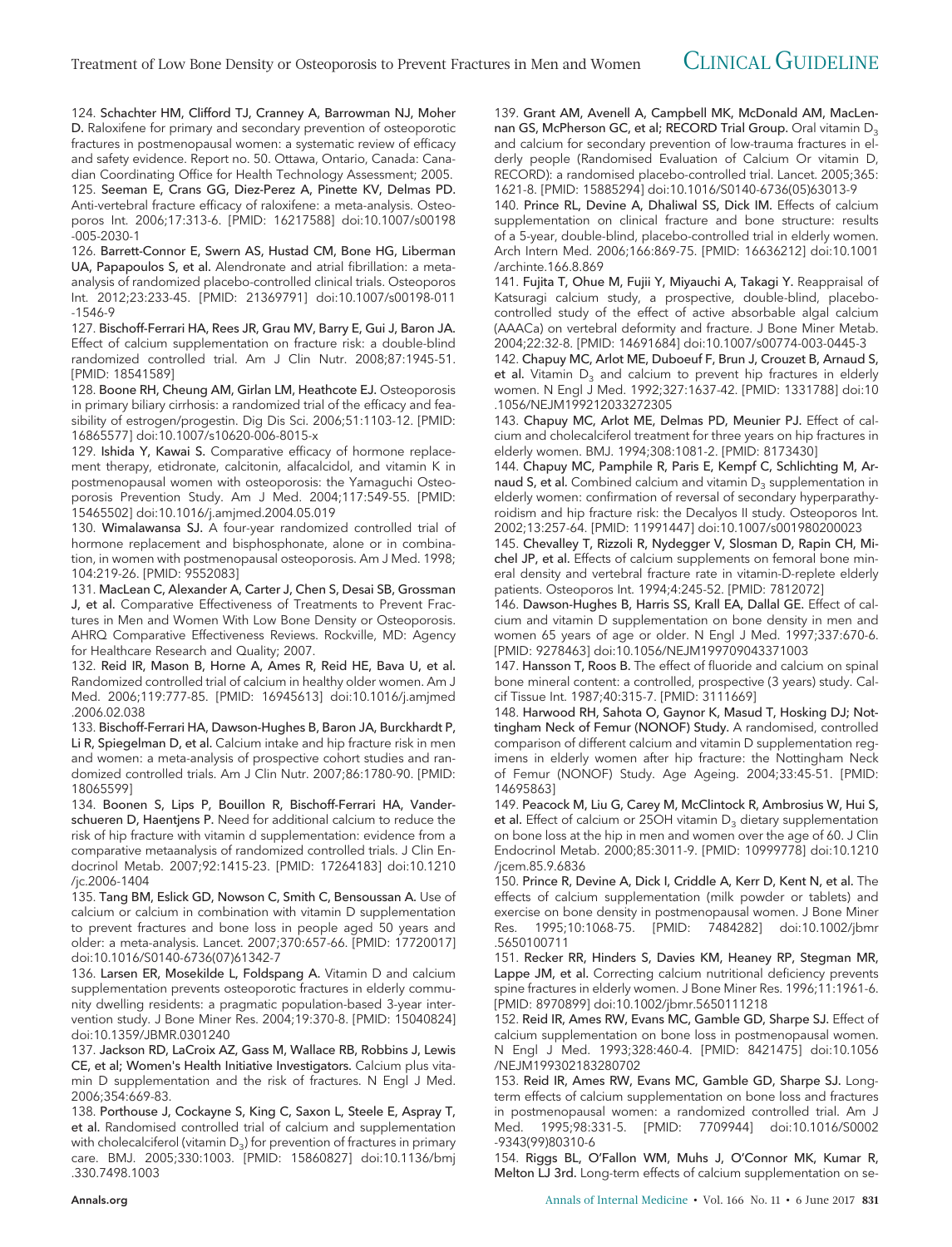rum parathyroid hormone level, bone turnover, and bone loss in elderly women. J Bone Miner Res. 1998;13:168-74. [PMID: 9495509] doi:10.1359/jbmr.1998.13.2.168

155. Shea B, Wells G, Cranney A, Zytaruk N, Robinson V, Griffith L, et al; Osteoporosis Methodology Group and The Osteoporosis Research Advisory Group. Meta-analyses of therapies for postmenopausal osteoporosis. VII. Meta-analysis of calcium supplementation for the prevention of postmenopausal osteoporosis. Endocr Rev. 2002;23:552-9. [PMID: 12202470] doi:10.1210/er.2001-7002

156. Campbell IA, Douglas JG, Francis RM, Prescott RJ, Reid DM; Research Committee of the British Thoracic Society. Five year study of etidronate and/or calcium as prevention and treatment for osteoporosis and fractures in patients with asthma receiving long term oral and/or inhaled glucocorticoids. Thorax. 2004;59:761-8. [PMID: 15333852] doi:10.1136/thx.2003.013839

157. Frost RJ, Sonne C, Wehr U, Stempfle HU. Effects of calcium supplementation on bone loss and fractures in congestive heart failure. Eur J Endocrinol. 2007;156:309-14. PMID: 17322490 doi:10 .1530/EJE-06-0614

158. Richy F, Schacht E, Bruyere O, Ethgen O, Gourlay M, Reginster JY. Vitamin D analogs versus native vitamin D in preventing bone loss and osteoporosis-related fractures: a comparative meta-analysis. Calcif Tissue Int. 2005;76:176-86. [PMID: 15692726] doi:10.1007 /s00223-004-0005-4

159. Avenell A, Gillespie WJ, Gillespie LD, O'Connell DL. Vitamin D and vitamin D analogues for preventing fractures associated with involutional and post-menopausal osteoporosis. Cochrane Database Syst Rev. 2005;CD000227. [PMID: 16034849] doi:10.1002/14651858 .CD000227.pub2

160. O'Donnell S, Moher D, Thomas K, Hanley DA, Cranney A. Systematic review of the benefits and harms of calcitriol and alfacalcidol for fractures and falls. J Bone Miner Metab. 2008;26:531-42. [PMID: 18979152] doi:10.1007/s00774-008-0868-y

161. Avenell A, Gillespie WJ, Gillespie LD, O'Connell D. Vitamin D and vitamin D analogues for preventing fractures associated with involutional and post-menopausal osteoporosis. Cochrane Database Syst Rev. 2009;CD000227. [PMID: 19370554] doi:10.1002/14651858 .CD000227.pub3

162. DIPART (Vitamin D Individual Patient Analysis of Randomized Trials) Group. Patient level pooled analysis of 68 500 patients from seven major vitamin D fracture trials in US and Europe. BMJ. 2010; 340:b5463. [PMID: 20068257] doi:10.1136/bmj.b5463

163. Bergman GJ, Fan T, McFetridge JT, Sen SS. Efficacy of vitamin D<sub>3</sub> supplementation in preventing fractures in elderly women: a meta-analysis. Curr Med Res Opin. 2010;26:1193-201. [PMID: 20302551] doi:10.1185/03007991003659814

164. Izaks GJ. Fracture prevention with vitamin D supplementation: considering the inconsistent results. BMC Musculoskelet Disord. 2007;8:26. [PMID: 17349055] doi:10.1186/1471-2474-8-26

165. Lai JK, Lucas RM, Clements MS, Roddam AW, Banks E. Hip fracture risk in relation to vitamin D supplementation and serum 25 hydroxyvitamin D levels: a systematic review and meta-analysis of randomised controlled trials and observational studies. BMC Public Health. 2010;10:331. [PMID: 20540727] doi:10.1186/1471-2458-10 -331

166. Smith H, Anderson F, Raphael H, Maslin P, Crozier S, Cooper C. Effect of annual intramuscular vitamin D on fracture risk in elderly men and women–a population-based, randomized, double-blind, placebo-controlled trial. Rheumatology (Oxford). 2007;46:1852-7. [PMID: 17998225] doi:10.1093/rheumatology/kem240

167. Law M, Withers H, Morris J, Anderson F. Vitamin D supplementation and the prevention of fractures and falls: results of a randomised trial in elderly people in residential accommodation. Age Ageing. 2006;35:482-6. [PMID: 16641143] doi:10.1093/ageing /afj080

168. Bischoff-Ferrari HA, Willett WC, Wong JB, Giovannucci E, Dietrich T, Dawson-Hughes B. Fracture prevention with vitamin D supplementation: a meta-analysis of randomized controlled trials. JAMA. 2005;293:2257-64. [PMID: 15886381] doi:10.1001/jama .293.18.2257

169. Papadimitropoulos E, Wells G, Shea B, Gillespie W, Weaver B, Zytaruk N, et al; Osteoporosis Methodology Group and The Osteoporosis Research Advisory Group. Meta-analyses of therapies for postmenopausal osteoporosis. VIII: meta-analysis of the efficacy of vitamin D treatment in preventing osteoporosis in postmenopausal women. Endocr Rev. 2002;23:560-9. [PMID: 12202471] doi:10.1210/ er.2001-8002

170. Richy F, Ethgen O, Bruyere O, Reginster JY. Efficacy of alphacalcidol and calcitriol in primary and corticosteroid-induced osteoporosis: a meta-analysis of their effects on bone mineral density and fracture rate. Osteoporos Int. 2004;15:301-10. [PMID: 14740153] doi: 10.1007/s00198-003-1570-5

171. Bischoff-Ferrari HA, Willett WC, Wong JB, Stuck AE, Staehelin HB, Orav EJ, et al. Prevention of nonvertebral fractures with oral vitamin D and dose dependency: a meta-analysis of randomized controlled trials. Arch Intern Med. 2009;169:551-61. [PMID: 19307517] doi:10.1001/archinternmed.2008.600.

172. Jackson C, Gaugris S, Sen SS, Hosking D. The effect of cholecalciferol (vitamin  $D_3$ ) on the risk of fall and fracture: a meta-analysis. QJM. 2007;100:185-92. [PMID: 17308327] doi:10.1093/qjmed /hcm005

173. Adachi JD, Bensen WG, Bianchi F, Cividino A, Pillersdorf S, Sebaldt RJ, et al. Vitamin D and calcium in the prevention of corticosteroid induced osteoporosis: a 3 year followup. J Rheumatol. 1996; 23:995-1000. [PMID: 8782129]

174. Aloia JF, Vaswani A, Ellis K, Yuen K, Cohn SH. A model for involutional bone loss. J Lab Clin Med. 1985;106:630-7. [PMID: 4067377]

175. Avenell A, Grant AM, McGee M, McPherson G, Campbell MK, McGee MA; RECORD Trial Management Group. The effects of an open design on trial participant recruitment, compliance and retention—a randomized controlled trial comparison with a blinded, placebo-controlled design. Clin Trials. 2004;1:490-8. [PMID: 16279289] doi:10.1191/1740774504cn053oa

176. Baeksgaard L, Andersen KP, Hyldstrup L. Calcium and vitamin D supplementation increases spinal BMD in healthy, postmenopausal women. Osteoporos Int. 1998;8:255-60. [PMID: 9797910] doi: 10.1007/s001980050062

177. Bolton-Smith C, McMurdo ME, Paterson CR, Mole PA, Harvey JM, Fenton ST, et al. Two-year randomized controlled trial of vitamin  $K_1$  (phylloquinone) and vitamin  $D_3$  plus calcium on the bone health of older women. J Bone Miner Res. 2007;22:509-19. [PMID: 17243866] doi:10.1359/jbmr.070116

178. Caniggia A, Delling G, Nuti R, Lorè F, Vattimo A. Clinical, biochemical and histological results of a double-blind trial with 1,25 dihydroxyvitamin  $D_{3}$ , estradiol and placebo in post-menopausal osteoporosis. Acta Vitaminol Enzymol. 1984;6:117-28. [PMID: 6388277]

179. Dukas L, Bischoff HA, Lindpaintner LS, Schacht E, Birkner-Binder D, Damm TN, et al. Alfacalcidol reduces the number of fallers in a community-dwelling elderly population with a minimum calcium intake of more than 500 mg daily. J Am Geriatr Soc. 2004;52:230-6. [PMID: 14728632]

180. Ebeling PR, Russell RG. Teriparatide (rhPTH 1-34) for the treatment of osteoporosis. Int J Clin Pract. 2003;57:710-8. [PMID: 14627183]

181. Flicker L, MacInnis RJ, Stein MS, Scherer SC, Mead KE, Nowson CA, et al. Should older people in residential care receive vitamin D to prevent falls? Results of a randomized trial. J Am Geriatr Soc. 2005;53:1881-8. [PMID: 16274368] doi:10.1111/j.1532-5415.2005 .00468.x

182. Gallagher JC, Riggs BL, Recker RR, Goldgar D. The effect of calcitriol on patients with postmenopausal osteoporosis with special reference to fracture frequency. Proc Soc Exp Biol Med. 1989;191: 287-92. [PMID: 2740360]

183. Gallagher JC, Goldgar D. Treatment of postmenopausal osteoporosis with high doses of synthetic calcitriol. A randomized controlled study. Ann Intern Med. 1990;113:649-55. [PMID: 2221645]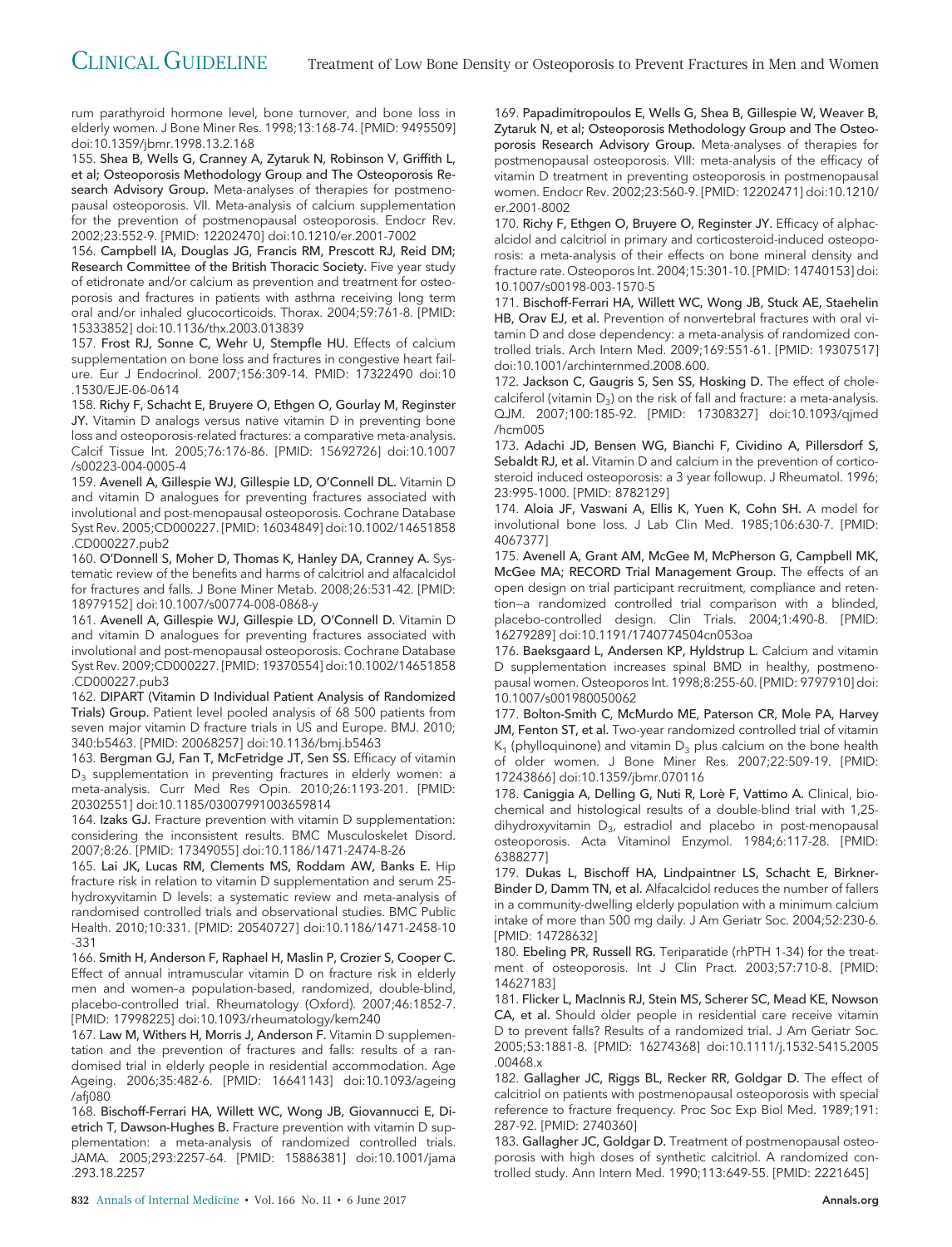184. Gallagher JC, Fowler SE, Detter JR, Sherman SS. Combination treatment with estrogen and calcitriol in the prevention of agerelated bone loss. J Clin Endocrinol Metab. 2001;86:3618-28.

185. Gorai I, Chaki O, Taguchi Y, Nakayama M, Osada H, Suzuki N, et al. Early postmenopausal bone loss is prevented by estrogen and partially by 1alpha-OH-vitamin  $D_3$ : therapeutic effects of estrogen and/or 1alpha-OH-vitamin  $D_3$ . Calcif Tissue Int. 1999;65:16-22. [PMID: 10369728]

186. Geusens P, Dequeker J. Long-term effect of nandrolone decanoate, 1 alpha-hydroxyvitamin  $D_3$  or intermittent calcium infusion therapy on bone mineral content, bone remodeling and fracture rate in symptomatic osteoporosis: a double-blind controlled study. Bone Miner. 1986;1:347-57. [PMID: 3333018]

187. Hayashi Y, Fujita T, Inoue T. Decrease of vertebral fracture in osteoporotics by administration of 1 $\alpha$ -hydroxy-vitamin D<sub>3</sub>. J Bone Mineral Metab. 1992;10:50-4. doi:10.1007/BF02378983

188. Jensen GF, Meinecke B, Boesen J, Transbøl I. Does  $1,25(OH)_{2}D_{3}$  accelerate spinal bone loss? A controlled therapeutic trial in 70-year-old women. Clin Orthop Relat Res. 1985;215-21. [PMID: 3881203]

189. Komulainen MH, Kröger H, Tuppurainen MT, Heikkinen AM, Alhava E, Honkanen R, et al. HRT and vit D in prevention of nonvertebral fractures in postmenopausal women; a 5 year randomized trial. Maturitas. 1998;31:45-54. [PMID: 10091204]

190. Lips P, Graafmans WC, Ooms ME, Bezemer PD, Bouter LM. Vitamin D supplementation and fracture incidence in elderly persons. A randomized, placebo-controlled clinical trial. Ann Intern Med. 1996;124:400-6. [PMID: 8554248]

191. Lyons RA, Johansen A, Brophy S, Newcombe RG, Phillips CJ, Lervy B, et al. Preventing fractures among older people living in institutional care: a pragmatic randomised double blind placebo controlled trial of vitamin D supplementation. Osteoporos Int. 2007;18: 811-8. [PMID: 17473911] doi:10.1007/s00198-006-0309-5

192. Menczel J, Foldes J, Steinberg R, Leichter I, Shalita B, Bdolah-Abram T, et al. Alfacalcidol (alpha  $D_3$ ) and calcium in osteoporosis. Clin Orthop Relat Res. 1994; 241-7. [PMID: 8131343]

193. Meyer HE, Smedshaug GB, Kvaavik E, Falch JA, Tverdal A, Pedersen JI. Can vitamin D supplementation reduce the risk of fracture in the elderly? A randomized controlled trial. J Bone Miner Res. 2002;17:709-15. [PMID: 11918228] doi:10.1359/jbmr.2002.17 .4.709

194. Orimo H, Shiraki M, Hayashi T, Nakamura T. Reduced occurrence of vertebral crush fractures in senile osteoporosis treated with 1 alpha (OH)-vitamin  $D_3$ . Bone Miner. 1987;3:47-52. [PMID: 3505192]

195. Orimo H, Shiraki M, Hayashi Y, Hoshino T, Onaya T, Miyazaki S, et al. Effects of 1 alpha-hydroxyvitamin  $D_3$  on lumbar bone mineral density and vertebral fractures in patients with postmenopausal osteoporosis. Calcif Tissue Int. 1994;54:370-6. [PMID: 8062152]

196. Ott SM, Chesnut CH 3rd. Calcitriol treatment is not effective in postmenopausal osteoporosis. Ann Intern Med. 1989;110:267-74. [PMID: 2913914]

197. Pfeifer M, Begerow B, Minne HW, Suppan K, Fahrleitner-Pammer A, Dobnig H. Effects of a long-term vitamin D and calcium supplementation on falls and parameters of muscle function in community-dwelling older individuals. Osteoporos Int. 2009;20:315- 22. [PMID: 18629569] doi:10.1007/s00198-008-0662-7

198. Sato Y, Kuno H, Kaji M, Saruwatari N, Oizumi K. Effect of ipriflavone on bone in elderly hemiplegic stroke patients with hypovitaminosis D. Am J Phys Med Rehabil. 1999;78:457-63. [PMID: 10493456]

199. Sato Y, Manabe S, Kuno H, Oizumi K. Amelioration of osteopenia and hypovitaminosis D by 1alpha-hydroxyvitamin  $D_3$  in elderly patients with Parkinson's disease. J Neurol Neurosurg Psychiatry. 1999;66:64-8. [PMID: 9886454]

200. Tilyard MW, Spears GF, Thomson J, Dovey S. Treatment of postmenopausal osteoporosis with calcitriol or calcium. N Engl J Med. 1992;326:357-62. [PMID: 1729617] doi:10.1056 /NEJM199202063260601

201. Trivedi DP, Doll R, Khaw KT. Effect of four monthly oral vitamin  $D<sub>3</sub>$  (cholecalciferol) supplementation on fractures and mortality in men and women living in the community: randomised double blind controlled trial. BMJ. 2003;326:469. [PMID: 12609940] doi:10.1136 /bmj.326.7387.469

202. Ushiroyama T, Ikeda A, Sakai M, Higashiyama T, Ueki M. Effects of the combined use of calcitonin and 1 alphahydroxycholecalciferol on vertebral bone loss and bone turnover in women with postmenopausal osteopenia and osteoporosis: a prospective study of long-term and continuous administration with low dose calcitonin. Maturitas. 2001;40:229-38. [PMID: 11731184]

203. Bolland MJ, Grey A. A case study of discordant overlapping meta-analyses: vitamin d supplements and fracture. PLoS One. 2014; 9:e115934. [PMID: 25551377] doi:10.1371/journal.pone.0115934

204. Zheng YT, Cui QQ, Hong YM, Yao WG. A meta-analysis of high dose, intermittent vitamin D supplementation among older adults. PLoSOne.2015;10:e0115850. [PMID:25602255]doi:10.1371/journal .pone.0115850

205. Avenell A, Mak JC, O'Connell D. Vitamin D and vitamin D analogues for preventing fractures in post-menopausal women and older men. Cochrane Database Syst Rev. 2014;CD000227. [PMID: 24729336] doi:10.1002/14651858.CD000227.pub4

206. Torres A, García S, Gómez A, González A, Barrios Y, Concepción MT, et al. Treatment with intermittent calcitriol and calcium reduces bone loss after renal transplantation. Kidney Int. 2004;65:705- 12. PMID: 14717945 doi:10.1111/j.1523-1755.2004.00432.x

207. Sato Y, Iwamoto J, Kanoko T, Satoh K. Low-dose vitamin D prevents muscular atrophy and reduces falls and hip fractures in women after stroke: a randomized controlled trial. Cerebrovasc Dis. 2005;20:187-92. [PMID: 16088114] doi:10.1159/000087203

208. Shikari M, Kushida K, Yamazaki K, Nagai T, Inoue T, Orimo H. Effects of 2 years' treatment of osteoporosis with 1 alpha-hydroxy vitamin  $D_3$  on bone mineral density and incidence of fracture: a placebo-controlled, double-blind prospective study. Endocr J. 1996; 43:211-20. [PMID: 9026268]

209. Sanders KM, Stuart AL, Williamson EJ, Simpson JA, Kotowicz MA, Young D, et al. Annual high-dose oral vitamin D and falls and fractures in older women: a randomized controlled trial. JAMA. 2010;303:1815-22. [PMID: 20460620] doi:10.1001/jama.2010.594

210. Korpelainen R, Keinänen-Kiukaanniemi S, Nieminen P, Heikkinen J, Väänänen K, Korpelainen J. Long-term outcomes of exercise: follow-up of a randomized trial in older women with osteopenia. Arch Intern Med. 2010;170:1548-56. [PMID: 20876406] doi:10 .1001/archinternmed.2010.311

211. Lock CA, Lecouturier J, Mason JM, Dickinson HO. Lifestyle interventions to prevent osteoporotic fractures: a systematic review. Osteoporos Int. 2006;17:20-8. [PMID: 15928799] doi:10.1007 /s00198-005-1942-0

212. Ebrahim S, Thompson PW, Baskaran V, Evans K. Randomized placebo-controlled trial of brisk walking in the prevention of postmenopausal osteoporosis. Age Ageing. 1997;26:253-60. [PMID: 9271287]

213. Jensen J, Lundin-Olsson L, Nyberg L, Gustafson Y. Fall and injury prevention in older people living in residential care facilities. A cluster randomized trial. Ann Intern Med. 2002;136:733-41. [PMID: 12020141]

214. Preisinger E, Alacamlioglu Y, Pils K, Bosina E, Metka M, Schneider B, et al. Exercise therapy for osteoporosis: results of a randomised controlled trial. Br J Sports Med. 1996;30:209-12. [PMID: 8889112]

215. Sato Y, Metoki N, Iwamoto J, Satoh K. Amelioration of osteoporosis and hypovitaminosis D by sunlight exposure in stroke patients. Neurology. 2003;61:338-42. [PMID: 12913194]

216. Sinaki M, Wahner HW, Offord KP, Hodgson SF. Efficacy of nonloading exercises in prevention of vertebral bone loss in postmenopausal women: a controlled trial. Mayo Clin Proc. 1989;64:762-9. [PMID: 2671517]

217. Sinaki M, Itoi E, Wahner HW, Wollan P, Gelzcer R, Mullan BP, et al. Stronger back muscles reduce the incidence of vertebral frac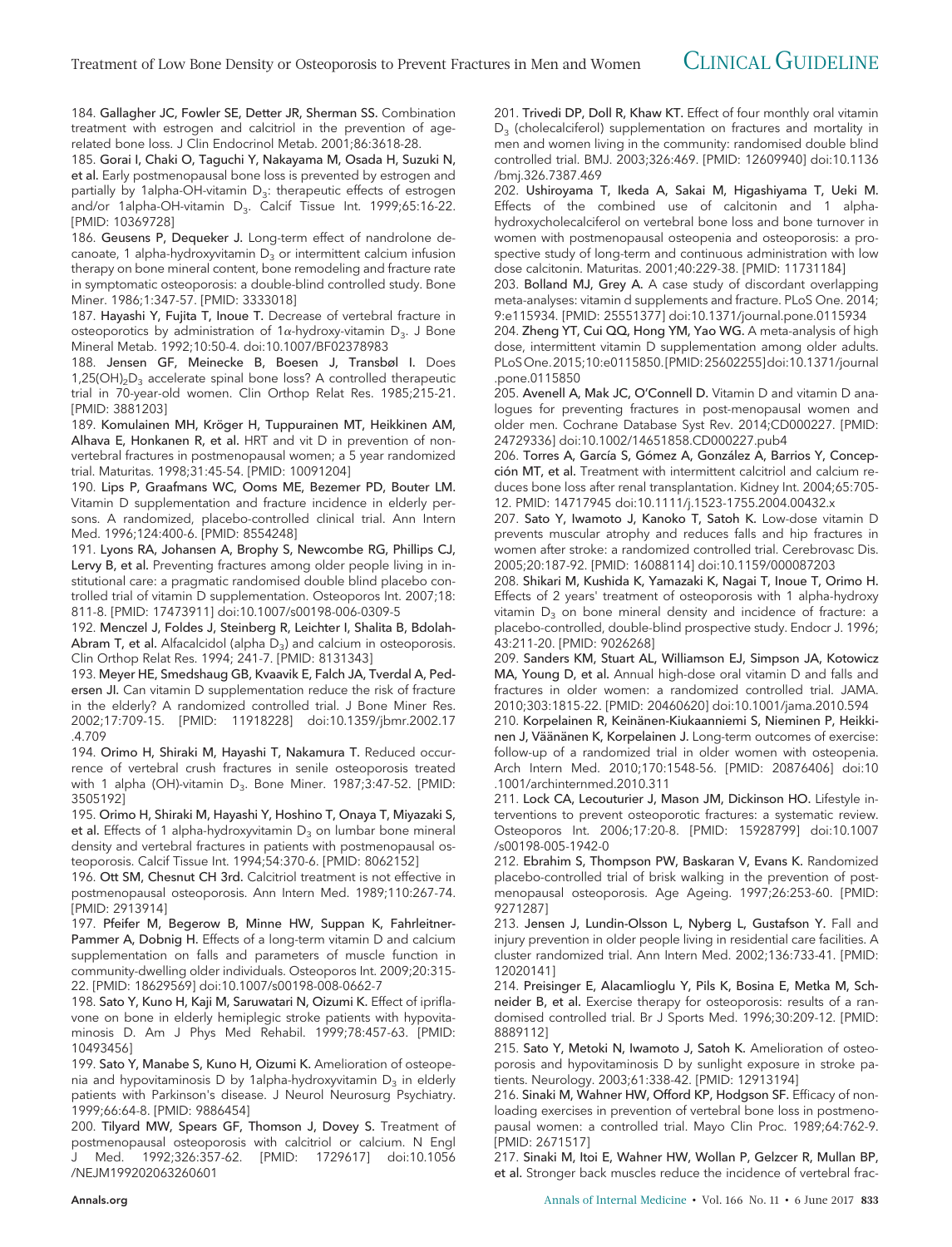tures: a prospective 10 year follow-up of postmenopausal women. Bone. 2002;30:836-41. [PMID: 12052450]

218. Vetter NJ, Lewis PA, Ford D. Can health visitors prevent fractures in elderly people? BMJ. 1992;304:888-90. [PMID: 1392755]

219. Saag KG, Zanchetta JR, Devogelaer JP, Adler RA, Eastell R, See K, et al. Effects of teriparatide versus alendronate for treating glucocorticoid-induced osteoporosis: thirty-six-month results of a randomized, double-blind, controlled trial. Arthritis Rheum. 2009;60: 3346-55. [PMID: 19877063] doi:10.1002/art.24879

220. Bonnick S, Broy S, Kaiser F, Teutsch C, Rosenberg E, DeLucca P, Melton M. Treatment with alendronate plus calcium, alendronate alone, or calcium alone for postmenopausal low bone mineral density. Curr Med Res Opin. 2007;23:1341-9. [PMID: 17594775] doi:10 .1185/030079907X188035

221. Xia WB, Zhang ZL, Wang HF, Meng XW, Zhang Y, Zhu GY, et al. The efficacy and safety of calcitriol and/or Caltrate D in elderly Chinese women with low bone mass. Acta Pharmacol Sin. 2009;30: 372-8. [PMID: 19262561] PMCID: PMC4085656 doi:10.1038 /aps.2009.12

222. Tauchmanovà L, De Simone G, Musella T, Orio F, Ricci P, Nappi C, et al. Effects of various antireabsorptive treatments on bone mineral density in hypogonadal young women after allogeneic stem cell transplantation. Bone Marrow Transplant. 2006;37:81-8. PMID: 16247420 doi:10.1038/sj.bmt.1705196

223. Garcia-Delgado I, Prieto S, Gil-Fraguas L, Robles E, Rufilanchas JJ, Hawkins F. Calcitonin, etidronate, and calcidiol treatment in bone loss after cardiac transplantation. Calcif Tissue Int. 1997;60:155-9. [PMID: 9056163]

224. Campbell IA, Douglas JG, Francis RM, Prescott RJ, Reid DM; Research Committee of the British Thoracic Society. Hormone replacement therapy (HRT) or etidronate for osteoporosis in postmenopausal asthmatics on glucocorticoids: a randomised factorial trial. Scott Med J. 2009;54:21-5. [PMID: 19291931] doi:10.1258 /rsmsmj.54.1.21

225. Boutsen Y, Jamart J, Esselinckx W, Stoffel M, Devogelaer JP. Primary prevention of glucocorticoid-induced osteoporosis with intermittent intravenous pamidronate: a randomized trial. Calcif Tissue Int. 1997;61:266-71. [PMID: 9312195]

226. Luckey M, Kagan R, Greenspan S, Bone H, Kiel RD, Simon J, et al. Once-weekly alendronate 70 mg and raloxifene 60 mg daily in the treatment of postmenopausal osteoporosis. Menopause. 2004; 11:405-15. [PMID: 15243278]

227. Uchida S, Taniguchi T, Shimizu T, Kakikawa T, Okuyama K, Okaniwa M, et al. Therapeutic effects of alendronate 35 mg once weekly and 5 mg once daily in Japanese patients with osteoporosis: a double-blind, randomized study. J Bone Miner Metab. 2005;23: 382-8. [PMID: 16133688] doi:10.1007/s00774-005-0616-5

228. Muscoso E, Puglisi N, Mamazza C, Lo Giudice F, Testai M, Abbate S, et al. Antiresorption therapy and reduction in fracture susceptibility in the osteoporotic elderly patient: open study. Eur Rev Med Pharmacol Sci. 2004;8:97-102. [PMID: 15267123]

229. Bonnick S, Saag KG, Kiel DP, McClung M, Hochberg M, Burnett SM, et al. Comparison of weekly treatment of postmenopausal osteoporosis with alendronate versus risedronate over two years. J Clin Endocrinol Metab. 2006;91:2631-7. [PMID: 16636120] doi:10.1210/ jc.2005-2602

230. Rosen CJ, Hochberg MC, Bonnick SL, McClung M, Miller P, Broy S, et al; Fosamax Actonel Comparison Trial Investigators. Treatment with once-weekly alendronate 70 mg compared with onceweekly risedronate 35 mg in women with postmenopausal osteoporosis: a randomized double-blind study. J Bone Miner Res. 2005;20: 141-51. [PMID: 15619680] doi:10.1359/JBMR.040920

231. Body JJ, Gaich GA, Scheele WH, Kulkarni PM, Miller PD, Peretz A, et al. A randomized double-blind trial to compare the efficacy of teriparatide [recombinant human parathyroid hormone (1-34)] with alendronate in postmenopausal women with osteoporosis. J Clin Endocrinol Metab. 2002;87:4528-35. [PMID: 12364430] doi:10.1210 /jc.2002-020334

232. Pfeifer M, Begerow B, Minne HW, Abrams C, Nachtigall D, Hansen C. Effects of a short-term vitamin D and calcium supplementation on body sway and secondary hyperparathyroidism in elderly women. J Bone Miner Res. 2000;15:1113-8. [PMID: 10841179] doi: 10.1359/jbmr.2000.15.6.1113

233. Ito M, Tobinai M, Yoshida S, Hashimoto J, Nakamura T. Effect of monthly intravenous ibandronate injections on vertebral or nonvertebral fracture risk in Japanese patients with high-risk osteoporosis in the MOVER study. J Bone Miner Metab. 2017;35:58-64. [PMID: 26614597] doi:10.1007/s00774-015-0723-x

234. Okada Y, Nawata M, Nakayamada S, Saito K, Tanaka Y. Alendronate protects premenopausal women from bone loss and fracture associated with high-dose glucocorticoid therapy. J Rheumatol. 2008;35:2249-54. [PMID: 19031508]

235. Murad MH, Drake MT, Mullan RJ, Mauck KF, Stuart LM, Lane MA, et al. Clinical review. Comparative effectiveness of drug treatments to prevent fragility fractures: a systematic review and network meta-analysis. J Clin Endocrinol Metab. 2012;97:1871-80. doi: 10.1210/jc.2011-3060. [PMID: 22466336] doi:10.1210/jc.2011-3060 236. Hopkins RB, Goeree R, Pullenayegum E, Adachi JD, Papaioannou A, Xie F, et al. The relative efficacy of nine osteoporosis medications for reducing the rate of fractures in post-menopausal women. BMC Musculoskelet Disord. 2011;12:209. [PMID: 21943363] doi:10.1186/1471-2474-12-209

237. Freemantle N, Cooper C, Diez-Perez A, Gitlin M, Radcliffe H, Shepherd S, et al. Results of indirect and mixed treatment comparison of fracture efficacy for osteoporosis treatments: a meta-analysis. Osteoporos Int. 2013;24:209-17. [PMID: 22832638] doi:10.1007 /s00198-012-2068-9

238. Migliore A, Broccoli S, Massafra U, Cassol M, Frediani B. Ranking antireabsorptive agents to prevent vertebral fractures in postmenopausal osteoporosis by mixed treatment comparison metaanalysis. Eur Rev Med Pharmacol Sci. 2013;17:658-67. [PMID: 23543450]

239. Jansen JP, Bergman GJ, Huels J, Olson M. The efficacy of bisphosphonates in the prevention of vertebral, hip, and nonvertebralnonhip fractures in osteoporosis: a network meta-analysis. Semin Arthritis Rheum. 2011;40:275-84.e1-2. [PMID: 20828791] doi:10.1016 /j.semarthrit.2010.06.001

240. Black DM, Schwartz AV, Ensrud KE, Cauley JA, Levis S, Quandt SA, et al; FLEX Research Group. Effects of continuing or stopping alendronate after 5 years of treatment: the Fracture Intervention Trial Long-term Extension (FLEX): a randomized trial. JAMA. 2006;296: 2927-38. [PMID: 17190893] doi:10.1001/jama.296.24.2927

241. Kanis JA, Johansson H, Oden A, McCloskey EV. A meta-analysis of the efficacy of raloxifene on all clinical and vertebral fractures and its dependency on FRAX. Bone. 2010;47:729-35. [PMID: 20601292] doi:10.1016/j.bone.2010.06.009

242. Schwartz AV, Bauer DC, Cummings SR, Cauley JA, Ensrud KE, Palermo L, et al; FLEX Research Group. Efficacy of continued alendronate for fractures in women with and without prevalent vertebral fracture: the FLEX trial. J Bone Miner Res. 2010;25:976-82. [PMID: 20200926] doi:10.1002/jbmr.11

243. Siris ES, Harris ST, Eastell R, Zanchetta JR, Goemaere S, Diez-Perez A, et al; Continuing Outcomes Relevant to Evista (CORE) Investigators. Skeletal effects of raloxifene after 8 years: results from the continuing outcomes relevant to Evista (CORE) study. J Bone Miner Res. 2005;20:1514-24. [PMID: 16059623] doi:10.1359 /JBMR.050509

244. Sontag A, Wan X, Krege JH. Benefits and risks of raloxifene by vertebral fracture status. Curr Med Res Opin. 2010;26:71-6. [PMID: 19908937] doi:10.1185/03007990903427082

245. Prevrhal S, Krege JH, Chen P, Genant H, Black DM. Teriparatide vertebral fracture risk reduction determined by quantitative and qualitative radiographic assessment. Curr Med Res Opin. 2009;25: 921-8. [PMID: 19250060] doi:10.1185/03007990902790993

246. Boonen S, Klemes AB, Zhou X, Lindsay R. Assessment of the relationship between age and the effect of risedronate treatment in women with postmenopausal osteoporosis: a pooled analysis of four studies. J Am Geriatr Soc. 2010;58:658-63. [PMID: 20345865] doi:10 .1111/j.1532-5415.2010.02763.x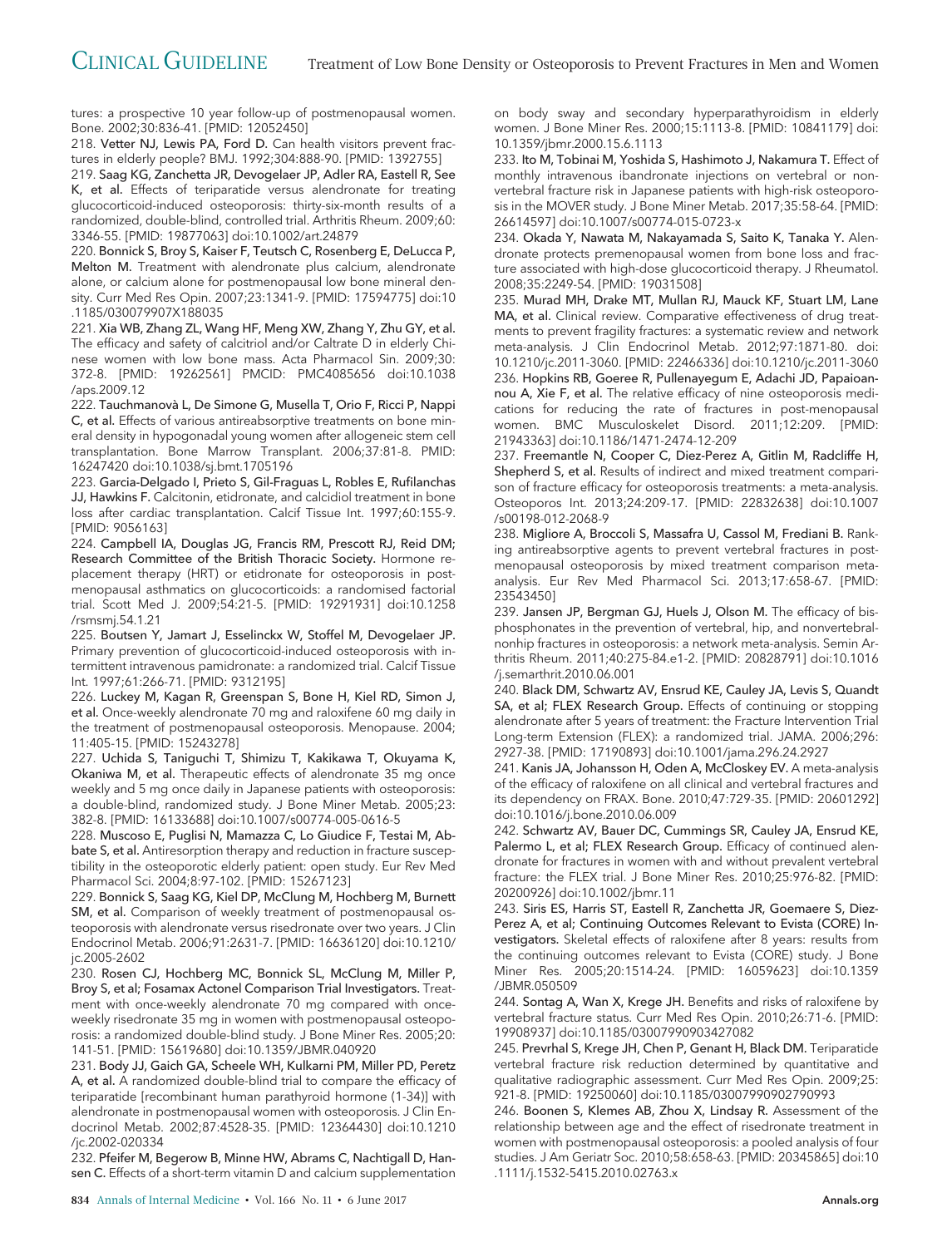247. Boonen S, Black DM, Colón-Emeric CS, Eastell R, Magaziner JS, Eriksen EF, et al. Efficacy and safety of a once-yearly intravenous zoledronic acid 5 mg for fracture prevention in elderly postmenopausal women with osteoporosis aged 75 and older. J Am Geriatr Soc. 2010;58:292-9. [PMID: 20070415] doi:10.1111/j.1532-5415 .2009.02673.x

248. Boonen S, Marin F, Mellstrom D, Xie L, Desaiah D, Krege JH, et al. Safety and efficacy of teriparatide in elderly women with established osteoporosis: bone anabolic therapy from a geriatric perspective. J Am Geriatr Soc. 2006;54:782-9. [PMID: 16696744]

249. Eastell R, Black DM, Boonen S, Adami S, Felsenberg D, Lippuner K, et al; HORIZON Pivotal Fracture Trial. Effect of once-yearly zoledronic acid five milligrams on fracture risk and change in femoral neck bone mineral density. J Clin Endocrinol Metab. 2009;94:3215- 25. [PMID: 19567517] doi:10.1210/jc.2008-2765

250. Nakamura T, Liu JL, Morii H, Huang QR, Zhu HM, Qu Y, et al. Effect of raloxifene on clinical fractures in Asian women with postmenopausal osteoporosis. J Bone Miner Metab. 2006;24:414-8. [PMID: 16937275] doi:10.1007/s00774-006-0702-3

251. Warriner AH, Outman RC, Saag KG, Berry SD, Colón-Emeric C, Flood KL, et al. Management of osteoporosis among home health and long-term care patients with a prior fracture. South Med J. 2009;102:397-404. [PMID: 19279529] doi:10.1097/SMJ .0b013e31819bc1d3

252. Jamal SA, Bauer DC, Ensrud KE, Cauley JA, Hochberg M, Ishani A, et al. Alendronate treatment in women with normal to severely impaired renal function: an analysis of the fracture intervention trial. J Bone Miner Res. 2007;22:503-8. [PMID: 17243862] doi:10.1359 /jbmr.070112

253. Ishani A, Blackwell T, Jamal SA, Cummings SR, Ensrud KE; MORE Investigators. The effect of raloxifene treatment in postmenopausal women with CKD. J Am Soc Nephrol. 2008;19:1430-8. [PMID: 18400939] doi:10.1681/ASN.2007050555

254. Miller PD, Schwartz EN, Chen P, Misurski DA, Krege JH. Teriparatide in postmenopausal women with osteoporosis and mild or moderate renal impairment. Osteoporos Int. 2007;18:59-68. [PMID: 17013567] doi:10.1007/s00198-006-0189-8

255. U.S. Food and Drug Administration. FDA Drug Safety Communication: Safety update for osteoporosis drugs, bisphosphonates, and atypical fractures-Safety Announcement. October 13. 2010. Accessed at<https://www.fda.gov/Drugs/DrugSafety/ucm229009.htm> on 5 April 2017.

256. Dell RM, Adams AL, Greene DF, Funahashi TT, Silverman SL, Eisemon EO, et al. Incidence of atypical nontraumatic diaphyseal fractures of the femur. J Bone Miner Res. 2012;27:2544-50. [PMID: 22836783] doi:10.1002/jbmr.1719

257. Abrahamsen B. Bisphosphonate adverse effects, lessons from large databases. Curr Opin Rheumatol. 2010;22:404-9. [PMID: 20473174] doi:10.1097/BOR.0b013e32833ad677

258. Lo JC, O'Ryan FS, Gordon NP, Yang J, Hui RL, Martin D, et al; Predicting Risk of Osteonecrosis of the Jaw with Oral Bisphosphonate Exposure (PROBE) Investigators. Prevalence of osteonecrosis of the jaw in patients with oral bisphosphonate exposure. J Oral Maxillofac Surg. 2010;68:243-53. [PMID: 19772941] doi:10.1016/j.joms .2009.03.050

259. Grbic JT, Landesberg R, Lin SQ, Mesenbrink P, Reid IR, Leung PC, et al; Health Outcomes and Reduced Incidence with Zoledronic Acid Once Yearly Pivotal Fracture Trial Research Group. Incidence of osteonecrosis of the jaw in women with postmenopausal osteoporosis in the health outcomes and reduced incidence with zoledronic acid once yearly pivotal fracture trial. J Am Dent Assoc. 2008;139:32- 40. [PMID: 18167382]

260. Khan AA, Sándor GK, Dore E, Morrison AD, Alsahli M, Amin F, et al; Canadian Taskforce on Osteonecrosis of the Jaw. Bisphosphonate associated osteonecrosis of the jaw. J Rheumatol. 2009;36:478- 90. [PMID: 19286860] doi:10.3899/jrheum.080759

261. Lapi F, Cipriani F, Caputi AP, Corrao G, Vaccheri A, Sturkenboom MC, et al; Bisphosphonates Efficacy-Safety Tradeoff (BEST) study group. Assessing the risk of osteonecrosis of the jaw due to bisphosphonate therapy in the secondary prevention of osteoporotic fractures. Osteoporos Int. 2013;24:697-705. [PMID: 22618266] doi:10.1007/s00198-012-2013-y

262. Fitzpatrick SG, Stavropoulos MF, Bowers LM, Neuman AN, Hinkson DW, Green JG, et al. Bisphosphonate-related osteonecrosis of jaws in 3 osteoporotic patients with history of oral bisphosphonate use treated with single yearly zoledronic acid infusion. J Oral Maxillofac Surg. 2012;70:325-30. [PMID: 21723015] doi:10.1016/j.joms .2011.02.049

263. O'Ryan FS, Lo JC. Bisphosphonate-related osteonecrosis of the jaw in patients with oral bisphosphonate exposure: clinical course and outcomes. J Oral Maxillofac Surg. 2012;70:1844-53. PMID: 22595135 doi:10.1016/j.joms.2011.08.033

264. Otto S, Schreyer C, Hafner S, Mast G, Ehrenfeld M, Sturzenbaum S, et al. Bisphosphonate-related osteonecrosis of the jaws characteristics, risk factors, clinical features, localization and impact on oncological treatment. J Craniomaxillofac Surg. 2012;40:303-9.

265. Bocanegra-Pérez MS, Vicente-Barrero M, Sosa-Henríquez M, Rodríguez-Bocanegra E, Limiñana-Cañal JM, López-Márquez A, et al. Bone metabolism and clinical study of 44 patients with bisphosphonate-related osteonecrosis of the jaws. Med Oral Patol Oral Cir Bucal. 2012;17:e948-55. [PMID: 22926469]

266. Park W, Lee SH, Park KR, Rho SH, Chung WY, Kim HJ. Characteristics of bisphosphonate-related osteonecrosis of the jaw after kidney transplantation. J Craniofac Surg. 2012;23:e510-4. [PMID: 22976726] doi:10.1097/SCS.0b013e31825b33f6

267. Tennis P, Rothman KJ, Bohn RL, Tan H, Zavras A, Laskarides C, et al. Incidence of osteonecrosis of the jaw among users of bisphosphonates with selected cancers or osteoporosis. Pharmacoepidemiol Drug Saf. 2012;21:810-7. [PMID: 22711458] doi:10.1002/pds .3292

268. Urade M, Tanaka N, Furusawa K, Shimada J, Shibata T, Kirita T, et al. Nationwide survey for bisphosphonate-related osteonecrosis of the jaws in Japan. J Oral Maxillofac Surg. 2011;69:e364-71. [PMID: 21782307] doi:10.1016/j.joms.2011.03.051

269. Diniz-Freitas M, López-Cedrún JL, Fernández-Sanromán J, García-García A, Fernández-Feijoo J, Diz-Dios P. Oral bisphosphonate-related osteonecrosis of the jaws: Clinical characteristics of a series of 20 cases in Spain. Med Oral Patol Oral Cir Bucal. 2012;17:e751-8. [PMID: 22549688]

270. Baillargeon J, Kuo YF, Lin YL, Wilkinson GS, Goodwin JS. Osteonecrosis of the jaw in older osteoporosis patients treated with intravenous bisphosphonates. Ann Pharmacother. 2011;45:1199- 206. [PMID: 21954448] doi:10.1345/aph.1Q239

271. Almăşan HA, Băciut M, Rotaru H, Bran S, Almăşan OC, Băciut G. Osteonecrosis of the jaws associated with the use of bisphosphonates. Discussion over 52 cases. Rom J Morphol Embryol. 2011;52: 1233-41. [PMID: 22203928]

272. Villa A, Castiglioni S, Peretti A, Omodei M, Ferrieri GB, Abati S. Osteoporosis and bisphosphonate-related osteonecrosis of the jaw bone. ISRN Rheumatol. 2011;2011:654027. [PMID: 22389800] doi: 10.5402/2011/654027

273. Otto S, Abu-Id MH, Fedele S, Warnke PH, Becker ST, Kolk A, et al. Osteoporosis and bisphosphonates-related osteonecrosis of the jaw: not just a sporadic coincidence–a multi-centre study. J Craniomaxillofac Surg. 2011;39:272-7. [PMID: 20580566] doi:10.1016 /j.jcms.2010.05.009

274. Vescovi P, Campisi G, Fusco V, Mergoni G, Manfredi M, Merigo E, et al. Surgery-triggered and non surgery-triggered Bisphosphonate-related Osteonecrosis of the Jaws (BRONJ): A retrospective analysis of 567 cases in an Italian multicenter study. Oral Oncol. 2011;47:191-4. [PMID: 21292541] doi:10.1016/j.oraloncology .2010.11.007

275. Grbic JT, Black DM, Lyles KW, Reid DM, Orwoll E, McClung M, et al. The incidence of osteonecrosis of the jaw in patients receiving 5 milligrams of zoledronic acid: data from the health outcomes and reduced incidence with zoledronic acid once yearly clinical trials program. J Am Dent Assoc. 2010;141:1365-70. [PMID: 21037195]

276. Solomon DH, Mercer E, Woo SB, Avorn J, Schneeweiss S, Treister N. Defining the epidemiology of bisphosphonate-associated osteonecrosis of the jaw: prior work and current challenges. Osteo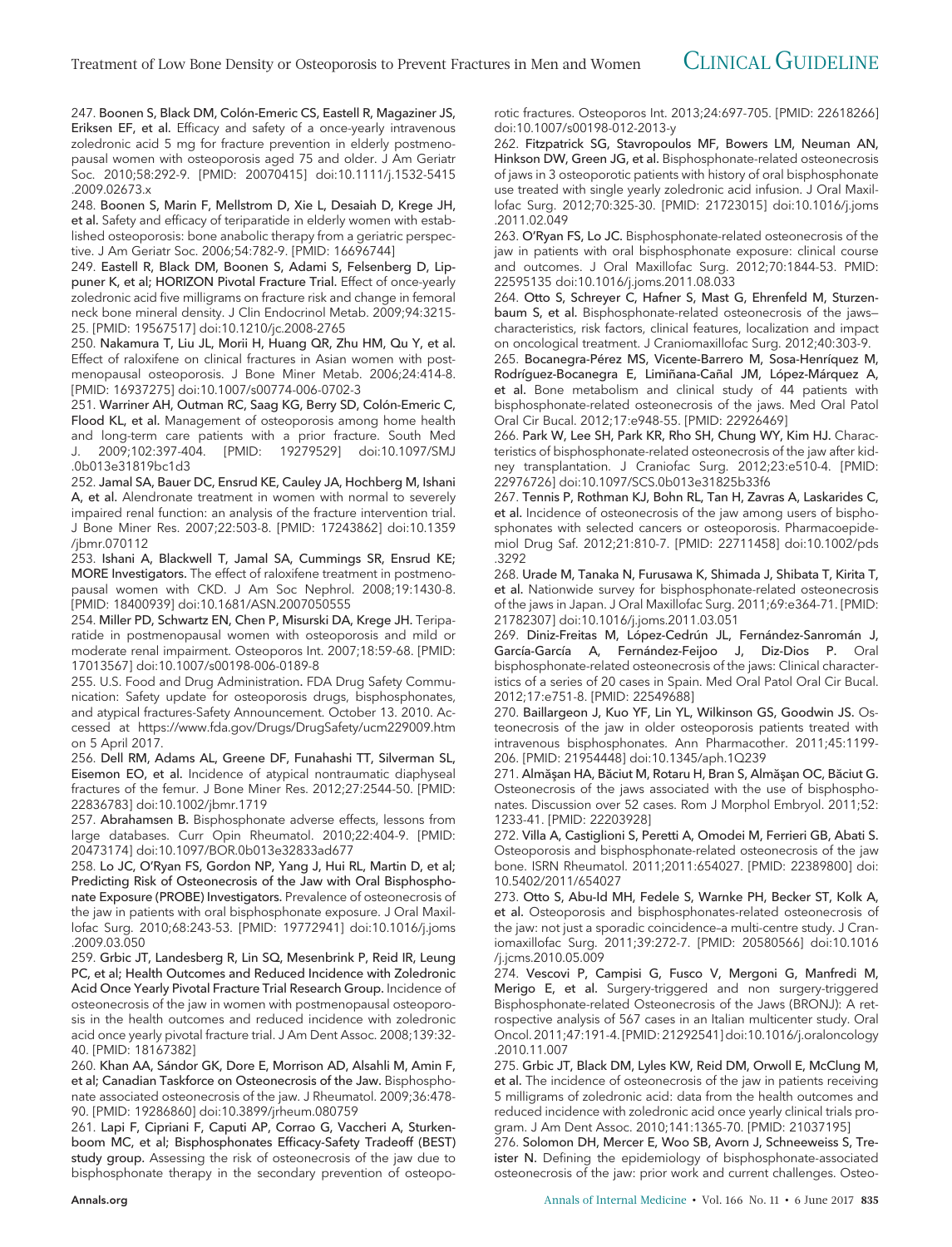poros Int. 2013;24:237-44. [PMID: 22707065] doi:10.1007/s00198 -012-2042-6

277. Lee SH, Chang SS, Lee M, Chan RC, Lee CC. Risk of osteonecrosis in patients taking bisphosphonates for prevention of osteoporosis: a systematic review and meta-analysis. Osteoporos Int. 2014; 25:1131-9. [PMID: 24343364] doi:10.1007/s00198-013-2575-3

278. Hansen PJ, Knitschke M, Draenert FG, Irle S, Neff A. Incidence of bisphosphonate-related osteonecrosis of the jaws (BRONJ) in patients taking bisphosphonates for osteoporosis treatment - a grossly underestimated risk? Clin Oral Investig. 2013;17:1829-37. [PMID: 23114879] doi:10.1007/s00784-012-0873-3

279. Chamizo Carmona E, Gallego Flores A, Loza Santamaría E, Herrero Olea A, Rosario Lozano MP. Systematic literature review of bisphosphonates and osteonecrosis of the jaw in patients with osteoporosis.ReumatolClin.2013;9:172-7. [PMID:22784630]doi:10.1016/j .reuma.2012.05.005

280. Gaudin E, Seidel L, Bacevic M, Rompen E, Lambert F. Occurrence and risk indicators of medication-related osteonecrosis of the jaw after dental extraction: a systematic review and meta-analysis. J Clin Periodontol. 2015;42:922-32. [PMID: 26362756] doi:10.1111 /jcpe.12455

281. Gu JM, Wang L, Lin H, Chen DC, Tang H, Jin XL, et al. The efficacy and safety of weekly 35-mg risedronate dosing regimen for Chinese postmenopausal women with osteoporosis or osteopenia: 1-year data. Acta Pharmacol Sin. 2015;36:841-6. [PMID: 26051110] doi:10.1038/aps.2015.30

282. Filleul O, Crompot E, Saussez S. Bisphosphonate-induced osteonecrosis of the jaw: a review of 2,400 patient cases. J Cancer Res Clin Oncol. 2010;136:1117-24. [PMID: 20508948] doi:10 .1007/s00432-010-0907-7

283. Arslan C, Aksoy S, Dizdar O, Dede DS, Harputluoglu H, Altundag K. Zoledronic acid and atrial fibrillation in cancer patients. Support Care Cancer. 2011;19:425-30. [PMID: 20358384] doi:10 .1007/s00520-010-0868-z

284. Rhee CW, Lee J, Oh S, Choi NK, Park BJ. Use of bisphosphonate and risk of atrial fibrillation in older women with osteoporosis. Osteoporos Int. 2012;23:247-54. [PMID: 21431993] doi:10.1007 /s00198-011-1608-z

285. Kim SY, Kim MJ, Cadarette SM, Solomon DH. Bisphosphonates and risk of atrial fibrillation: a meta-analysis. Arthritis Res Ther. 2010; 12:R30. [PMID: 20170505] doi:10.1186/ar2938

286. Loke YK, Jeevanantham V, Singh S. Bisphosphonates and atrial fibrillation: systematic review and meta-analysis. Drug Saf. 2009;32:219-28. [PMID: 19338379] doi:10.2165/00002018 -200932030-00004

287. Kim DH, Rogers JR, Fulchino LA, Kim CA, Solomon DH, Kim SC. Bisphosphonates and risk of cardiovascular events: a meta-analysis. PLoS One. 2015;10:e0122646. [PMID: 25884398] doi:10.1371 /journal.pone.0122646

288. Thadani SR, Ristow B, Blackwell T, Mehra R, Stone KL, Marcus GM, et al; Osteoporotic Fractures in Men Study (MrOS) Research Group. Relationship of Bisphosphonate Therapy and Atrial Fibrillation/Flutter: Outcomes of Sleep Disorders in Older Men (MrOS Sleep) Study. Chest. 2016;149:1173-80. [PMID: 26836889] doi:10 .1016/j.chest.2015.11.022

289. Pittman CB, Davis LA, Zeringue AL, Caplan L, Wehmeier KR, Scherrer JF, et al. Myocardial infarction risk among patients with fractures receiving bisphosphonates. Mayo Clin Proc. 2014;89:43-51. [PMID: 24388021] doi:10.1016/j.mayocp.2013.08.021

290. Wang JC, Chien WC, Chung CH, Liao WI, Tsai SH. Adverse cardiovascular effects of nitrogen-containing bisphosphonates in patients with osteoporosis: A nationwide population-based retrospective study. Int J Cardiol. 2016;215:232-7. [PMID: 27128537] doi:10 .1016/j.ijcard.2016.04.088

291. Nakamura T, Nakano T, Ito M, Hagino H, Hashimoto J, Tobinai M, et al; MOVER Study Group. Clinical efficacy on fracture risk and safety of 0.5 mg or 1 mg/month intravenous ibandronate versus 2.5 mg/day oral risedronate in patients with primary osteoporosis. Calcif Tissue Int. 2013;93:137-46. [PMID: 23644930] doi:10.1007/s00223 -013-9734-6

292. Cardwell CR, Abnet CC, Veal P, Hughes CM, Cantwell MM, Murray LJ. Exposure to oral bisphosphonates and risk of cancer. Int J Cancer. 2012;131:E717-25. [PMID: 22161552] doi:10.1002/ijc .27389

293. Chen YM, Chen DY, Chen LK, Tsai YW, Chang LC, Huang WF, et al. Alendronate and risk of esophageal cancer: a nationwide population-based study in Taiwan. J Am Geriatr Soc. 2011;59:2379- 81. [PMID: 22188086] doi:10.1111/j.1532-5415.2011.03693.x

294. Hartle JE, Tang X, Kirchner HL, Bucaloiu ID, Sartorius JA, Pogrebnaya ZV, et al. Bisphosphonate therapy, death, and cardiovascular events among female patients with CKD: a retrospective cohort study. Am J Kidney Dis. 2012;59:636-44. [PMID: 22244796] doi:10.1053/j.ajkd.2011.11.037

295. Schwartz AV, Schafer AL, Grey A, Vittinghoff E, Palermo L, Lui LY, et al. Effects of antiresorptive therapies on glucose metabolism: results from the FIT, HORIZON-PFT, and FREEDOM trials. J Bone Miner Res. 2013;28:1348-54. [PMID: 23322676] doi:10.1002/jbmr .1865

296. Lee WY, Sun LM, Lin MC, Liang JA, Chang SN, Sung FC, et al. A higher dosage of oral alendronate will increase the subsequent cancer risk of osteoporosis patients in Taiwan: a population-based cohort study. PLoS One. 2012;7:e53032. [PMID: 23300854] doi:10 .1371/journal.pone.0053032

297. Etminan M, Forooghian F, Maberley D. Inflammatory ocular adverse events with the use of oral bisphosphonates: a retrospective cohort study. CMAJ. 2012;184:E431-4. [PMID: 22470169] doi:10 .1503/cmaj.111752

298. Vestergaard P. Occurrence of gastrointestinal cancer in users of bisphosphonates and other antiresorptive drugs against osteoporosis. Calcif Tissue Int. 2011;89:434-41. [PMID: 22002678] doi:10 .1007/s00223-011-9539-4

299. Chiang CH, Huang CC, Chan WL, Huang PH, Chen TJ, Chung CM, et al. Oral alendronate use and risk of cancer in postmenopausal women with osteoporosis: A nationwide study. J Bone Miner Res. 2012;27:1951-8. [PMID: 22532232] doi:10.1002/jbmr.1645

300. Shih AW, Weir MA, Clemens KK, Yao Z, Gomes T, Mamdani MM, et al. Oral bisphosphonate use in the elderly is not associated with acute kidney injury. Kidney Int. 2012;82:903-8. [PMID: 22695327] doi:10.1038/ki.2012.227

301. Christensen S, Mehnert F, Chapurlat RD, Baron JA, Sørensen HT. Oral bisphosphonates and risk of ischemic stroke: a case-control study. Osteoporos Int. 2011;22:1773-9. [PMID: 20945149] doi:10 .1007/s00198-010-1395-y

302. Kang JH, Keller JJ, Lin HC. A population-based 2-year follow-up study on the relationship between bisphosphonates and the risk of stroke. Osteoporos Int. 2012;23:2551-7. [PMID: 22270858] doi:10 .1007/s00198-012-1894-0

303. Khalili H, Huang ES, Ogino S, Fuchs CS, Chan AT. A prospective study of bisphosphonate use and risk of colorectal cancer. J Clin Oncol. 2012;30:3229-33. [PMID: 22649131] doi:10.1200/JCO.2011 .39.2670

304. Tadrous M, Wong L, Mamdani MM, Juurlink DN, Krahn MD, Lévesque LE, et al. Comparative gastrointestinal safety of bisphosphonates in primary osteoporosis: a network meta-analysis. Osteoporos Int. 2014;25:1225-35. [PMID: 24287510] doi:10.1007/s00198 -013-2576-2

305. Crawford BA, Kam C, Pavlovic J, Byth K, Handelsman DJ, Angus PW, et al. Zoledronic acid prevents bone loss after liver transplantation: a randomized, double-blind, placebo-controlled trial. Ann Intern Med. 2006;144:239-48. [PMID: 16490909]

306. Reid IR, Brown JP, Burckhardt P, Horowitz Z, Richardson P, Trechsel U, et al. Intravenous zoledronic acid in postmenopausal women with low bone mineral density. N Engl J Med. 2002;346:653- 61. [PMID: 11870242] doi:10.1056/NEJMoa011807

307. Smith MR, Eastham J, Gleason DM, Shasha D, Tchekmedyian S, Zinner N. Randomized controlled trial of zoledronic acid to prevent bone loss in men receiving androgen deprivation therapy for nonmetastatic prostate cancer. J Urol. 2003;169:2008-12. [PMID: 12771706] doi:10.1097/01.ju.0000063820.94994.95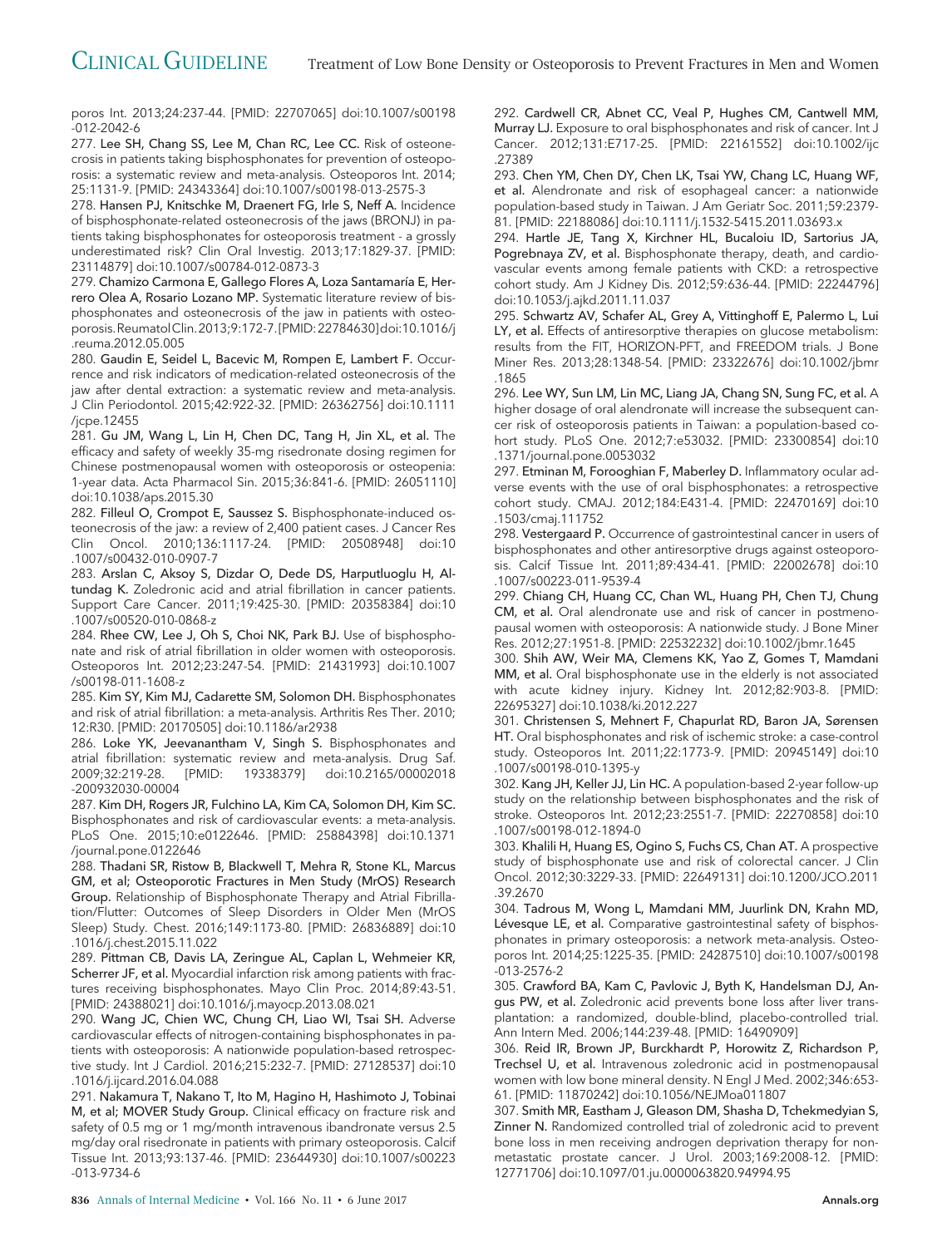308. McClung M, Miller P, Recknor C, Mesenbrink P, Bucci-Rechtweg C, Benhamou CL. Zoledronic acid for the prevention of bone loss in postmenopausal women with low bone mass: a randomized controlled trial. Obstet Gynecol. 2009;114:999-1007. [PMID: 20168099] doi:10.1097/AOG.0b013e3181bdce0a

309. Patel DV, Bolland M, Nisa Z, Al-Abuwsi F, Singh M, Horne A, et al. Incidence of ocular side effects with intravenous zoledronate: secondary analysis of a randomized controlled trial. Osteoporos Int. 2015;26:499-503. [PMID: 25187119] doi:10.1007/s00198-014 -2872-5

310. Stakkestad JA, Benevolenskaya LI, Stepan JJ, Skag A, Nordby A, Oefjord E, et al; Ibandronate Intravenous Study Group. Intravenous ibandronate injections given every three months: a new treatment option to prevent bone loss in postmenopausal women. Ann Rheum Dis. 2003;62:969-75. [PMID: 12972476]

311. Green J, Czanner G, Reeves G, Watson J, Wise L, Beral V. Oral bisphosphonates and risk of cancer of oesophagus, stomach, and colorectum: case-control analysis within a UK primary care cohort. BMJ. 2010;341:c4444. [PMID: 20813820] doi:10.1136/bmj.c4444

312. Wright E, Seed PT, Schofield P, Jones R. Bisphosphonates and cancer. More data using same database. BMJ. 2010;341:c5315. [PMID: 20880919] doi:10.1136/bmj.c5315

313. Cardwell CR, Abnet CC, Cantwell MM, Murray LJ. Exposure to oral bisphosphonates and risk of esophageal cancer. JAMA. 2010; 304:657-63. [PMID: 20699457] doi:10.1001/jama.2010.1098

314. Nguyen DM, Schwartz J, Richardson P, El-Serag HB. Oral bisphosphonate prescriptions and the risk of esophageal adenocarcinoma in patients with Barrett's esophagus. Dig Dis Sci. 2010;55: 3404-7. [PMID: 20397052] doi:10.1007/s10620-010-1198-1

315. Vinogradova Y, Coupland C, Hippisley-Cox J. Exposure to bisphosphonates and risk of common non-gastrointestinal cancers: series of nested case-control studies using two primary-care databases. Br J Cancer. 2013;109:795-806. [PMID: 23868009] doi:10.1038/bjc .2013.383

316. Andrici J, Tio M, Eslick GD. Bisphosphonate use and the risk of colorectal cancer: a meta-analysis [abstract]. Gastroenterology. 2013;144(5 Suppl 1):S385.

317. Pazianas M, Abrahamsen B, Eiken PA, Eastell R, Russell RG. Reduced colon cancer incidence and mortality in postmenopausal women treated with an oral bisphosphonate—Danish National Register Based Cohort Study. Osteoporos Int. 2012;23:2693-701. [PMID: 22392160] doi:10.1007/s00198-012-1902-4

318. Vinogradova Y, Coupland C, Hippisley-Cox J. Exposure to bisphosphonates and risk of gastrointestinal cancers: series of nested case-control studies with QResearch and CPRD data. BMJ. 2013; 346:f114. [PMID: 23325866] doi:10.1136/bmj.f114

319. Andrici J, Tio M, Eslick GD. Meta-analysis: oral bisphosphonates and the risk of oesophageal cancer. Aliment Pharmacol Ther. 2012; 36:708-16. [PMID: 22966908] doi:10.1111/apt.12041

320. Sun K, Liu JM, Sun HX, Lu N, Ning G. Bisphosphonate treatment and risk of esophageal cancer: a meta-analysis of observational studies. Osteoporos Int. 2013;24:279-86. PMID: 23052941 doi:10.1007 /s00198-012-2158-8

321. Chen LX, Ning GZ, Zhou ZR, Li YL, Zhang D, Wu QL, et al. The carcinogenicity of alendronate in patients with osteoporosis: evidence from cohort studies. PLoS One. 2015;10:e0123080. [PMID: 25881304] doi:10.1371/journal.pone.0123080

322. Jung SY, Sohn HS, Park EJ, Suh HS, Park JW, Kwon JW. Oral bisphosphonates and upper gastrointestinal cancer risks in Asians with osteoporosis: a nested case-control study using national retrospective cohort sample data from Korea. PLoS One. 2016;11: e0150531. [PMID: 26937968] doi:10.1371/journal.pone.0150531

323. Morden NE, Munson JC, Smith J, Mackenzie TA, Liu SK, Tosteson AN. Oral bisphosphonates and upper gastrointestinal toxicity: a study of cancer and early signals of esophageal injury. Osteoporos Int. 2015;26:663-72. [PMID: 25349053] doi:10.1007/s00198 -014-2925-9

324. Newcomb PA, Passarelli MN, Phipps AI, Anderson GL, Wactawski-Wende J, Ho GY, et al. Oral bisphosphonate use and risk of postmenopausal endometrial cancer. J Clin Oncol. 2015;33:1186- 90. [PMID: 25713431] doi:10.1200/JCO.2014.58.6842

325. Rennert G, Rennert HS, Pinchev M, Lavie O. The effect of bisphosphonates on the risk of endometrial and ovarian malignancies. Gynecol Oncol. 2014;133:309-13. [PMID: 24556062] doi:10.1016/j .ygyno.2014.02.014

326. Vogtmann E, Corley DA, Almers LM, Cardwell CR, Murray LJ, Abnet CC. Oral PMID: 26445463. PLoS One. 2015;10:e0140180. [PMID: 26445463] doi:10.1371/journal.pone.0140180

327. Kumagai Y, Hasunuma T, Padhi D. A randomized, double-blind, placebo-controlled, single-dose study to evaluate the safety, tolerability, pharmacokinetics and pharmacodynamics of denosumab administered subcutaneously to postmenopausal Japanese women. Bone. 2011;49:1101-7. [PMID: 21871589] doi:10.1016/j.bone.2011 .08.007

328. Toulis KA, Anastasilakis AD. Increased risk of serious infections in women with osteopenia or osteoporosis treated with denosumab. Osteoporos Int. 2010;21:1963-4. [PMID: 20012939] doi:10.1007 /s00198-009-1145-1

329. Nakamura T, Sugimoto T, Nakano T, Kishimoto H, Ito M, Fukunaga M, et al. Randomized Teriparatide [human parathyroid hormone (PTH) 1-34] Once-Weekly Efficacy Research (TOWER) trial for examining the reduction in new vertebral fractures in subjects with primary osteoporosis and high fracture risk. J Clin Endocrinol Metab. 2012;97:3097-106. [PMID: 22723322] doi:10.1210/jc.2011-3479

330. Fujita T, Fukunaga M, Itabashi A, Tsutani K, Nakamura T. Onceweekly injection of low-dose teriparatide (28.2 μg) reduced the risk of vertebral fracture in patients with primary osteoporosis. Calcif Tissue Int. 2014;94:170-5. [PMID: 23963633] doi:10.1007/s00223-013 -9777-8

331. Greenspan SL, Bone HG, Ettinger MP, Hanley DA, Lindsay R, Zanchetta JR, et al; Treatment of Osteoporosis with Parathyroid Hormone Study Group. Effect of recombinant human parathyroid hormone (1-84) on vertebral fracture and bone mineral density in postmenopausal women with osteoporosis: a randomized trial. Ann Intern Med. 2007;146:326-39. [PMID: 17339618]

332. Miller PD, Bilezikian JP, Diaz-Curiel M, Chen P, Marin F, Krege JH, et al. Occurrence of hypercalciuria in patients with osteoporosis treated with teriparatide. J Clin Endocrinol Metab. 2007;92:3535-41. [PMID: 17609307] doi:10.1210/jc.2006-2439

333. Krohn K, Kellier N, Masica D, Gilsenan A, Harding A, Andrews E. Forteo voluntary patient registry: 4-year progress on a prospective osteosarcoma surveillance study [abstract]. Osteoporosis Int. 2014; 25(1 Suppl. 1):S61.

334. Krohn K, Kellier N, Masica D, Midkiff K, Harris D, Andrews E. Post-marketing case series study of adult osteosarcoma and for- (S)TEO: study findings from the first 9 years [abstract]. Osteoporosis Int. 2014;25(1 Suppl 1):S61-2.

335. Johnell O, Scheele WH, Lu Y, Reginster JY, Need AG, Seeman E. Additive effects of raloxifene and alendronate on bone density and biochemical markers of bone remodeling in postmenopausal women with osteoporosis. J Clin Endocrinol Metab. 2002;87:985-92. [PMID: 11889149] doi:10.1210/jcem.87.3.8325

336. Johnston CC Jr, Bjarnason NH, Cohen FJ, Shah A, Lindsay R, Mitlak BH, et al. Long-term effects of raloxifene on bone mineral density, bone turnover, and serum lipid levels in early postmenopausal women: three-year data from 2 double-blind, randomized, placebo-controlled trials. Arch Intern Med. 2000;160:3444-50. [PMID: 11112238]

337. Delmas PD, Bjarnason NH, Mitlak BH, Ravoux AC, Shah AS, Huster WJ, et al. Effects of raloxifene on bone mineral density, serum cholesterol concentrations, and uterine endometrium in postmenopausal women. N Engl J Med. 1997;337:1641-7. [PMID: 9385122] doi:10.1056/NEJM199712043372301

338. Kung AW, Chao HT, Huang KE, Need AG, Taechakraichana N, Loh FH, et al. Efficacy and safety of raloxifene 60 milligrams/day in postmenopausal Asian women. J Clin Endocrinol Metab. 2003;88: 3130-6. [PMID: 12843154] doi:10.1210/jc.2002-021855

339. Jolly EE, Bjarnason NH, Neven P, Plouffe L Jr, Johnston CC Jr, Watts SD, et al. Prevention of osteoporosis and uterine effects in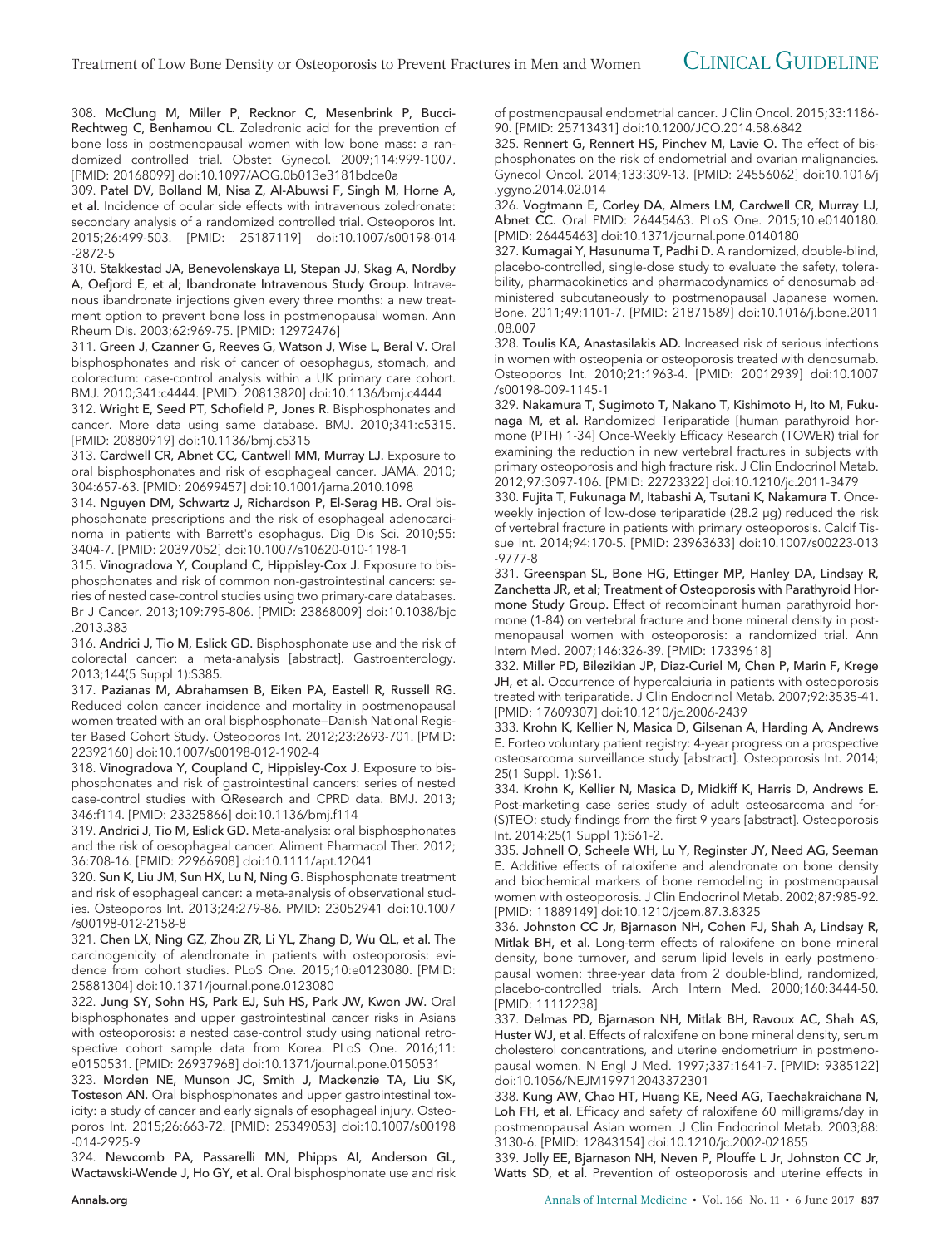postmenopausal women taking raloxifene for 5 years. Menopause. 2003;10:337-44. [PMID: 12851517] doi:10.1097/01.GME .0000058772.59606.2A

340. Nickelsen T, Lufkin EG, Riggs BL, Cox DA, Crook TH. Raloxifene hydrochloride, a selective estrogen receptor modulator: safety assessment of effects on cognitive function and mood in postmenopausal women. Psychoneuroendocrinology. 1999;24:115-28. [PMID: 10098223]

341. Mosca L, Grady D, Barrett-Connor E, Collins P, Wenger N, Abramson BL, et al. Effect of raloxifene on stroke and venous thromboembolism according to subgroups in postmenopausal women at increased risk of coronary heart disease. Stroke. 2009;40:147-55. [PMID: 18948611] doi:10.1161/STROKEAHA.108.518621

342. Miller PD, Chines AA, Christiansen C, Hoeck HC, Kendler DL, Lewiecki EM, et al. Effects of bazedoxifene on BMD and bone turnover in postmenopausal women: 2-yr results of a randomized, double-blind, placebo-, and active-controlled study. J Bone Miner Res. 2008;23:525-35. [PMID: 18072873] doi:10.1359/jbmr.071206

343. McClung MR, Siris E, Cummings S, Bolognese M, Ettinger M, Moffett A, et al. Prevention of bone loss in postmenopausal women treated with lasofoxifene compared with raloxifene. Menopause. 2006;13:377-86. [PMID: 16735934] doi:10.1097/01.gme .0000188736.69617.4f

344. Michalská D, Stepan JJ, Basson BR, Pavo I. The effect of raloxifene after discontinuation of long-term alendronate treatment of postmenopausal osteoporosis. J Clin Endocrinol Metab. 2006 Ma; 91:870-7. [PMID: 16352692] doi:10.1210/jc.2004-2212

345. Grady D, Ettinger B, Moscarelli E, Plouffe L Jr, Sarkar S, Ciaccia A, et al; Multiple Outcomes of Raloxifene Evaluation Investigators. Safety and adverse effects associated with raloxifene: multiple outcomes of raloxifene evaluation. Obstet Gynecol. 2004;104:837-44.

346. Meunier PJ, Vignot E, Garnero P, Confavreux E, Paris E, Liu-Leage S, et al. Treatment of postmenopausal women with osteoporosis or low bone density with raloxifene. Raloxifene Study Group. Osteoporos Int. 1999;10:330-6. [PMID: 10692984]

347. Smith MR, Fallon MA, Lee H, Finkelstein JS. Raloxifene to prevent gonadotropin-releasing hormone agonist-induced bone loss in men with prostate cancer: a randomized controlled trial. J Clin Endocrinol Metab. 2004;89:3841-6. [PMID: 15292315] doi:10.1210 /jc.2003-032058

348. Zheng S, Wu Y, Zhang Z, Yang X, Hui Y, Zhang Y, et al. Effects of raloxifene hydrochloride on bone mineral density, bone metabolism and serum lipids in postmenopausal women: a randomized clinical trial in Beijing. Chin Med J (Engl). 2003;116:1127-33. [PMID: 12935394]

349. Ensrud K, Genazzani AR, Geiger MJ, McNabb M, Dowsett SA, Cox DA, et al. Effect of raloxifene on cardiovascular adverse events in postmenopausal women with osteoporosis. Am J Cardiol. 2006;97: 520-7. [PMID: 16461049] doi:10.1016/j.amjcard.2005.09.083

350. Liu JL, Zhu HM, Huang QR, Zhang ZL, Li HL, Qin YJ, et al. Effects of raloxifene hydrochloride on bone mineral density, bone metabolism and serum lipids in Chinese postmenopausal women with osteoporosis: a multi-center, randomized, placebo-controlled clinical trial. Chin Med J (Engl). 2004;117:1029-35. [PMID: 15265377]

351. Takeuchi Y, Hamaya E, Taketsuna M, Sowa H. Safety of 3-year raloxifene treatment in Japanese postmenopausal women aged 75 years or older with osteoporosis: a postmarketing surveillance study. Menopause. 2015;22:1134-7. [PMID: 25756692] doi:10.1097/GME .0000000000000441

352. Rossouw JE, Anderson GL, Prentice RL, LaCroix AZ, Kooperberg C, Stefanick ML, et al; Writing Group for the Women's Health Initiative Investigators. Risks and benefits of estrogen plus progestin in healthy postmenopausal women: principal results From the Women's Health Initiative randomized controlled trial. JAMA. 2002;288: 321-33. [PMID: 12117397]

353. Chlebowski RT, Kuller LH, Prentice RL, Stefanick ML, Manson JE, Gass M, et al; WHI Investigators. Breast cancer after use of estrogen plus progestin in postmenopausal women. N Engl J Med. 2009; 360:573-87. [PMID: 19196674] doi:10.1056/NEJMoa0807684

354. Chlebowski RT, Anderson GL, Gass M, Lane DS, Aragaki AK, Kuller LH, et al; WHI Investigators. Estrogen plus progestin and breast cancer incidence and mortality in postmenopausal women. JAMA. 2010;304:1684-92. [PMID: 20959578] doi:10.1001/jama .2010.1500

355. Chung M, Tang AM, Fu Z, Wang DD, Newberry SJ. Calcium intake and cardiovascular disease risk: an updated systematic review and meta-analysis. Ann Intern Med. 2016;165:856-866. [PMID: 27776363] doi:10.7326/M16-1165

356. Matsumoto T, Miki T, Hagino H, Sugimoto T, Okamoto S, Hirota T, et al. A new active vitamin D, ED-71, increases bone mass in osteoporotic patients under vitamin D supplementation: a randomized, double-blind, placebo-controlled clinical trial. J Clin Endocrinol Metab. 2005;90:5031-6. [PMID: 15972580] doi:10.1210/jc.2004 -2552

357. Berry SD, Samelson EJ, Pencina MJ, McLean RR, Cupples LA, Broe KE, et al. Repeat bone mineral density screening and prediction of hip and major osteoporotic fracture. JAMA. 2013;310:1256- 62. [PMID: 24065012] doi:10.1001/jama.2013.277817

358. Cummings SR, Karpf DB, Harris F, Genant HK, Ensrud K, La-Croix AZ, et al. Improvement in spine bone density and reduction in risk of vertebral fractures during treatment with antiresorptive drugs. Am J Med. 2002;112:281-9. [PMID: 11893367]

359. Chapurlat RD, Palermo L, Ramsay P, Cummings SR. Risk of fracture among women who lose bone density during treatment with alendronate. The Fracture Intervention Trial. Osteoporos Int. 2005; 16:842-8. [PMID: 15580479] doi:10.1007/s00198-004-1770-7

360. Watts NB, Geusens P, Barton IP, Felsenberg D. Relationship between changes in BMD and nonvertebral fracture incidence associated with risedronate: reduction in risk of nonvertebral fracture is not related to change in BMD. J Bone Miner Res. 2005;20:2097-104. [PMID: 16294263] doi:10.1359/JBMR.050814

361. Miller PD, Delmas PD, Huss H, Patel KM, Schimmer RC, Adami S, et al. Increases in hip and spine bone mineral density are predictive for vertebral antifracture efficacy with ibandronate. Calcif Tissue Int. 2010;87:305-13. [PMID: 20737140] doi:10.1007/s00223 -010-9403-y

362. Sarkar S, Mitlak BH, Wong M, Stock JL, Black DM, Harper KD. Relationships between bone mineral density and incident vertebral fracture risk with raloxifene therapy. J Bone Miner Res. 2002;17:1-10. [PMID: 11771654] doi:10.1359/jbmr.2002.17.1.1

363. Chen P, Miller PD, Delmas PD, Misurski DA, Krege JH. Change in lumbar spine BMD and vertebral fracture risk reduction in teriparatide-treated postmenopausal women with osteoporosis. J Bone Miner Res. 2006;21:1785-90. [PMID: 17002571] doi:10.1359 /jbmr.060802

364. Gourlay ML, Fine JP, Preisser JS, May RC, Li C, Lui LY, et al; Study of Osteoporotic Fractures Research Group. Bone-density testing interval and transition to osteoporosis in older women. N Engl J Med. 2012;366:225-33. [PMID: 22256806] doi:10 .1056/NEJMoa1107142

365. Bell KJ, Hayen A, Macaskill P, Irwig L, Craig JC, Ensrud K, Bauer DC. Value of routine monitoring of bone mineral density after starting bisphosphonate treatment: secondary analysis of trial data. BMJ. 2009;338:b2266. [PMID: 19549996] doi:10.1136/bmj.b2266

366. Rabenda V, Bruyère O, Reginster JY. Relationship between bone mineral density changes and risk of fractures among patients receiving calcium with or without vitamin D supplementation: a meta-regression. Osteoporos Int. 2011;22:893-901. [PMID: 21060990] doi:10.1007/s00198-010-1469-x

367. Watts NB, Cooper C, Lindsay R, Eastell R, Manhart MD, Barton IP, et al. Relationship between changes in bone mineral density and vertebral fracture risk associated with risedronate: greater increases in bone mineral density do not relate to greater decreases in fracture risk. J Clin Densitom. 2004;7:255-61. [PMID: 15319494]

368. Watts NB, Miller PD, Kohlmeier LA, Sebba A, Chen P, Wong M, et al. Vertebral fracture risk is reduced in women who lose femoral neck BMD with teriparatide treatment. J Bone Miner Res. 2009;24: 1125-31. [PMID: 19113918] doi:10.1359/jbmr.081256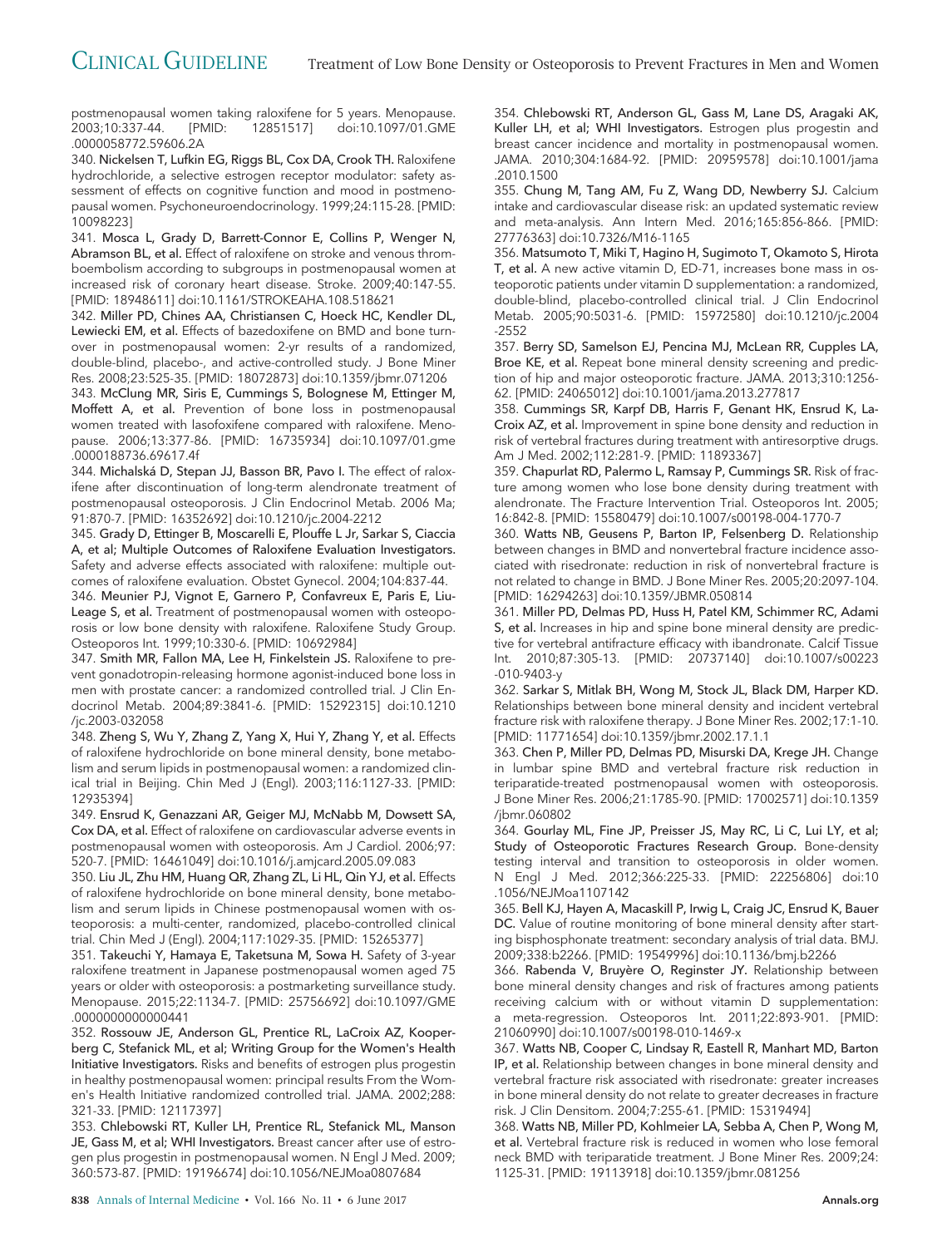369. Black DM, Reid IR, Boonen S, Bucci-Rechtweg C, Cauley JA, Cosman F, et al. The effect of 3 versus 6 years of zoledronic acid treatment of osteoporosis: a randomized extension to the HORIZON-Pivotal Fracture Trial (PFT). J Bone Miner Res. 2012;27: 243-54. [PMID: 22161728] doi:10.1002/jbmr.1494

370. Mellström DD, Sörensen OH, Goemaere S, Roux C, Johnson TD, Chines AA. Seven years of treatment with risedronate in women with postmenopausal osteoporosis. Calcif Tissue Int. 2004;75:462-8. [PMID: 15455188] doi:10.1007/s00223-004-0286-7

371. Whitaker M, Guo J, Kehoe T, Benson G. Bisphosphonates for osteoporosis—where do we go from here? N Engl J Med. 2012;366: 2048-51. [PMID: 22571168] doi:10.1056/NEJMp1202619

372. Bolland MJ, Barber PA, Doughty RN, Mason B, Horne A, Ames R, et al. Vascular events in healthy older women receiving calcium supplementation: randomised controlled trial. BMJ. 2008;336:262-6. [PMID: 18198394] doi:10.1136/bmj.39440.525752.BE

373. Bolland MJ, Avenell A, Baron JA, Grey A, MacLennan GS, Gamble GD, et al. Effect of calcium supplements on risk of myocardial infarction and cardiovascular events: meta-analysis. BMJ. 2010;341: c3691. [PMID: 20671013] doi:10.1136/bmj.c3691

374. Bolland MJ, Grey A, Avenell A, Gamble GD, Reid IR. Calcium supplements with or without vitamin D and risk of cardiovascular events: reanalysis of the Women's Health Initiative limited access dataset and meta-analysis. BMJ. 2011;342:d2040. [PMID: 21505219] doi:10.1136/bmj.d2040

375. Li K, Kaaks R, Linseisen J, Rohrmann S. Associations of dietary calcium intake and calcium supplementation with myocardial infarction and stroke risk and overall cardiovascular mortality in the Heidelberg cohort of the European Prospective Investigation into Cancer and Nutrition study (EPIC-Heidelberg). Heart. 2012;98:920-5. [PMID: 22626900] doi:10.1136/heartjnl-2011-301345

376. Xiao Q, Murphy RA, Houston DK, Harris TB, Chow WH, Park Y. Dietary and supplemental calcium intake and cardiovascular disease mortality: the National Institutes of Health–AARP diet and health study. JAMA Intern Med. 2013;173:639-46. [PMID: 23381719] doi: 10.1001/jamainternmed.2013.3283

377. Michaëlsson K, Melhus H, Warensjö Lemming E, Wolk A, Byberg L. Long term calcium intake and rates of all cause and cardiovascular mortality: community based prospective longitudinal cohort study. BMJ. 2013;346:f228. [PMID: 23403980] doi:10.1136 /bmj.f228

378. Siris ES, Simon JA, Barton IP, McClung MR, Grauer A. Effects of risedronate on fracture risk in postmenopausal women with osteopenia. Osteoporos Int. 2008;19:681-6. [PMID: 17968610] doi:10.1007/ s00198-007-0493-y

379. World Health Organization Collaborating Centre for Metabolic Bone Diseases, University of Sheffield. WHO Fracture Risk Assessment Tool. Accessed at [www.shef.ac.uk/FRAX/](http://www.shef.ac.uk/FRAX/) on 31 March 2015.

380. U.S. Preventive Services Task Force. Screening for osteoporosis: U.S. preventive services task force recommendation statement. Ann Intern Med. 2011;154:356-64. [PMID: 21242341] doi:10.7326 /0003-4819-154-5-201103010-00307

381. McCloskey E. FRAX: identifying people at high risk of fracture. International Osteoporosis Foundation. 2009. Accessed at [www](http://www.iofbonehealth.org/sites/default/files/PDFs/WOD%20Reports/FRAX_report_09.pdf) [.iofbonehealth.org/sites/default/files/PDFs/WOD%20Reports/FRAX](http://www.iofbonehealth.org/sites/default/files/PDFs/WOD%20Reports/FRAX_report_09.pdf) [\\_report\\_09.pdf](http://www.iofbonehealth.org/sites/default/files/PDFs/WOD%20Reports/FRAX_report_09.pdf) on 23 March 2015.

#### **INFORMATION FOR AUTHORS**

The Annals Information for Authors section is available at www.annals.org/ aim/pages/authors. All manuscripts must be submitted electronically using the manuscript submission option at [Annals.org.](http://www.annals.org)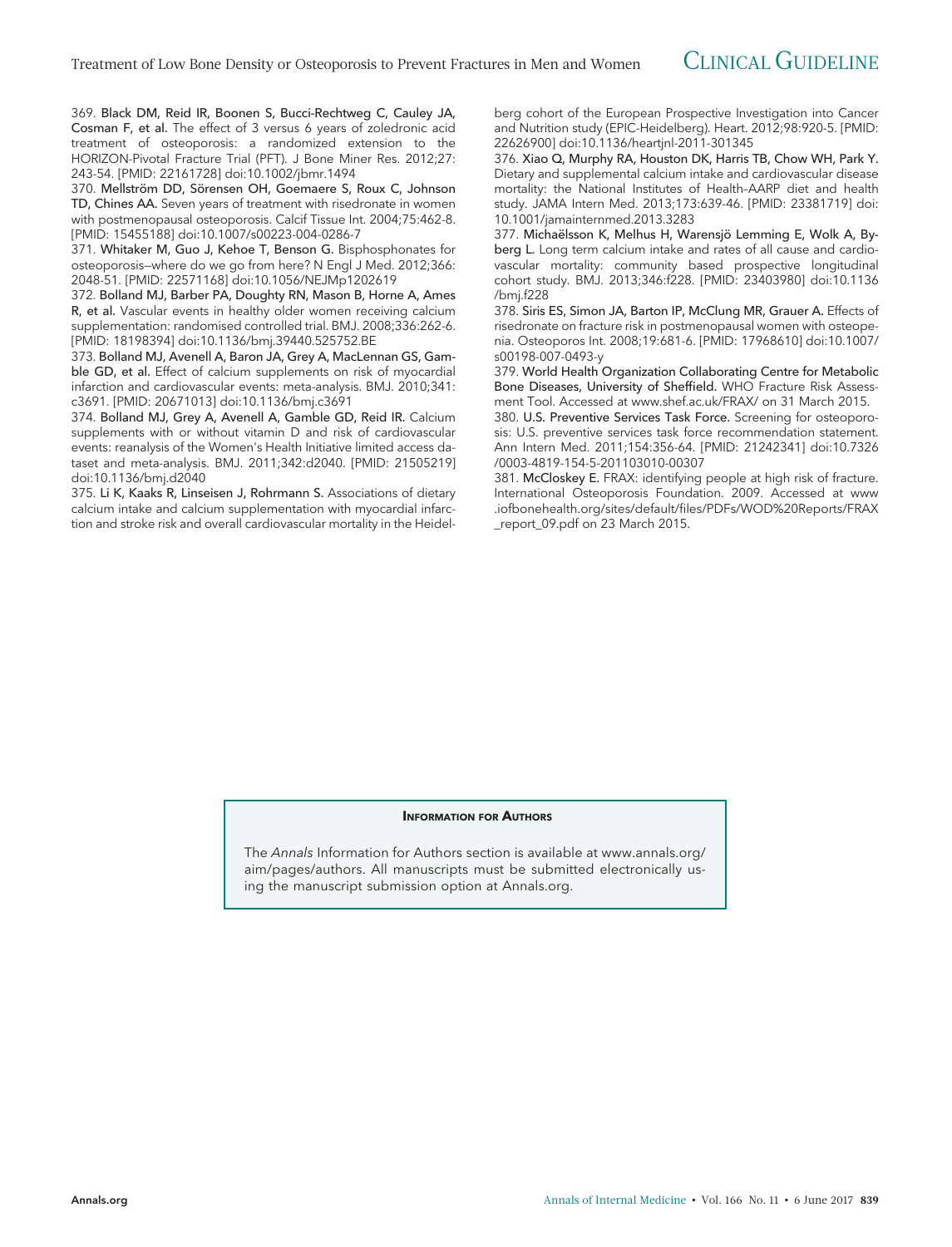**Current Author Addresses:** Dr. Qaseem: American College of Physicians, 190 N. Independence Mall West, Philadelphia, PA 19106.

Dr. Forciea: University of Pennsylvania Health System, 3615 Chestnut Street, Philadelphia, PA 19104.

Dr. McLean: Yale School of Medicine, 46 Prince Street, Suite 302, New Haven, CT 06519.

Dr. Denberg: 7480 East 5th Avenue, Denver, CO 80230.

**Author Contributions:** Conception and design: A. Qaseem, R.M. McLean, T.D. Denberg, M.J. Barry, M. Cooke.

Analysis and interpretation of the data: A. Qaseem, M.A. Forciea, R.M. McLean, T.D. Denberg, M.J. Barry, M. Cooke, R.P. Harris, L.L. Humphrey, D. Kansagara.

Drafting of the article: A. Qaseem, R.M. McLean, T.D. Denberg, M. Cooke, R.P. Harris, T.P. Mir.

Critical revision of the article for important intellectual content: A. Qaseem, M.A. Forciea, R.M. McLean, T.D. Denberg, M.J. Barry, M. Cooke, R.P. Harris, L.L. Humphrey, D. Kansagara, T.P. Mir, H.J. Schünemann.

Final approval of the article: A. Qaseem, M.A. Forciea, R.M. McLean, T.D. Denberg, M.J. Barry, M. Cooke, N. Fitterman, R.P. Harris, L.L. Humphrey, D. Kansagara, T.P. Mir.

Statistical expertise: A. Qaseem.

Obtaining of funding: A. Qaseem.

Administrative, technical, or logistic support: A. Qaseem, T.P. Mir.

## **APPENDIX 1: METHODS**

This guideline update is based on an AHRQ evidence report and an update of the systematic review (131, 382). The key questions addressed are:

1. What are the comparative benefits in fracture reduction among various pharmacologic treatments for low bone density?

• Bisphosphonate medications: alendronate, risedronate, ibandronate, zoledronic acid

• Denosumab

• Menopausal estrogen therapy for women (numerous brands and routes of administration)

• Parathyroid hormone 1,3,4: teriparatide

- SERMs: raloxifene
- Calcium
- Vitamin D

• Combinations or sequential use of the above agents

• Exercise compared with the above agents

2. How does fracture risk reduction resulting from treatments vary between individuals with different risks for fracture, as determined by the following factors:

• BMD

• FRAX or other risk assessment score

• Prior fractures (prevention vs. treatment)

- Age
- Sex
- Race/ethnicity

• Glucocorticoid use

• Other factors (e.g., whether the individuals were community dwelling vs. institutionalized, vitamin D deficient vs. not)

3. What are the short- and long-term harms of the various treatments when used specifically to treat or prevent low bone density or osteoporotic fracture? Do these vary by any specific subpopulations?

4. How often should patients be monitored (via measurement of BMD) during therapy, and how does the antifracture benefit vary with long term continued use of pharmacotherapy?

## **Search Strategy**

The literature search included identified trials published in the English language by searching MEDLINE, EMBASE, the Cochrane Central Register of Controlled Trials and Database of Systematic Reviews, the American College of Physicians Journal Club database, the National Institute of Clinical Excellence, the NHA Technology Assessment Program, the FDA's MedWatch database, and relevant pharmacologic databases from 2 January 2005 to 3 June 2011 and was updated to March 2014 by using a machine-learning method (9). Evidence was further updated specifically for bisphosphonates, calcium, vitamin D, and estrogen through 12 July 2016. Reviewers also did a limited search on the recently FDA-approved drug bazedoxifene from 1 January 2013 to 26 October 2016 (see Appendix 2 for the search strategy). Only RCTs and published systematic reviews of RCTs that met inclusion criteria were included in the assessment of effectiveness. Where no RCTs were available, large observational studies (with more than 1000 participants), systematic reviews, and case reports (for rare events) were included (for example, assessment of effects in subgroups or assessment of particular serious adverse events).

#### **Quality Assessment**

The quality of RCTs, observational studies, and meta-analyses was assessed by using the Jadad scale, the Newcastle–Ottawa Scale, and the AMSTAR (Assessing the Methodological Quality of Systematic Reviews) criteria, respectively (383–385). The overall quality of evidence and strength of recommendations was graded according to ACPs' clinical practice guidelines grading system (10).

#### **Population**

Studies were limited to those conducted in adults older than 18 years, healthy adults, those with low bone density, or those with osteoporosis.

#### **Interventions Evaluated**

Pharmacologic agents approved for use in the United States including bisphosphonates (alendronate, risedronate, ibandronate, and zoledronic acid), teri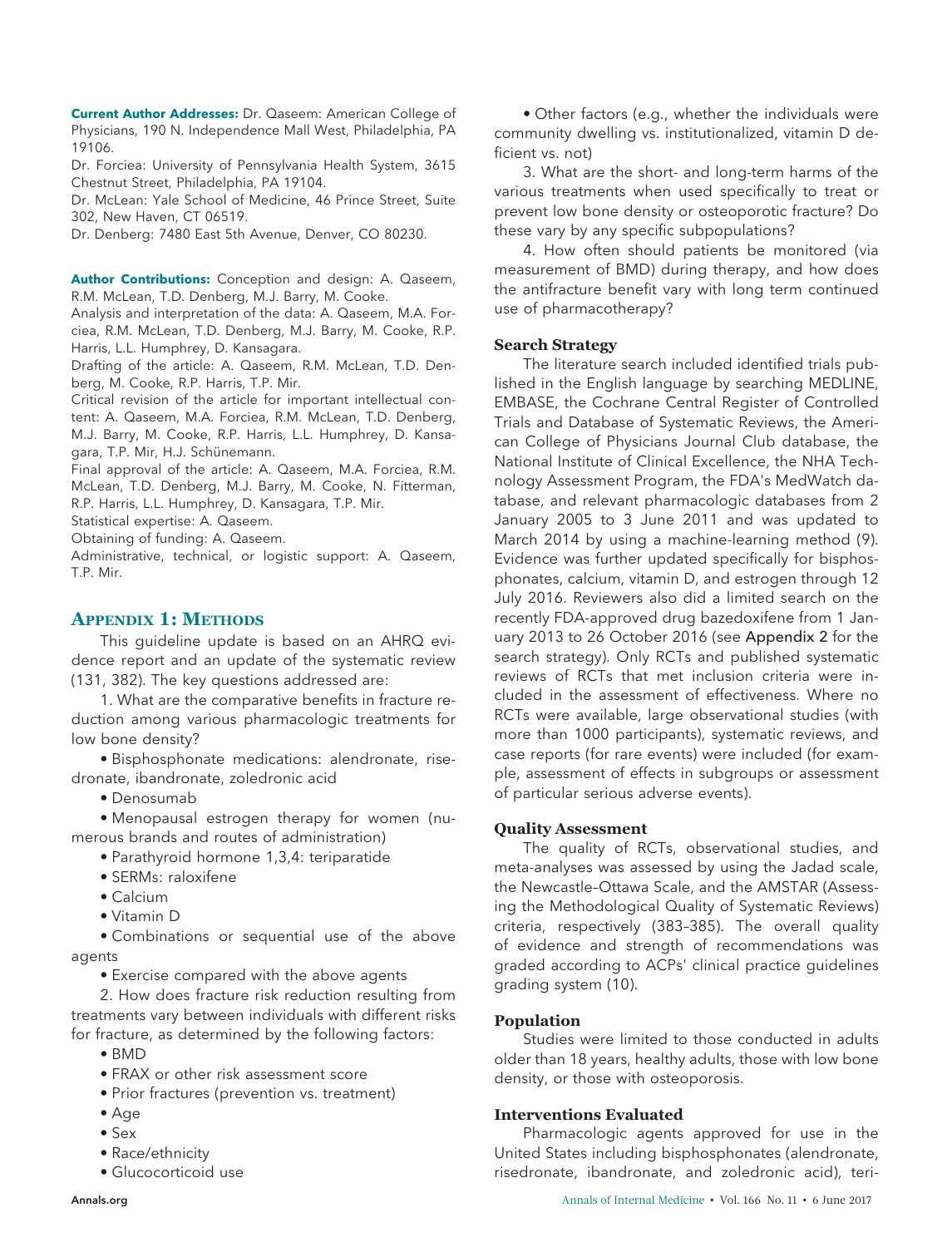paratide, raloxifene, and menopausal estrogen therapy; the biologic agent denosumab; dietary and supplemental calcium and vitamin D; and physical activity.

## **Comparators**

The efficacy or effectiveness of the intervention in question were compared with that of placebo or another potency or dosing schedule for the same agent or another agent in the same or another class.

## **Outcomes**

Outcomes evaluated include reduction in fracture (total, vertebral, nonvertebral, spine, hip, wrist, other) and adverse events.

## **Target Audience**

The target audience for this guideline is all clinicians.

## **Target Patient Population**

The target patient population is all adult men and women with low bone density or osteoporosis.

#### **Peer Review**

The AHRQ systematic review was peer-reviewed and posted on the AHRQ website for public comments. The 2014 evidence reviews also underwent a peer review process through the journal. The guideline underwent a peer review process through the journal and was posted online for comments from ACP Regents and ACP Governors, who represent physician members at the national and international level.

# **APPENDIX 2: UPDATE SEARCH METHODOLOGY**

## **Database Searched and Period Covered**

PubMed: 1 January 2014 to 12 July 2016 Language

English

Search Strategy 1 (Bisphosphonates)

osteoporosis or osteopenia or osteopaenia or fracture\* or bone mineral OR fractures[mh] OR bone density

AND

alendronate\* OR fosamax OR risedronate\* OR actonel OR etidronate\* OR didronel OR ibandronate\* OR boniva OR pamidronate\* OR aredia OR zoledronic acid OR zometa OR droloxifene\* OR denosumab OR bisphosphonate\*

## Search Strategy 2 (SERMs)

osteoporosis or osteopenia or osteopaenia or fracture\* or bone mineral OR fractures[mh] OR bone density

AND

raloxifene\* OR evista OR tamoxifen\* OR nolvadex OR embo OR fendamex OR soltamov OR tamofen OR

bazedoxifene\* OR lasofoxifene\* OR selective estrogen receptor modulators OR serm OR serms

Search Strategy 3 (Monitoring)

osteoporosis or osteopenia or osteopaenia or fracture\* or bone mineral OR fractures[mh] OR bone density

AND

monitor\*

Search Strategy 4 (FRAX)

osteoporosis or osteopenia or osteopaenia or fracture\* or bone mineral OR fractures[mh] OR bone density

AND

frax

Search Strategy 5 (Other Treatments)

osteoporosis or osteopenia or osteopaenia or fracture\* or bone mineral OR fractures[mh] OR bone density

AND

strontium OR tibolone OR pth OR parathyroid hormone\* OR "Estrogens"[Mesh] OR "Estrogens "[Pharmacological Action] OR estrogen\*[tiab] OR estradiol\* OR calcium OR vitamin d OR teriparatide OR forteo OR preos

Database Searched and Period Covered PubMed: 1 January 2014 to 12 July 2016

Language

English

Search Strategy 6 (Adverse Events)

osteoporosis or osteopenia or osteopaenia or fracture\* or bone mineral OR fractures[mh] OR bone density

AND

adverse effects[Subheading] OR Drug Toxicity- [Mesh] OR toxicity[Subheading] OR adverse[tiab] OR harm OR harmful OR safe[ti] OR safety[ti] OR toxic\*[tiab]

#### **Web-Only References**

382. Crandall CJ, Newberry SJ, Diamant A, Lim YW, Gellad WF, Suttorp MJ, et al. Treatment to Prevent Fractures in Men and Women With Low Bone Density or Osteoporosis: Update of a 2007 Report. AHRQ Comparative Effectiveness Reviews. Rockville, MD: Agency for Healthcare Research and Quality; 2012.

383. Manchikanti L, Singh V, Cash KA, Pampati V, Damron KS, Boswell MV. Effect of fluoroscopically guided caudal epidural steroid or local anesthetic injections in the treatment of lumbar disc herniation and radiculitis: a randomized, controlled, double blind trial with a two-year follow-up. Pain Physician. 2012;15:273-86.

384. Wells GA, Shea B, O'Connell D, Peterson J, Welch V, Losos M, et al. The Newcastle-Ottawa Scale (NOS) for assessing the quality of nonrandomised studies in meta-analyses. Accessed at [www.ohri.ca](http://www.ohri.ca/programs/clinical_epidemiology/oxford.asp) [/programs/clinical\\_epidemiology/oxford.asp](http://www.ohri.ca/programs/clinical_epidemiology/oxford.asp) on 5 April 2017.

385. Moore C, Holland J, Shaib F, Ceridan E, Schonard C, Marasa M. Prevention of low back pain in sedentary healthy workers: a pilot study. Am J Med Sci. 2012;344:90-5. [PMID: 22173041] doi:10 .1097/MAJ.0b013e3182364942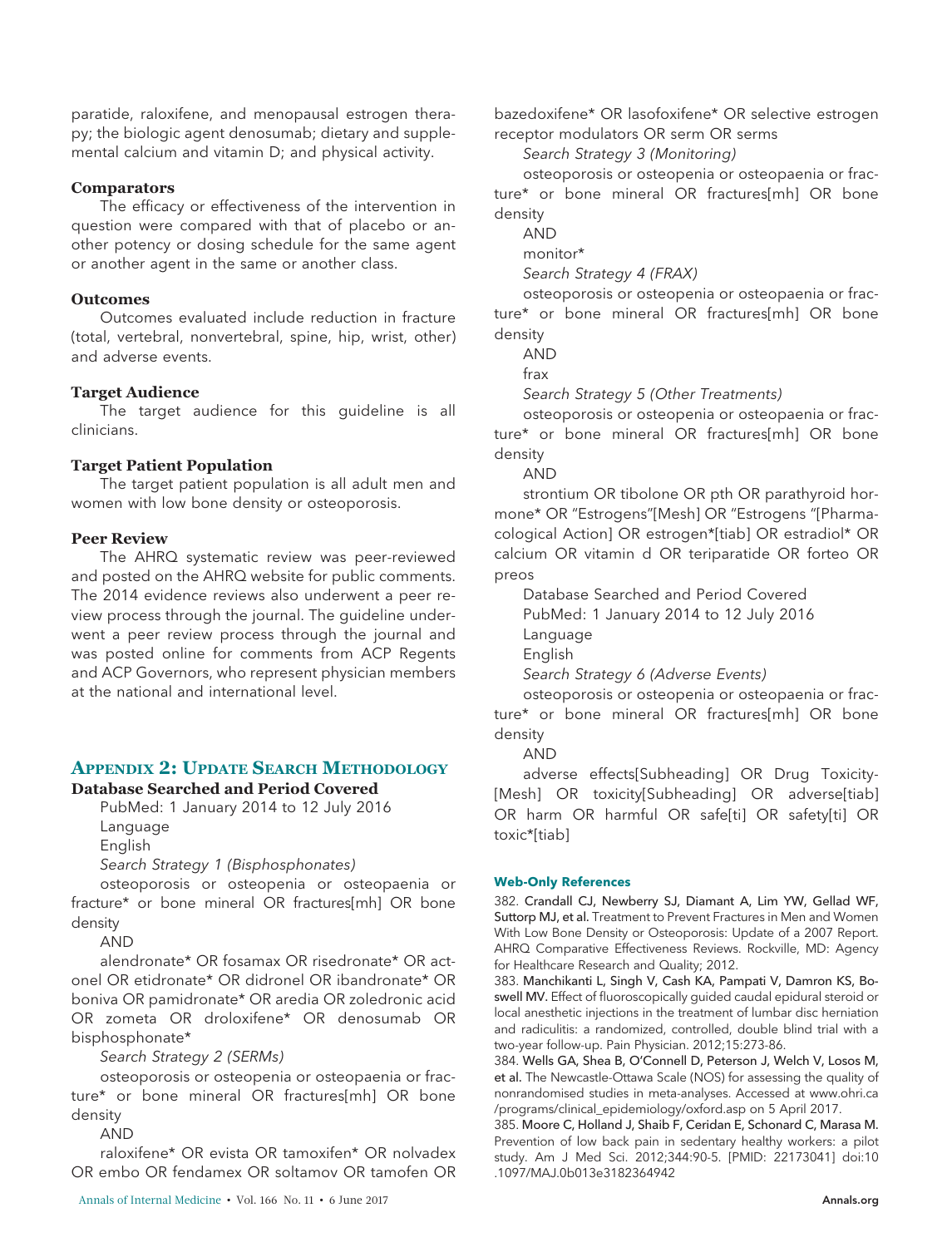386. Silverman SL, Chines AA, Kendler DL, Kung AW, Teglbjærg CS, Felsenberg D, et al; Bazedoxifene Study Group. Sustained efficacy and safety of bazedoxifene in preventing fractures in postmenopausal women with osteoporosis: results of a 5-year, randomized, placebo-controlled study. Osteoporos Int. 2012;23:351-63. [PMID: 21779819] doi:10.1007/s00198-011-1691-1

387. Palacios S, Silverman SL, de Villiers TJ, Levine AB, Goemaere S, Brown JP, et al; Bazedoxifene Study Group. A 7-year randomized, placebo-controlled trial assessing the long-term efficacy and safety of bazedoxifene in postmenopausal women with osteoporosis: effects on bone density and fracture. Menopause. 2015;22:806-13. [PMID: 25668306] doi:10.1097/GME.0000000000000419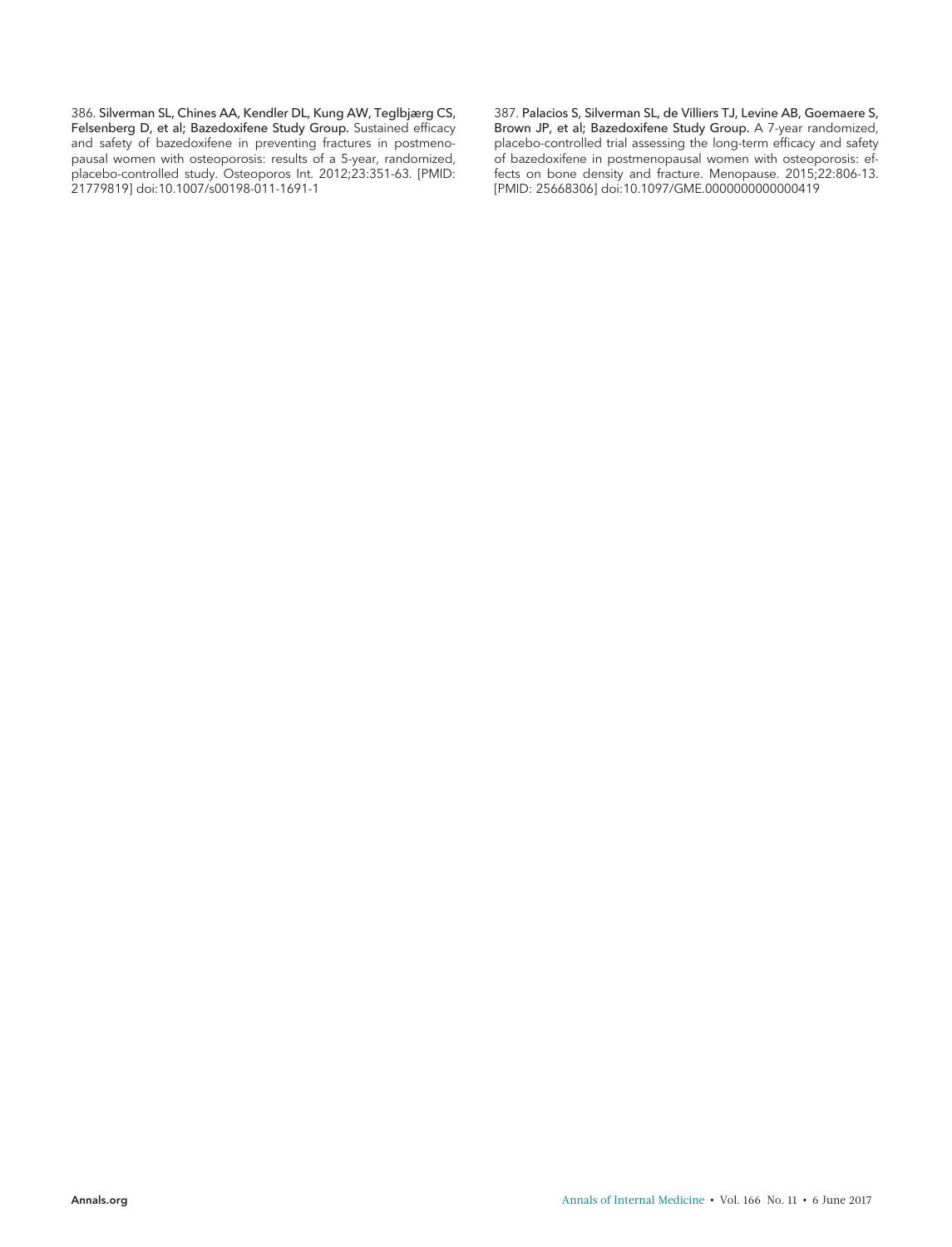Appendix Table 1. Evidence Table for New Randomized, Controlled Trials Identified in the Update *Appendix Table 1.* Evidence Table for New Randomized, Controlled Trials Identified in the Update

AL = adverse event; BMD = bone mineral densty; DV I = deep venous thrombosis; HK = hazard ratio; NK = not reported; SC = subcutaneously.<br>\* This study was initially included in the 2012 report for the raloxifene group. We h \* This study was initially included in the 2012 report for the raloxifene group. We have abstracted the data here for bazedoxifene, which was newly approved by the U.S. Food and Drug AE = adverse event; BMD = bone mineral density; DVT = deep venous thrombosis; HR = hazard ratio; NR = not reported; SC = subcutaneously. Administration.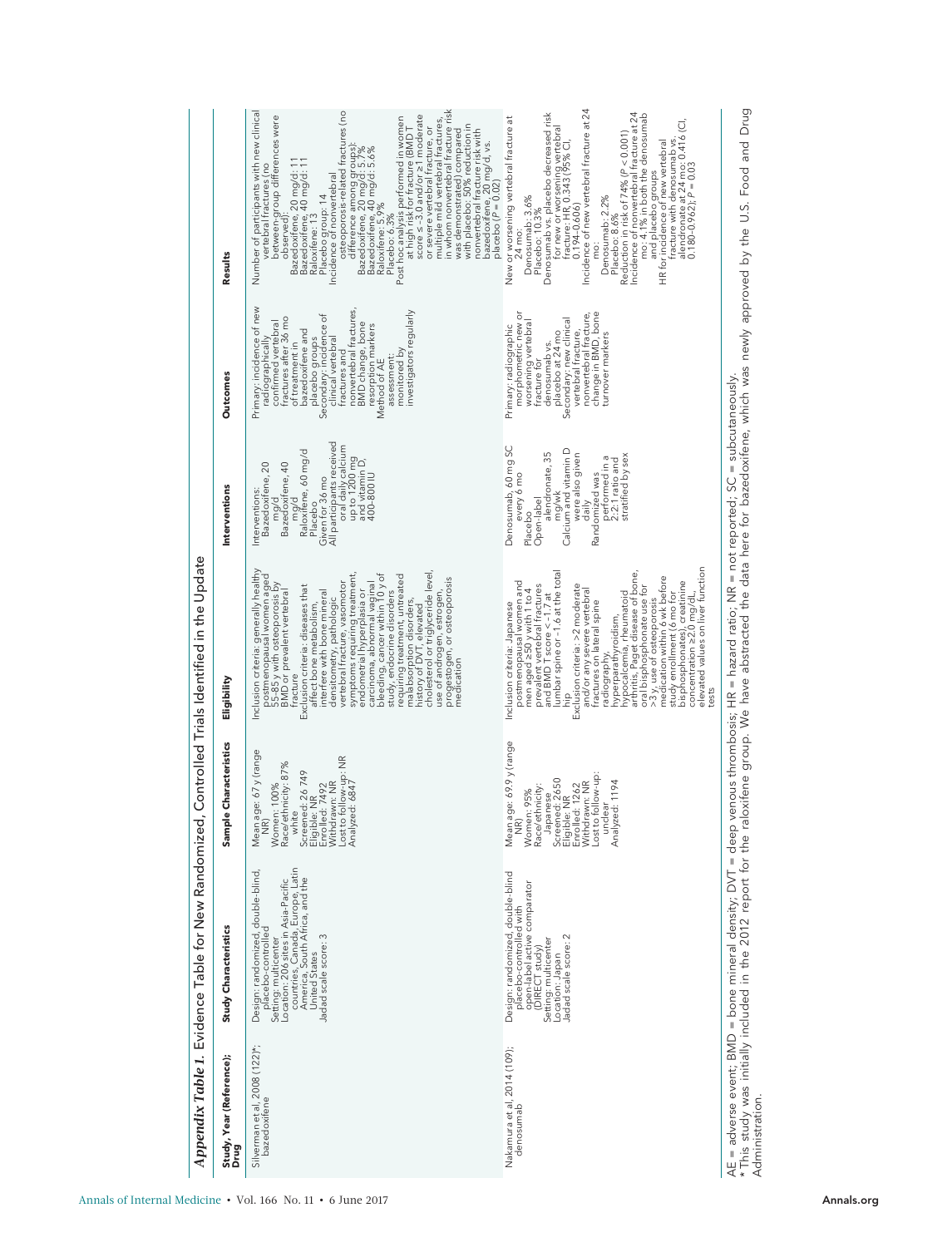|                                                                                                                    | Conclusions                      | accoss subgroups<br>accoss subgroups<br>of number of prevalent<br>fractures and baseline<br>fractures and baseline<br>agonficantly differ from<br>the property of the property<br>$\chi^2$ , in grad<br>is bandly equipped in property<br>is bandly<br>Fracture reduction efficacy<br>of ibandronate, 1<br>mg/mo, was consistent                                                                                                                                                                                                                                                                                                                                                         | Denosumab decreased<br>risk for fragility fractures<br>similarly in all risk<br>subgroups                                                                                                                                                                                                                                                                  | remained low during<br>open-label extension of<br>total of 8 y of<br>denosumab therapy<br>nonvertebral fractures<br>Yearly incidence of new<br>vertebral and                                                                                                                                                                                                                    | Denosumab treatment for<br>3 y was associated with<br>a favorable benefit-risk<br>profile                                                                                                                                                                                                                                                                                                               |
|--------------------------------------------------------------------------------------------------------------------|----------------------------------|------------------------------------------------------------------------------------------------------------------------------------------------------------------------------------------------------------------------------------------------------------------------------------------------------------------------------------------------------------------------------------------------------------------------------------------------------------------------------------------------------------------------------------------------------------------------------------------------------------------------------------------------------------------------------------------|------------------------------------------------------------------------------------------------------------------------------------------------------------------------------------------------------------------------------------------------------------------------------------------------------------------------------------------------------------|---------------------------------------------------------------------------------------------------------------------------------------------------------------------------------------------------------------------------------------------------------------------------------------------------------------------------------------------------------------------------------|---------------------------------------------------------------------------------------------------------------------------------------------------------------------------------------------------------------------------------------------------------------------------------------------------------------------------------------------------------------------------------------------------------|
|                                                                                                                    | Results                          | <b>Incidence of vertebral fractures</b><br>Patients with 1 prevalent vertebral fracture:<br>Risedronate: 12.6%<br>Ratients with ≥2 prevalent vertebral<br>Patients with ≥2 prevalent vertebral<br> bandronate: 7,6%<br> Kherdebral fra 5,5%<br> Kherdebral fra 5,5%<br>  femoral neck BMD T score >−2.5;<br> bandronate: 7,4%<br> Risedronate: 7,4%<br>Paients with femoral neck<br>BMD T scores s−2.5;<br>BMD T scores s−2.5;<br>Risedronate: 17.3%<br>Paients with femoral neck<br>Paients with femoral neck<br>bandronate: 19.1%<br>Incident or 19.1%<br>Incidents with ≥2 prevalent vertebral<br>Paients wi<br>lbandronate: 20.4%<br>Risedronate: 22.1 %<br>fractures:<br>fractures: | Compared with placebo, denosumab<br>facebook from the second from the second in overall study population, denosumably and second from the second second from the second second from the second second second from the second fro<br>analyses of prior osteoporotic<br>medication use, age, prior fracture<br>Similar results were seen in subgroup<br>site | Number of women with new fractures over<br>8 y of denosumab therapy:<br>Wrist: 57<br>Year's 1.3%<br>Year's 1.3%<br>Near's 7 and 8: 1.3%<br>Amariz 7 and 8: 1.38<br>Year 4: 1.2%<br>Year 5: 1.2%<br>Year 8: 0.7%<br>Year 8: 0.7%<br>Year 8: 0.7%<br>Annualized incidence of new vertebral<br>fractures with denosumab:<br>Years 4 and 5: 1.5%<br>Rib: 17<br>Hip: 13<br>Ankle: 12 | At 36 mo of denosumab therapy:<br>rate ratio vs. placebo. 0.192 (95% Cl<br>rate ratio vs. placebo. 0.192 (95% Cl<br>0.023-1.591); $P = 0.1261$<br>formulations in and 1.2000 movembral<br>formulative incidence of major<br>Consover group<br>Cumulative incidence of nonvertebral<br>fracture at 36 mo: 6.6% (Cl, 4.6-9.5)<br>Cumulative incidence of major<br>(Cl, 3.7-8.1)<br>(Cl, 3.7-8.1)<br>0.001 |
|                                                                                                                    | <b>Outcomes</b>                  | Vertebral and nonvertebral<br>fracture at 6, 12, 24, and<br>36 mo                                                                                                                                                                                                                                                                                                                                                                                                                                                                                                                                                                                                                        | Fragility fracture at 36 mo                                                                                                                                                                                                                                                                                                                                | Primary: safety and<br>tolerability<br>Secondary: bone turnover<br>secondary: bone turnover<br>vertebral and nonvertebral<br>fractures                                                                                                                                                                                                                                          | Vertebral and nonvertebral<br>fractures at baseline and at<br>6, 12, 18, 24, and 36 mo;<br>BMD; bone turnover<br>markers                                                                                                                                                                                                                                                                                |
| Appendix Table 2. Evidence Table for Post hoc and Subgroup Analyses and Follow-up Studies Identified in the Update | Interventions                    | RCT: IV ibandronate, 1 mg/mo, vs. oral<br>risedronate, 2.5 mg/d<br>No mention of calcium and vitamin D                                                                                                                                                                                                                                                                                                                                                                                                                                                                                                                                                                                   | RCT: denosumab, 60 mg SC, vs. placebo<br>every 6 mo for 36 mo<br>At amin D daily<br>Aviamin D daily                                                                                                                                                                                                                                                        | Initial RCT: Denosumab, 60 mg SC, or<br>All placebo every 6 mo for 3 y<br>All and vitamin D, 2400 lU/d<br>and vitamin D, 2400 lU/d                                                                                                                                                                                                                                              | RCT: denosumab, 60 mg SC every 6 mo,<br>All participants received supplements:<br>All participants received supplements:<br>400 IU/d                                                                                                                                                                                                                                                                    |
|                                                                                                                    | Sample Characteristics           | men and women with primary<br>osteoporosis aged 260 y with<br>proxin di tembar sping of young<br>proxin di temperature and 1 to 5 prevalent<br>adult mean and 1 to 5 prevalent<br>RCT inclusion criteria: ambulatory<br>vertebral fractures<br>Analyzed: 1134                                                                                                                                                                                                                                                                                                                                                                                                                            | 7808 women aged 60-90 y with<br>BMD T-score >-2.5 but ≥-4.0 at<br>_ lumbar spine or total hip<br>Subgroups: prior fracture status,<br>age, prior medication use<br>Prior fragility fracture was present<br>in 45% of the study population                                                                                                                  | 4550 postmenopausal women<br>aged 60-90 y with lumbar spine<br>or total hip BMD T score >-2.5<br>but ≥-4.0                                                                                                                                                                                                                                                                      | Japanese postmenopausal women<br>and men aged 250 y with 1 to 4<br>prevalent y screer - 1,7 at lures,<br>prevalent y screer - 1,7 at lurbar<br>spine or >-1.6 at the total hip<br>spine or >-1.6 at the total hip                                                                                                                                                                                       |
|                                                                                                                    | Study Characteristics            | among subgroúp of<br>persons with prevalent<br>vertebral fractures<br>MOVER study<br>Per protocol analysis                                                                                                                                                                                                                                                                                                                                                                                                                                                                                                                                                                               | Post hoc analysis of the<br>FREEDOM RC                                                                                                                                                                                                                                                                                                                     | Open-label extension of all<br>investigational product;<br>all participants to receive<br>calcinsumab with daily<br>calcin mab with daily<br>for 5 y (total of 8 y of<br>participants in the<br>FREEDOM RCT who did<br>s: محمد بن دارجة<br>of denosumab in initial<br>RCT)<br>denosumab exposure<br>assigned to receive 3<br>for women originally<br>not miss >1 dose of        | `extension phase of<br>DIRECT in which all<br>participants received<br>denosumab<br>1-year open-label                                                                                                                                                                                                                                                                                                   |
|                                                                                                                    | Study, Year<br>(Reference); Drug | lto et al, 2017 (233);<br>ibandronate,<br>risedronate                                                                                                                                                                                                                                                                                                                                                                                                                                                                                                                                                                                                                                    | Palacios et al,<br>2015 (99);<br>denosumab                                                                                                                                                                                                                                                                                                                 | Papapoulos et al,<br>2015 (100);<br>denosumab                                                                                                                                                                                                                                                                                                                                   | Sugimoto et al,<br>2015 (101);<br>denosumab                                                                                                                                                                                                                                                                                                                                                             |

Continued on following page

Continued on following page